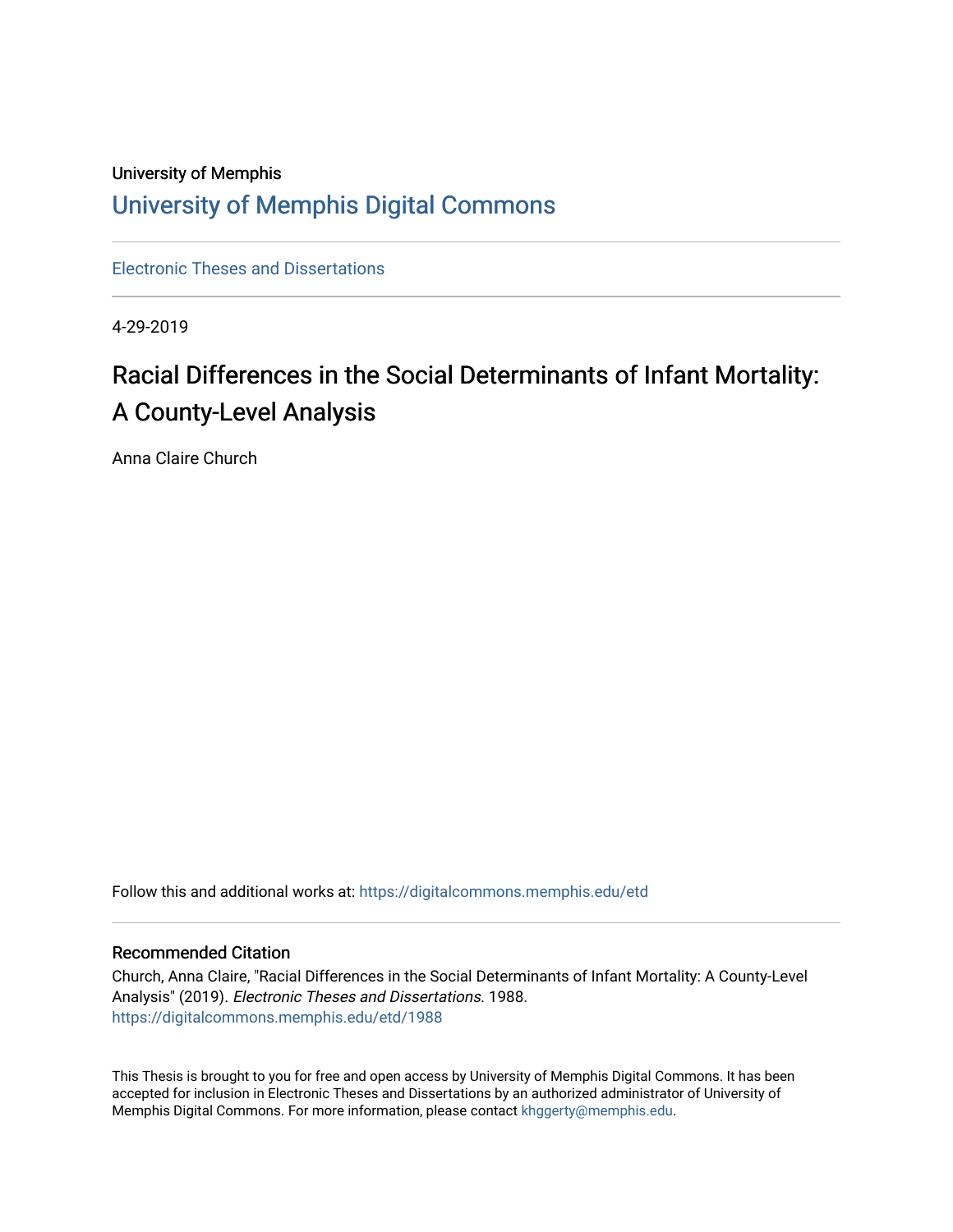### RACIAL DIFFERENCES IN THE SOCIAL DETERMINANTS OF INFANT MORTALITY: A COUNTY-LEVEL ANALYSIS

by

Anna Claire Church

A Thesis

Submitted in Partial Fulfillment of the

Requirements for the Degree of

Master of Arts

Major: Sociology

The University of Memphis

May 2019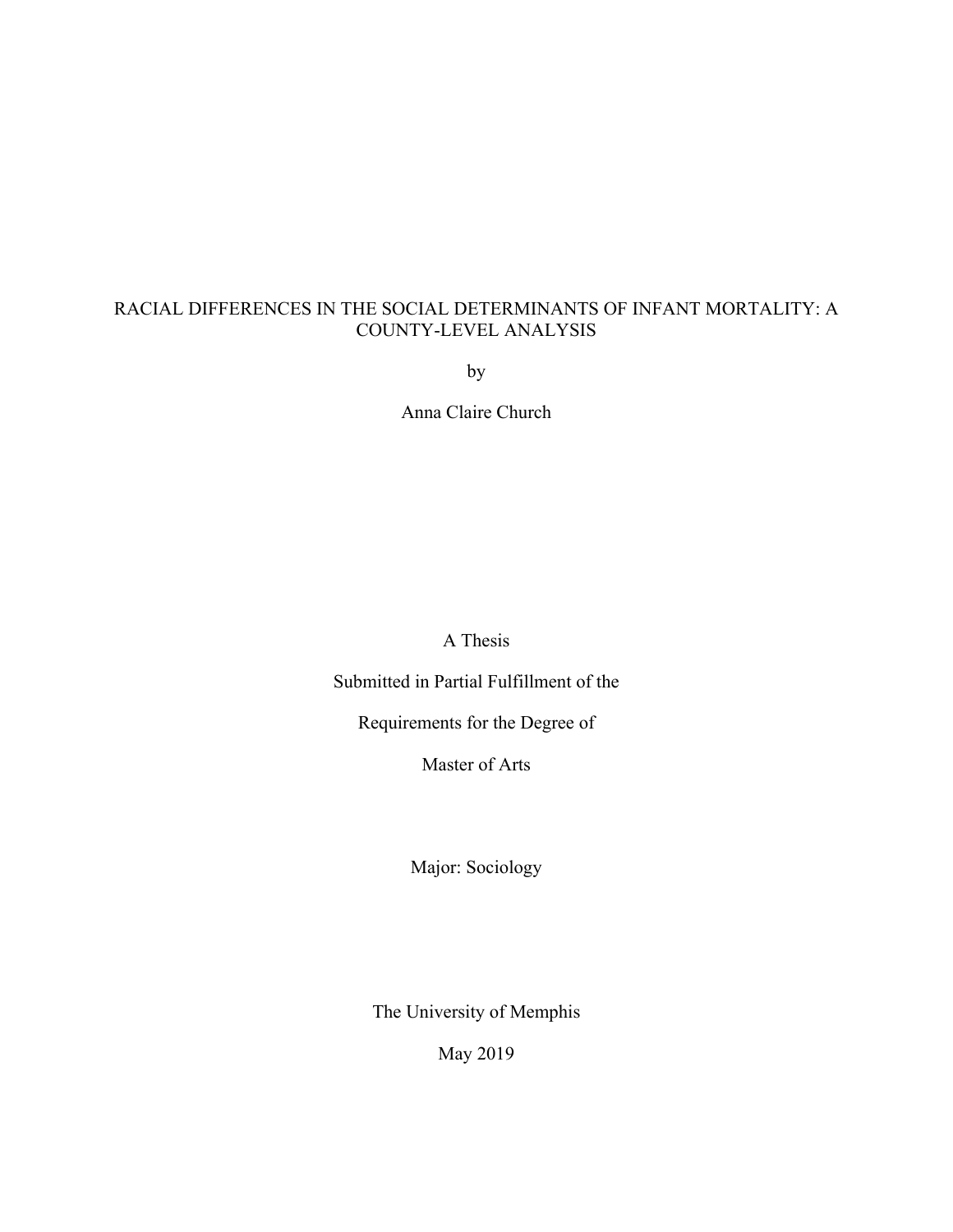#### ACKNOWLEDGEMENTS

I want to thank my committee chair, Wesley James, for his incredible advice, insight, and efforts in this endeavor. He has always made himself available for things both big and small, and I am thankful for his guidance in all areas of graduate study. I also want to thank my committee members, Joseph Lariscy and SunAh Laybourn, for their thoughtful advice and dedication, which has only increased the quality of this thesis exponentially. I am thankful for my wonderful fellow graduate student colleagues who I have relied on for general support through stressful times but also as sounding boards for my thoughts and ideas. My partner, Forrest Church, is well aware of all that he has contributed in support of this work. From the countless times he has listened to me work through my ideas aloud to providing me with the space I needed to write and work, he is truly the best. Our son, Thomas, always keeps me grounded and reminds me of the things that are truly important in this life, which is often naming dinosaurs and playing outside without a care in the world.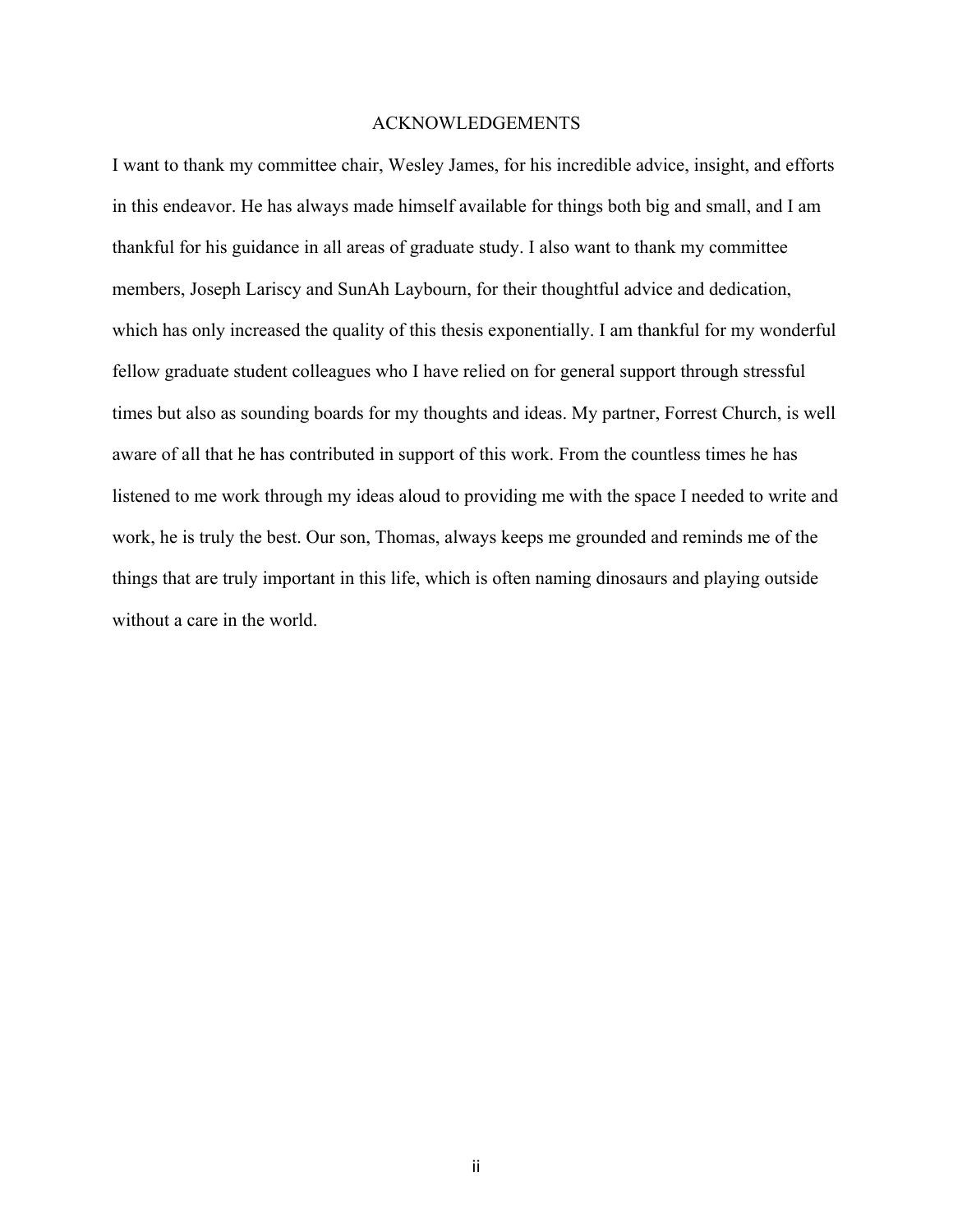#### ABSTRACT

Infant mortality rates (IMRs) are considered to be one of the most important indicators of a healthy society and a key marker of maternal and child health. In the United States, progress has been made in reducing the overall infant mortality rate, but this reduced aggregated rate masks significant racial disparities. The objective of this study is to systematically examine racial differences in a number of social determinants of infant mortality at the county-level, specifically differences between non-Hispanic Black and non-Hispanic White populations. Multivariate OLS regression modeling is used to analyze the association between the demographic, economic, and health predictor variables and IMRs. The results show that while there are marked differences in the predictors of Black and white IMRs, there are also remarkable similarities. Median household incomes and numbers of practicing midwives are found to be two of the significant factors in reducing infant mortality rates for both groups.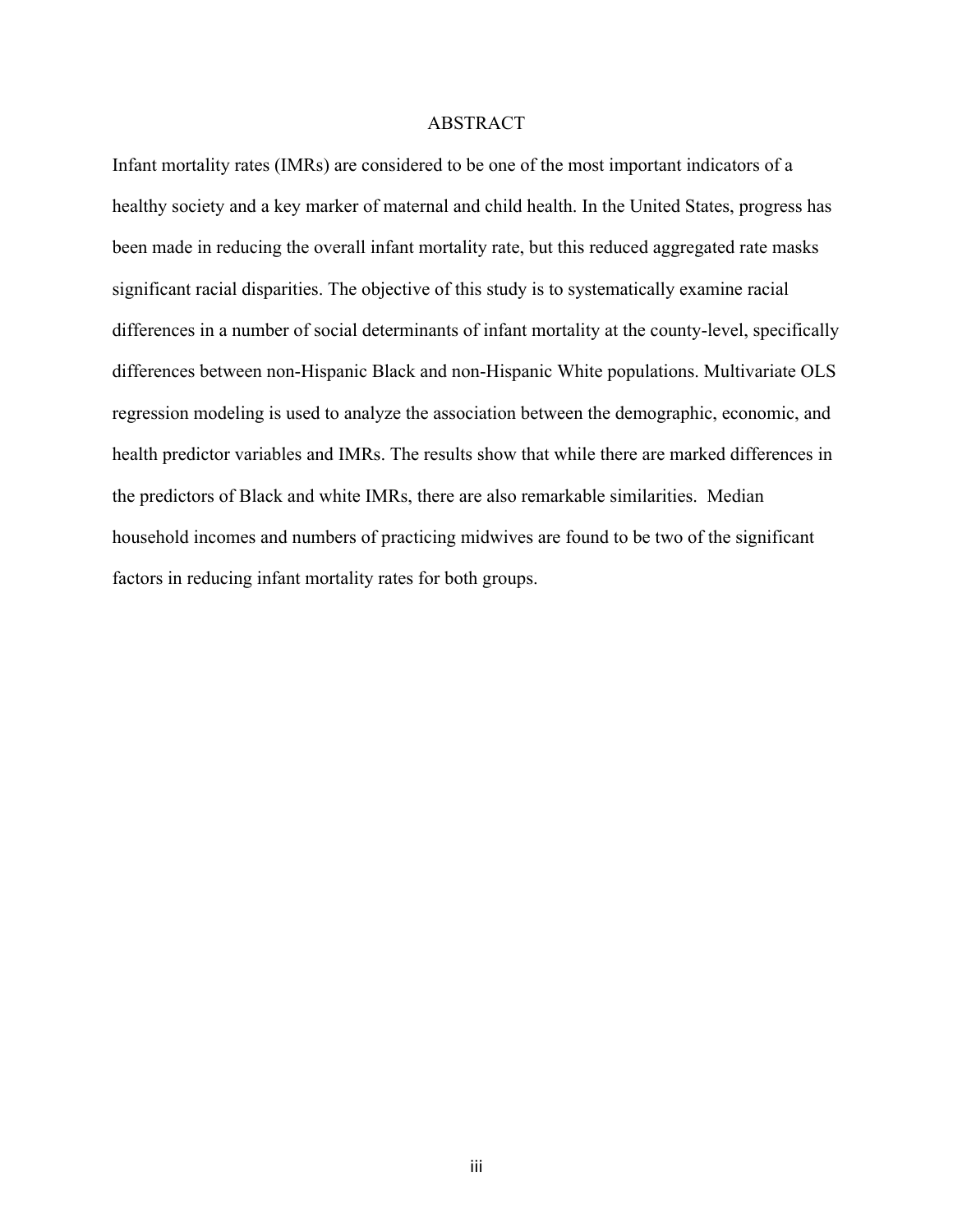| Chapter        |                                                                                                     | Page                                  |
|----------------|-----------------------------------------------------------------------------------------------------|---------------------------------------|
| $\mathbf{1}$   | List of Tables                                                                                      | $\mathbf{V}$                          |
| $\overline{2}$ | Introduction                                                                                        | 1                                     |
| 3              | <b>Literature Review</b><br>The Importance of Race<br><b>County-Level Infant Mortality Research</b> | 2<br>$\overline{4}$<br>$\overline{7}$ |
| 4              | Methods<br>Measures<br>Analytic Strategy                                                            | 10<br>13<br>17                        |
| 5              | Results                                                                                             | 20                                    |
| 6              | Discussion<br>Limitations<br>Conclusion                                                             | 30<br>35<br>37                        |
| References     |                                                                                                     | 39                                    |
|                | Appendix. Clogg Statistic Results                                                                   | 46                                    |

## TABLE OF CONTENTS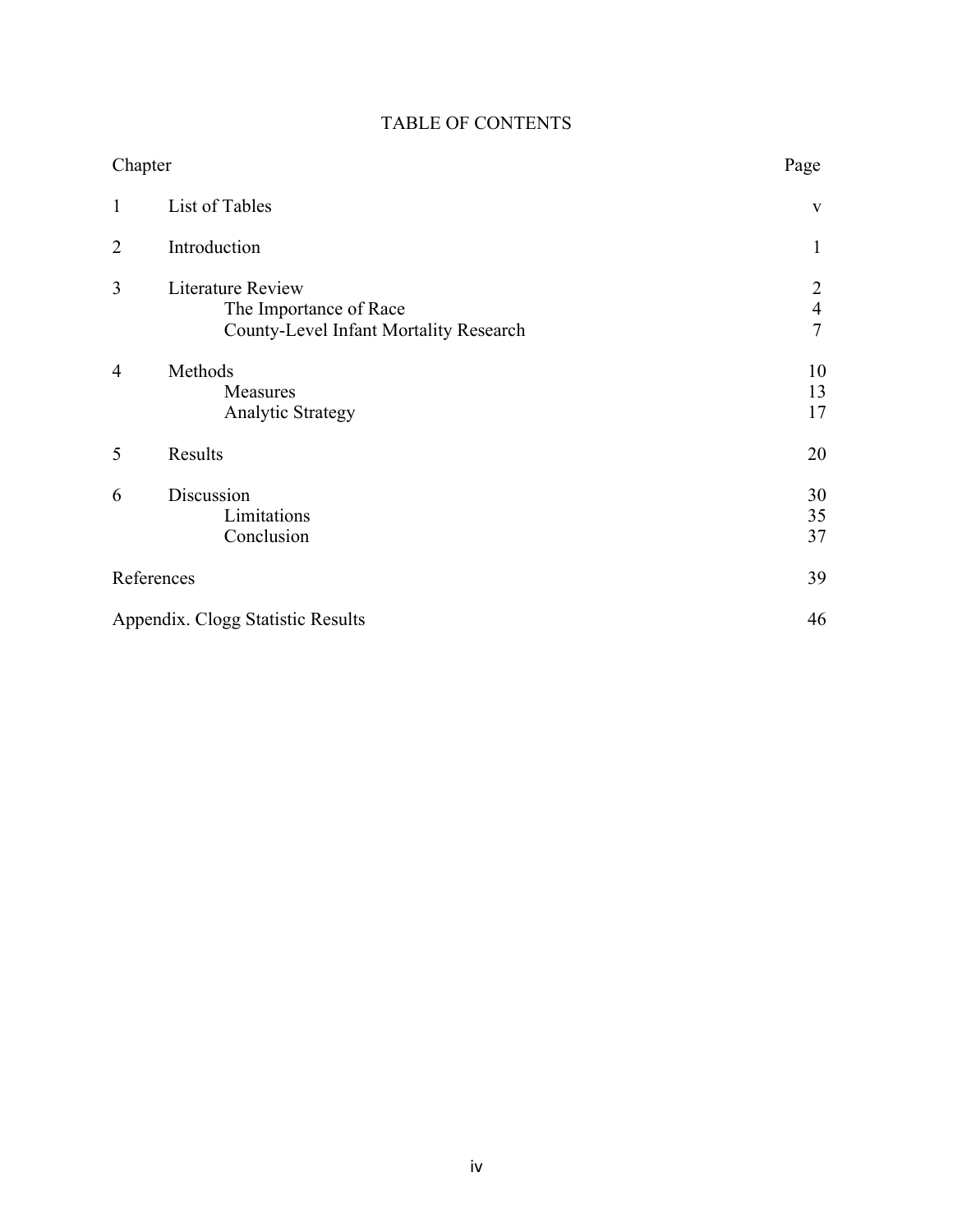## LIST OF TABLES

| Table                                                                                                                                            | Page |
|--------------------------------------------------------------------------------------------------------------------------------------------------|------|
| 1. OLS Regression Model Division                                                                                                                 | 18   |
| 2. Descriptive Statistics for 2012-15 Infant Mortality Rates per 1,000 Live<br>Births in US Counties.                                            | 20   |
| 3. Descriptive Statistics for Demographic, Economic, and Health Variables in<br><b>US Counties</b>                                               | 21   |
| 4. OLS Regression of 2011-15 Infant Mortality Rates per 1,000 Regressed on<br>Demographic Variables in US Counties                               | 23   |
| 5. OLS Regression of 2012-15 Infant Mortality Rates per 1,000 Regressed on<br>Economic Variables in US Counties                                  | 24   |
| 6. OLS Regression of 2012-15 Infant Mortality Rates per 1,000 Regressed on<br>Different Set of Economic Variables in US Counties.                | 25   |
| 7. OLS Regression of 2012-15 Infant Mortality Rates per 1,000 Regressed on<br>Health Variables in US Counties                                    | 27   |
| 8. OLS Regression of 2012-15 Infant Mortality Rates per 1,000 Regressed on<br>Demographic, Economic, and Health Variables in US Counties         | 27   |
| 9. OLS Regression of 2012-15 Infant Mortality Rates per 1,000 Regressed on<br>Different Set of Demographic, Economic, and Health Variables in US |      |
| Counties                                                                                                                                         | 29   |
| 10. Clogg Statistic Results for All Models.                                                                                                      | 46   |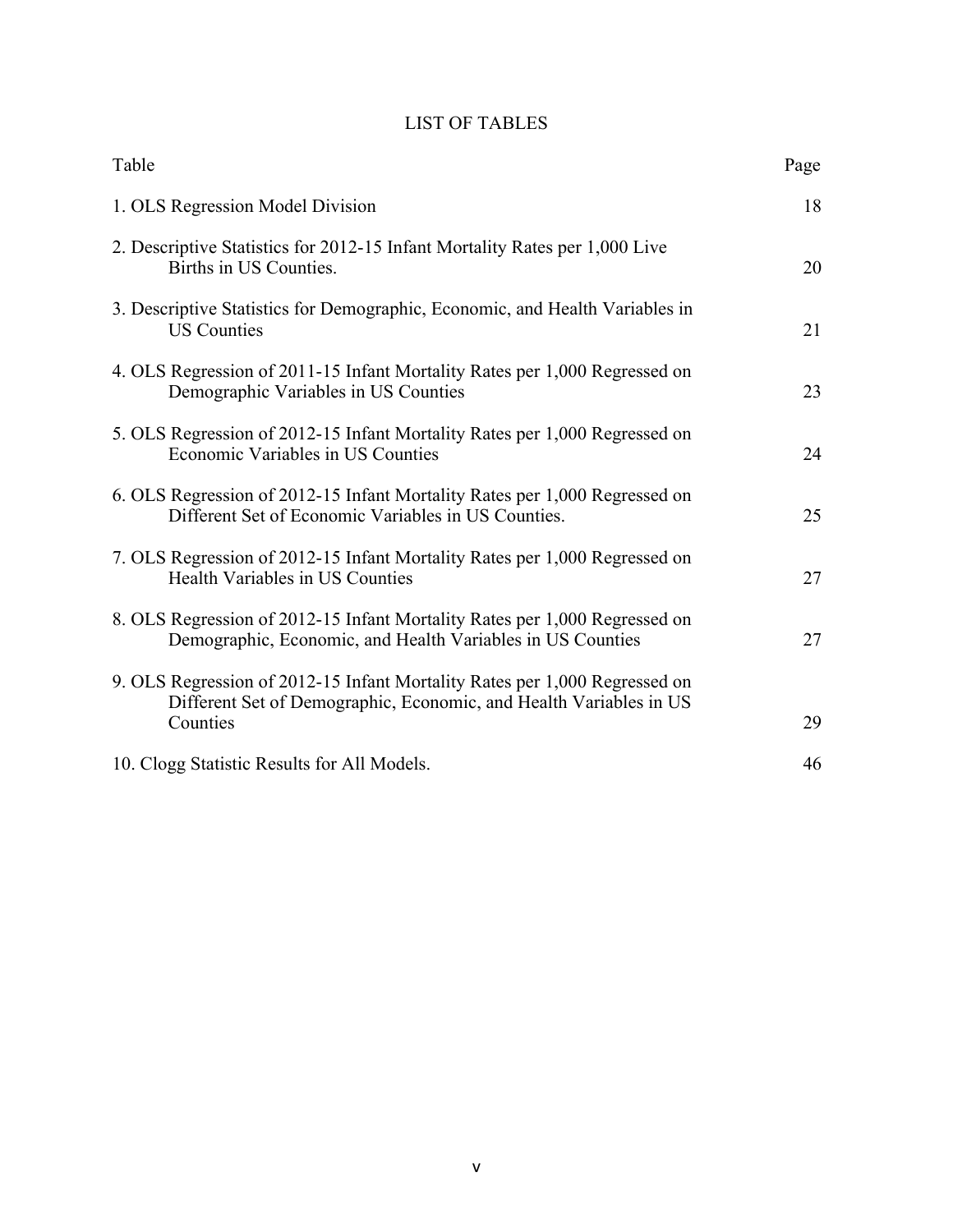#### INTRODUCTION

Infant mortality is considered an important indicator of a nation's health and well-being, as well as a common measure for ranking countries relative to one another. Despite the United States being one of the world's wealthiest nations, it does not fare well in comparison with other similarly developed nations regarding its infant mortality rate (IMR), ranking  $26<sup>th</sup>$  out of 29 Organisation for Economic Co-operation and Development (OECD) countries in 2010 (MacDorman et al. 2014). This lower ranking is in large part due to the fact that the US has a higher level of income inequality than other Western nations, and high levels of income inequality within countries have been shown to predict worse population health (Hill 2016). These poor outcomes are particularly pronounced in the African American population, where an infant mortality rate of 2.2 times that of non-Hispanic whites is observed in 2016, a disparity that has persisted for decades (Murphy et al. 2017). A racial disparity of this magnitude reflects larger inequalities in population health status, which have proven resistant to intervention (Institute of Medicine 2002; Braveman et al. 2011; Arcaya, Arcaya, and Subramanian 2015). Speights et al. (2017) found that if the IMR for Blacks<sup>1</sup> was equal to that of whites over a 13year period (1999-2013), 64,876 infant lives would have been saved, approximately 12 infants a day. These estimates are a staggering reminder of the tragedy of racial disparities in IMRs and draw attention to the incalculable pain and suffering which they cause.

 <sup>1</sup> I have chosen to capitalize Black, but not white, throughout this paper. This decision was made with explicit attention to power and privilege. I capitalize Black because it represents a cultural group with a shared history of culture and community which goes beyond the label of 'Black' (Gotanda 1991; Crenshaw 1994). Lori Tharps (2014) said it best, "Black with a capital B refers to people of the African diaspora. Lowercase black is simply a color" (p. A25). On this same note, white remains in the lowercase, with the exception of when I refer to a specific label or categorization found in the data set. There, I defer to their capitalization. "White" is not a proper noun as it does not connote a specific cultural group with any shared heritage or history (Crenshaw 1994). Law scholar Neil Gotanda (1991) best explains this: "To the extent that Black "summarizes" relations of racial subordination, white "summarizes" racial domination. As a term describing racial domination, "white" is better left in the lower case, rather than privileged with a capital letter. "Black" on the other hand, has deep political and social meaning as a liberating term, and, therefore, deserves capitalization" (p. 4). When the label 'African American' is used, it is in direct reference to a statistic which used that racial categorization, and I remain true to the original terminology.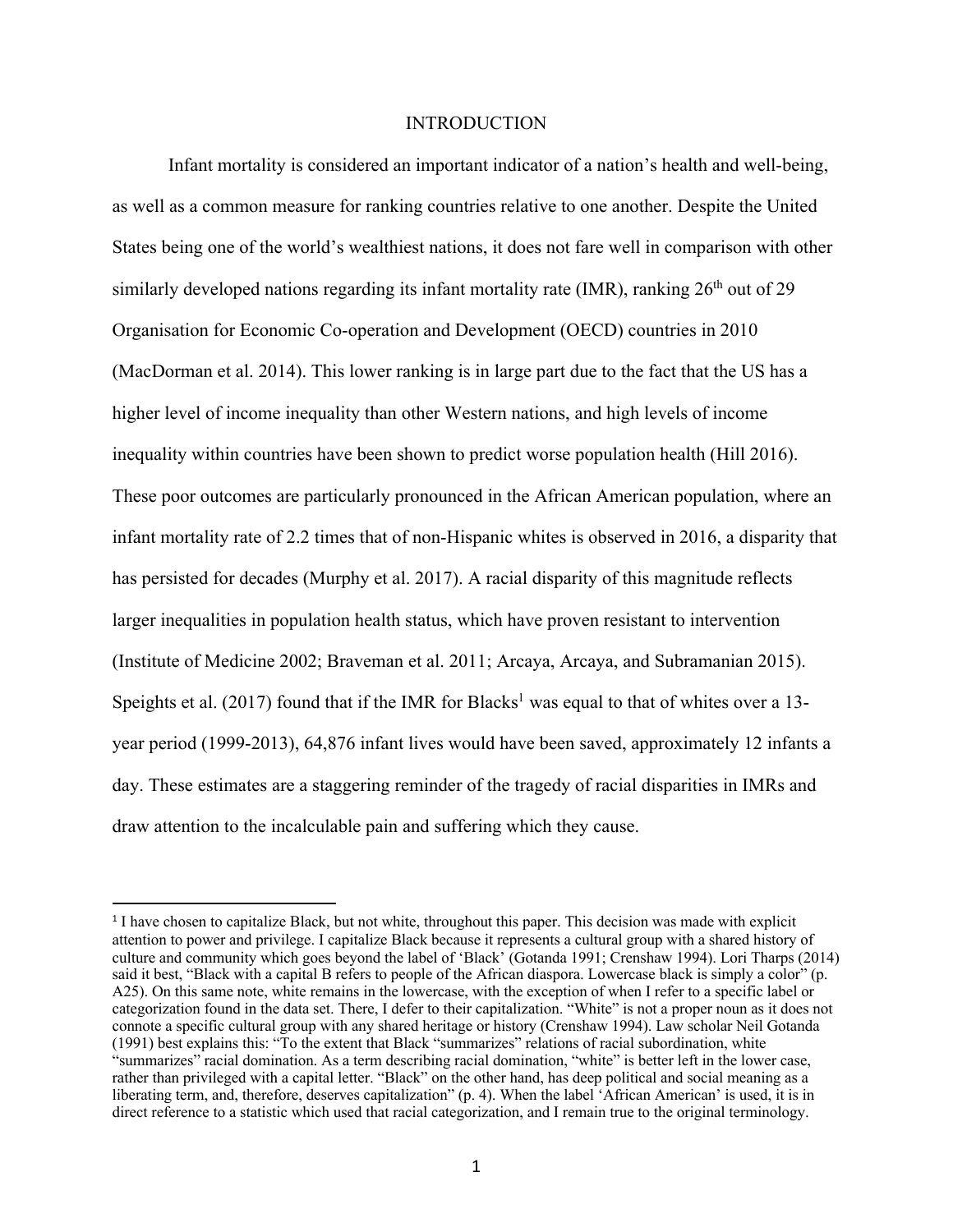Infant mortality has been extensively studied by social scientists, particularly medical sociologists and public health researchers, for decades. Link and Phelan (1995) first argued that too much attention has been devoted to identifying individual risk factors that affect health and proximal causes of disease such as diet, smoking, and exercise, and far too little to understanding how social conditions affect health and health behaviors. This sentiment is reflected by Montez, Zajacova, and Hayward (2016) as they emphasize the influence of socioeconomic and political contexts in reducing women's mortality rates, over and above the role of individual personal choices and characteristics. This project continues in this tradition of macro-, societal-level conditions as explanatory mechanisms for the persistent racial differences in IMRs, while considering the structure of the society into which women are born, live, and grow. Most of the infant mortality research that has *not* been focused on the individual has been done at the statelevel, which can mask intra-state variation. A better understanding of what factors predict infant mortality is needed to guide future interventions that may potentially reduce these disparities.

This paper is one of the first, to my knowledge, to examine the association between county-level demographic, economic, and health measures and infant mortality and if they *differentially* predict infant mortality for Black and white populations. Most prior work on the subject mentions race or racism, at the very least in a cursory manner, but few, with the important exception of Wallace et al. (2017), use structural or systemic racism theory as explanatory mechanisms for their results. My research questions are: (1) Do social determinants of infant mortality differ by race? (2) How can structural and/or systemic racism theory offer explanatory perspectives for the differential association of social determinants by race?

#### LITERATURE REVIEW

Infant mortality is a fundamental measure of health and well-being that has been studied substantially in the academic literature. The foundation of infant mortality research is the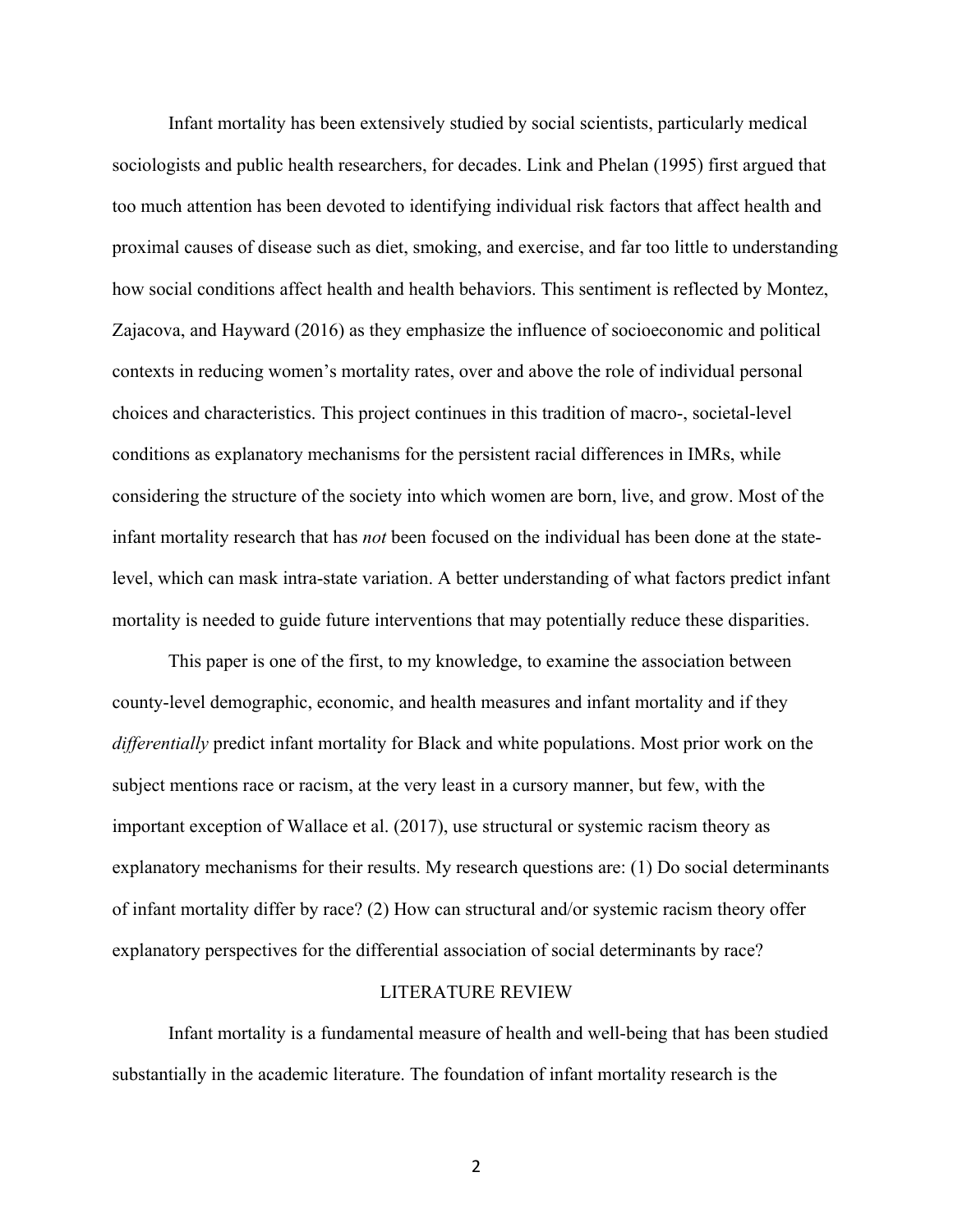descriptive body of work, which has highlighted overall trends and disparities, and laid the groundwork for increased attention to the social determinants of IMRs. This includes describing recent declines in IMRs (MacDorman, Hoyert, and Matthews 2013) and providing an overview of trends and patterns in fetal mortality, preterm birth, and infant mortality (MacDorman 2011). The findings highlight the overall declines of race-specific IMRs over the past ten years, while drawing attention to the enduring disparity between racial/ethnic groups. It has also been observed that IMRs vary by place and that disparities exist based on regional location (MacDorman et al. 2013). This is key for framing questions about how place affects health, but both works examine trends at the state-level leaving unanswered questions about the relationship between place and infant mortality at the county-level.

Speights et al. (2017) sought to determine if individual state-level infant mortality trends from 1999 to 2013 between Blacks and whites were converging (i.e., growing closer together) or diverging (i.e., growing farther apart) and to estimate how long it would take for racial disparities in state IMRs to be eliminated at their current rate of change. They found that all states had improved their Black IMR to varying degrees and predicted that Massachusetts would be the earliest state to reach racial equality in IMRs by 2025, although at the current rate of change, many states will never achieve elimination of these racial disparities. Future research has been called for that will "explore differences in social determinants, policies, and health systems characteristics that might help understand these causes and correlations" between different risk factors of infant mortality (Speights et al. 2017:776). I address this gap in the literature by producing a more complex, nuanced picture of the social determinants of race-specific IMRs.

Other studies have conducted bivariate analyses to examine links between infant mortality and one specific predictor variable. While this type of work cannot provide a broadbased picture of the myriad causes and determinants of infant mortality, it can provide an in-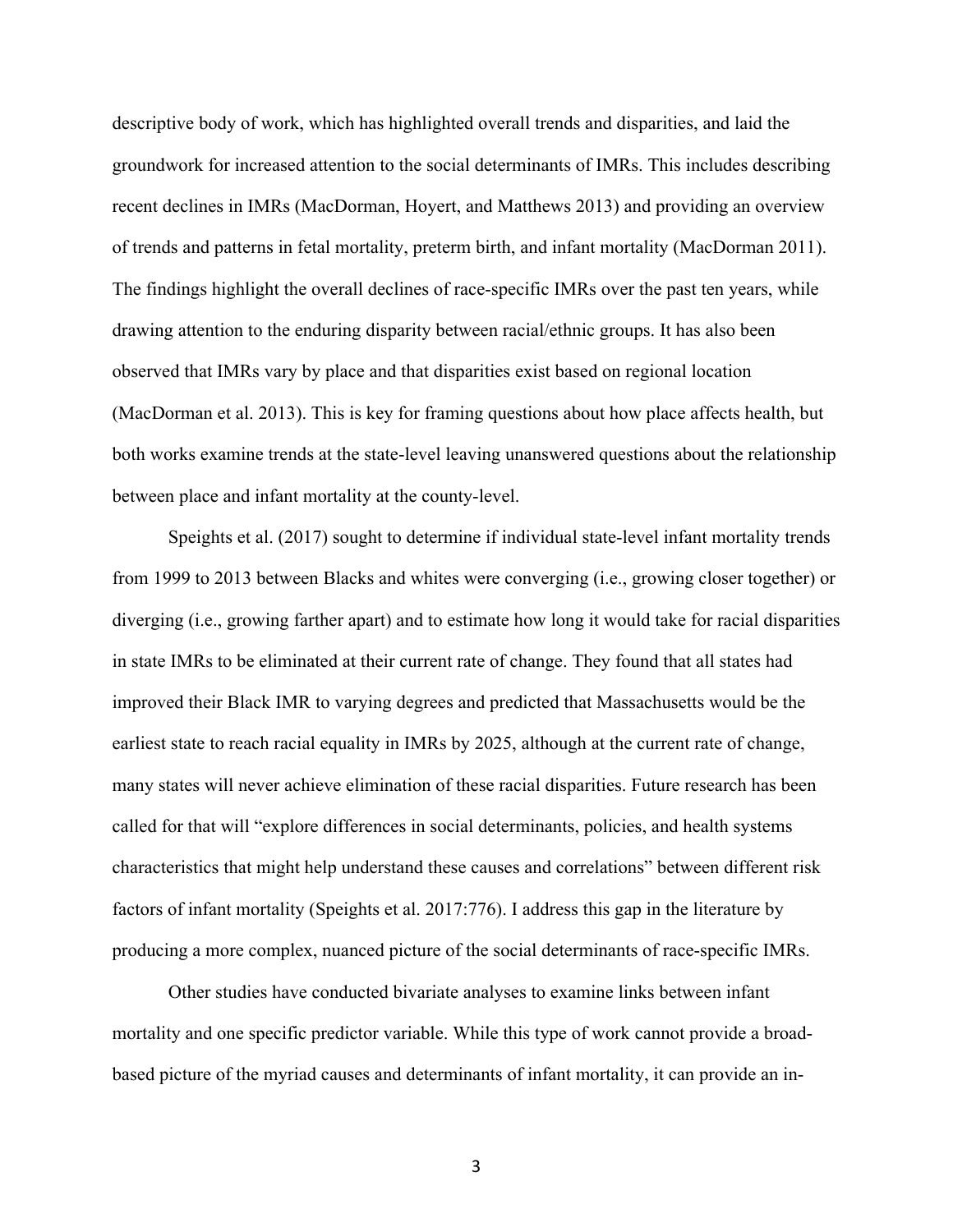depth look at a significant or understudied relationship. Some examples are the link between gestational weight gain (GWG) and infant mortality (Davis, Hofferth, and Shenassa 2014) and how minimum wage policies affect IMRs at the state-level (Komro et al. 2016). Interestingly, across all models, a dollar increase in the minimum wage above the federal level was associated with a one to two percent decrease in LBW births and a four percent decrease in postneonatal mortality (28-364 days old) (Komro et al. 2016). This adds fuel to the argument that macro-level conditions and policies affect health outcomes in real and tangible ways outside of individual human behavior.

Another component of this body of work is the assessment of the differential contribution of socioeconomic position and maternal characteristics, such as number of prenatal visits, parity, and education level, to black-white disparities in infant mortality across specific causes of death in the state of Michigan (El-Sayed et al. 2015). The authors used a similar methodology as use for this study, but they utilized individual-level data as predictors rather than social-structural measures. This is particularly important when considering racial disparities because by focusing on behaviors and predictors specific to the mother, authors may insinuate, even if unintentionally, that there are inherent differences in Black and white women and perpetuate the narrative of Black women as embodying inherently risky bodies when it comes to pregnancy. The individualization of risk often leads to the individualization of blame (Waggoner 2017), and while there indeed may be behavioral or other individual differences across varying categorizations of mothers, these differences are the product of broader social forces that influence and constrain behavior and decision making.

#### *The Importance of Race*

With racial differences in infant mortality being the focus of this study, it is critical to emphasize the sociological interpretation of race. That is, race is a socially constructed category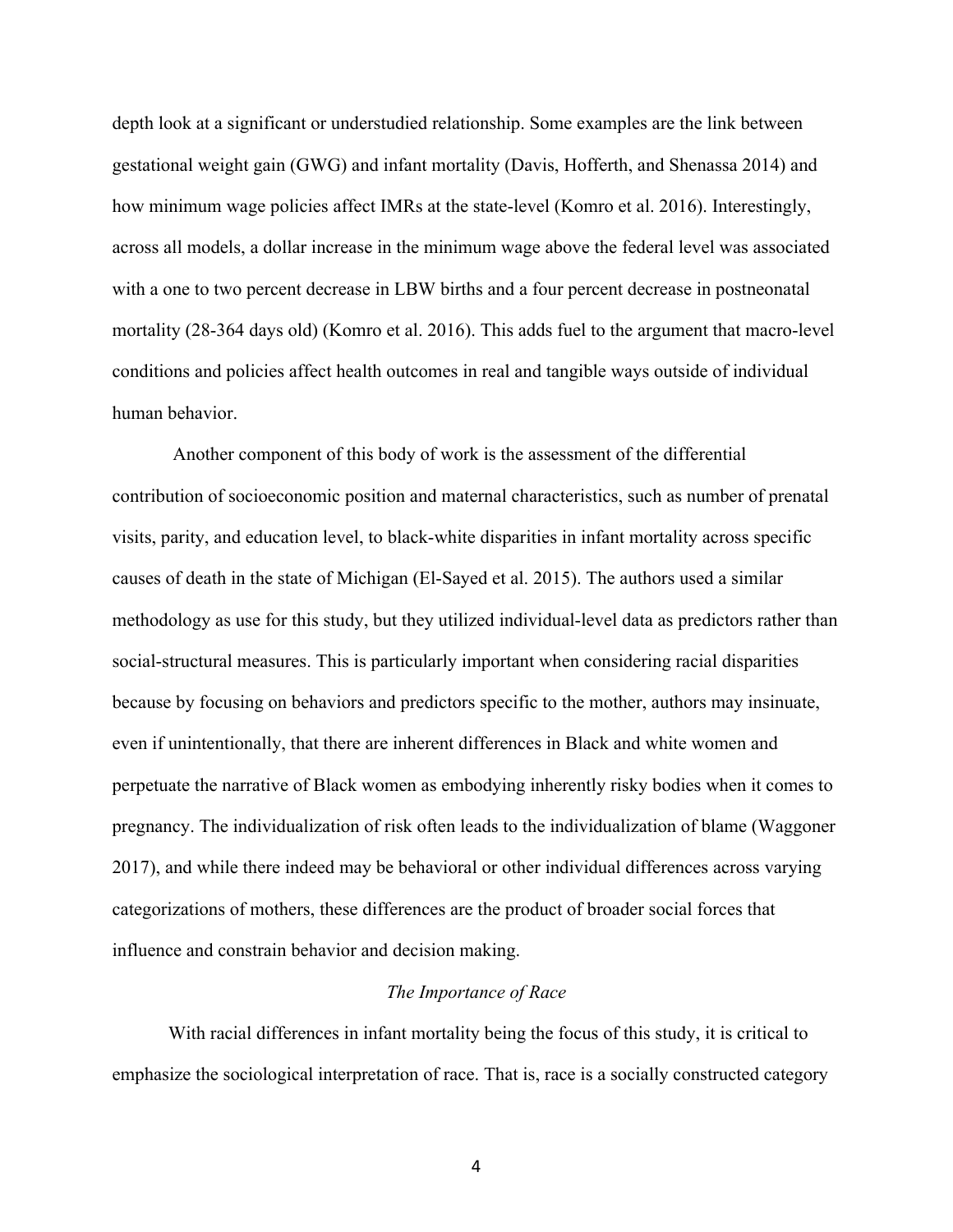which has had varying definitions and hierarchical systems throughout history. It is also important to remember that while race is a social construct (i.e., not real) its consequences on individual lives in social, political, and health realms are quite real. Social constructionist frameworks theorize racial groups as socially created through the process of assigning meaning to real, perceived, or ascribed differences between groups and consequently using those differences as the basis for distributing power (Bonilla-Silva 1999; Hill 2016). The dominant medical paradigm of the late  $19<sup>th</sup>$  and early  $20<sup>th</sup>$  century was that any racial differences in health were due to innate biological differences between members of those groups (Williams and Sternthal 2010). W.E.B. Du Bois (1899) was the first scholar to push back against this narrative by drawing attention to the differences in social conditions in which Blacks and whites lived and by theorizing these racial differences in health as an indicator of racial inequality in the US.

The disproportionate burden of infant mortality in the African American population is significant. In 2015, the white IMR in the US was five per 1000 live births, while the Black IMR was 11.2 per 1000 live births, approximately 2.2 times higher than whites (Smith et al. 2018). Infant mortality rates for college-educated African Americans are more than twice as high as similarly educated white and Hispanic women, and Black female college graduates have higher rates of infant mortality than Hispanic and white women who have not even finished high school (Williams 2013). These incredibly stark statistics make it difficult to argue that the social construction of race is not a defining factor in the continuing struggle of racial disparities in IMRs. It has been illustrated time and time again that sociodemographic and proximate factors including rates of LBW and premature births are not able to completely explain racial mortality differentials (Hummer 1993). One theory posits that the above disparities are in part due to the fact that Black women experience greater lifetime exposure to acute and chronic stressors, which include racism, and this increases their susceptibility to preterm delivery among other pregnancy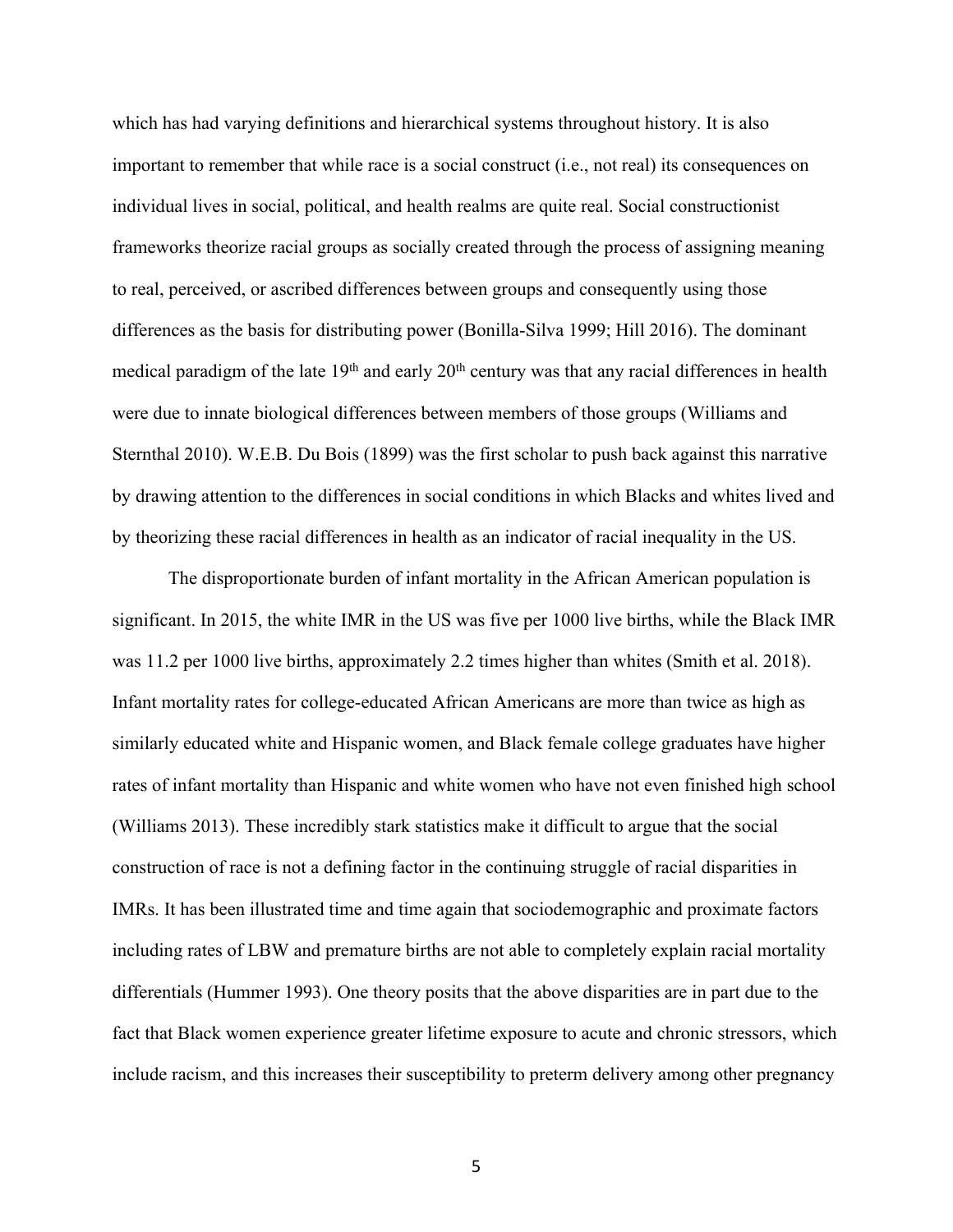health complications (Geronimus 1992). Black women may age prematurely because of this increased exposure to traumatic life events beginning from early childhood, referred to as "stress age", or "weathering" (Geronimus 1992; Hogue and Bremmer 2005). This phenomenon has been examined further in the work of Buescher and Mittal (2010) and Hauck, Tanabe, and Moon (2011), providing more recent evidence to support the hypothesis that systemic racism, or chronic exposure to stressors related to poverty and racism, influence health outcomes for women and infants. And while this process occurs at the level of the individual, the cause of it is not. Hill (2016) describes the United States as a "racialized society" meaning that race is embedded in the national consciousness. A structural interpretation of race, namely a theory of racism based on the notion of racialized social systems, has been a newer way to approach the study of racial phenomena (Bonilla-Silva 1997). Hill's (2016:4) major argument is that African Americans live in this pervasively racialized society where "blackness signifies racial inferiority and leads to policies, attitudes, and stereotypes that adversely affect every aspect of black life, fostering sickness and early death." When health researchers ignore the "racialized society", the interpretation of data and results is less meaningful, and the bigger picture is lost.

Wallace et al. (2017) took a significant step toward accounting for the "racialized society" in their work. They explored how state-level racial inequities in social conditions were associated with state-level racial inequities in infant mortality. This is one of the few studies which utilizes a national sample to analyze how social predictors may differentially impact Black and white IMRs. They found that inequities in employment, prison incarceration rates, and median household income were significantly associated with worse Black IMRs but were not associated with white IMRs in a negative or positive way. This emphasizes the need for more granular studies of these phenomena as there can be high amounts of intra-state variation (Wallace et al. 2017). This was also one of the only works, to my knowledge, which attempts to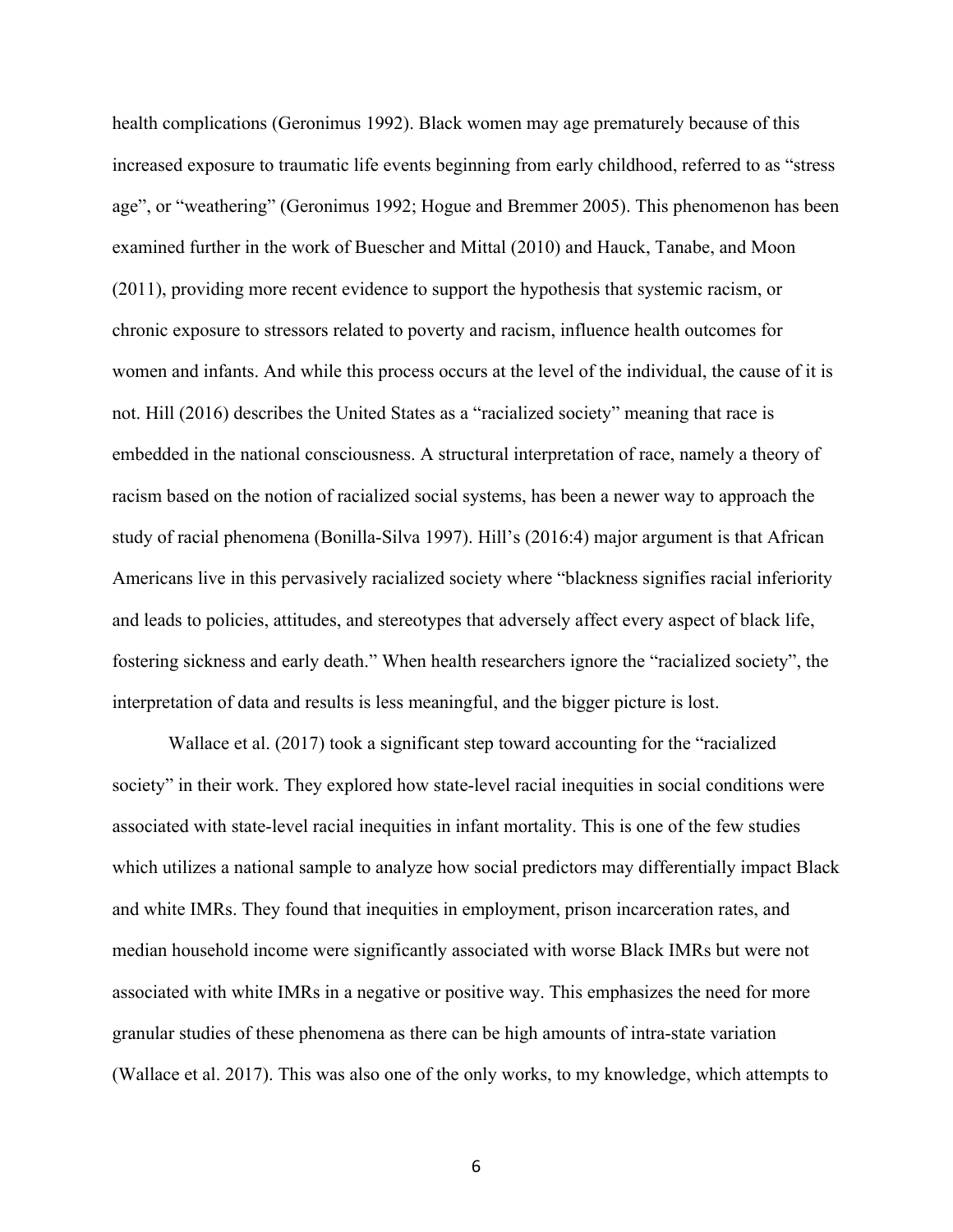link incarceration rates to IMRs. There is a large body of work which has linked incarceration to health in general, particularly the health of those imprisoned persons themselves (see Massoglia and Pridemore 2015 for a thorough review). While it is clear that mass incarceration has had deleterious effects on the health and economic well-being of broader communities (Tyler and Brockmann 2017; Cox 2018), little is known about how it might be related to disparities in IMRs.

#### *County-Level Infant Mortality Research*

The previously discussed infant mortality findings use the state as the unit of analysis, but to a lesser degree the literature contains sub-state findings, which uncover trends that may be masked in state level work. I will begin with pieces which highlight significant associations in smaller geographic areas, which are an important foundation for this study. One of the first studies to examine the relationships between infant mortality and women's health and behavior was conducted on individual-level data in one single county in Tennessee (Scott-Wright, Wrona, and Flanagan 1998). Singh, Kogan, and Slifkin (2017) compared disparities in infant mortality between Appalachia and the rest of the country, aggregated to the county-level, and found significant differences in causes of infant death, specifically deaths due to birth defects and SIDS, due to Appalachia's status as a generally economically depressed region with distinct cultural characteristics. The authors acknowledged that their study did not quantify the independent impacts of socioeconomic conditions on these differences in IMRs, which is critical in explaining *why* differences exist not just highlighting their existence in a general sense (Singh, Kogan, & Slifkin 2017). Continuing with this focus on unique regions in the US, Eudy (2009) explored disparities in IMRs within the Delta region at the county-level and found that the effects of regional differences lessened over the study period (late 1970s, late 1980s, and late1990s) but the effects of poverty and racial composition continued to have strong effects on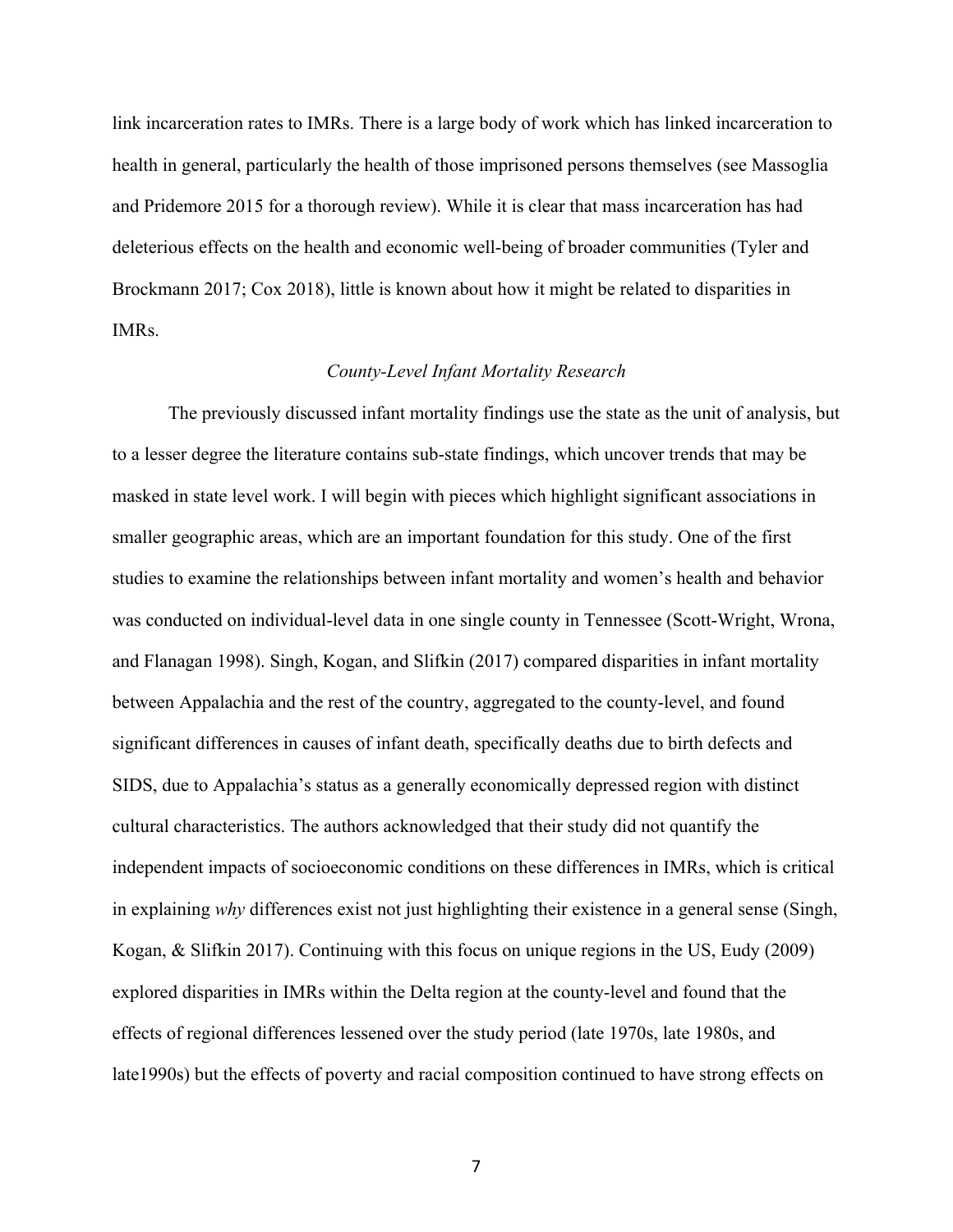IMRs. However, her work did not examine disparities in IMRs by race because of data limitations in rural counties, and I build upon this work by incorporating racial differences in social determinants of IMRs in the current research.

In addition, there have been systematic nationwide studies conducted which have focused on the relationships between IMRs and other social conditions at the county level, including the associations between county-level measures of infant mortality and US state-only funding for family planning and abortion (Krieger et al. 2016). They concluded that decreased public state funding for abortion in the US was associated with an increased risk in county-level infant death (Krieger et al. 2016). Hollar (2016) used a powerful methodology, which I draw from, in order to determine what county-level factors, including health, socioeconomic, and demographic/social, affected infant and child health outcomes. He found significant regional patterns or spatial correlations for these negative outcomes, but he did not separate the IMRs by race in order to determine any differential association.

It is difficult to obtain IMRs for many counties within the US due to small population numbers and lack of available and reliable data (Rossen, Khan, and Schoendorf 2017). Some have attempted to overcome this limitation by proposing a geographic modeling method in which to estimate IMRs for smaller counties where data is not available and to model geographic variation in IMRs across the country (Rossen et al. 2017). The authors described the geographic variation in IMRs that they observed but did not attempt to explain any potential reasonings for *why* there was geographic variation in IMRs. Bekemeier et al. (2014) used detailed data of local health jurisdictions or departments (LHDs) in the states of Florida and Washington to examine any impacts of maternal child health (MCH) spending by LHDs on birth outcomes. They found that increased MCH spending by LHDs did improve birth outcomes for the counties they examined. Orchard and Price (2017) used LBW and preterm birth as outcome measures, rather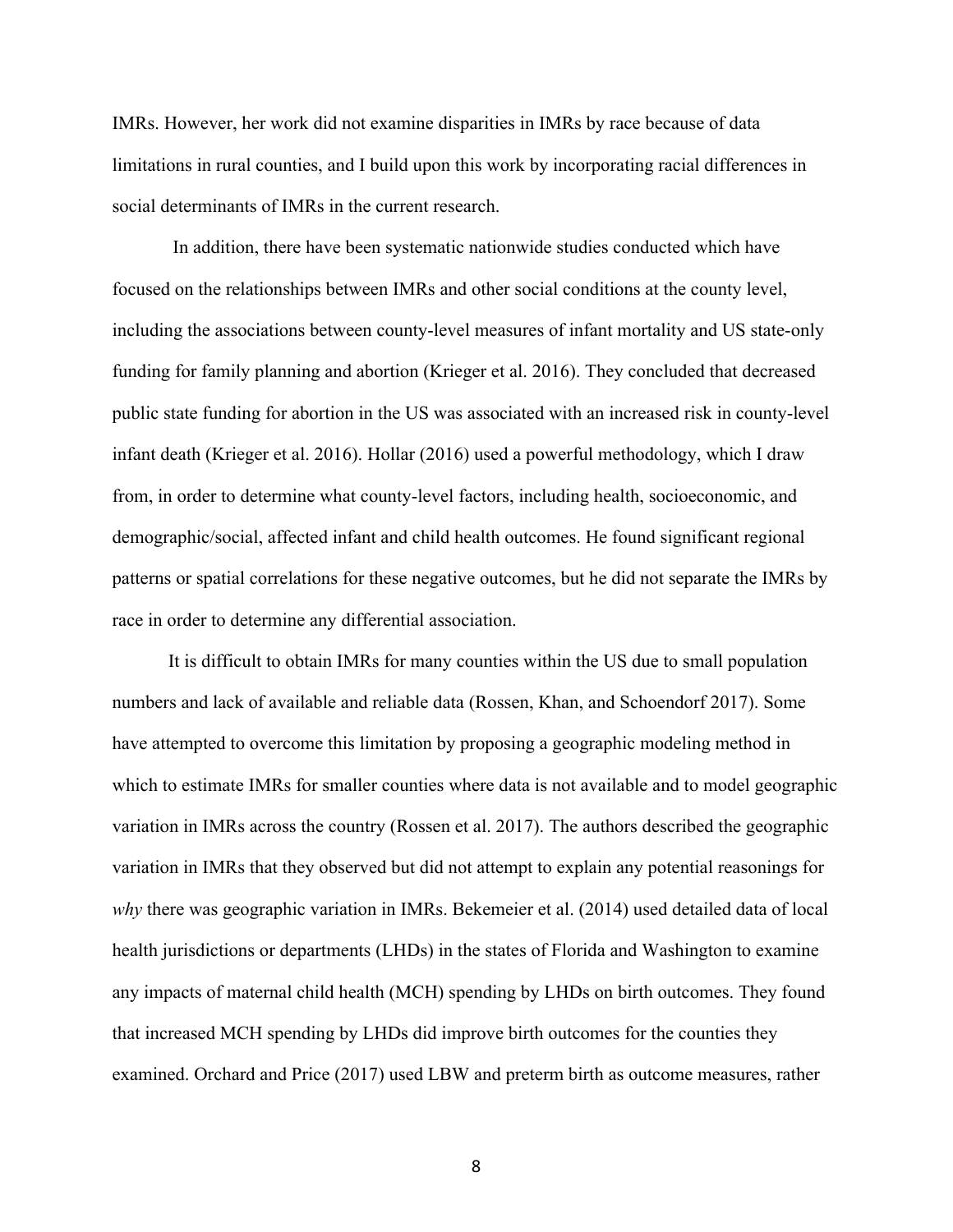than infant mortality, but the three outcomes are closely correlated. They examined whether the Black-white gap in adverse birth outcomes was larger in counties with higher levels of racial prejudice. This is important work because evidence has indicated that racial prejudice can influence a woman's access to quality health care and can act as a psychological stressor in the woman's life (Rich-Edwards et al. 2001; Mustillo et al. 2004; National Research Council 2004) which, as discussed previously, can prove devastating for the health of both the woman and fetus. Incredibly, but not surprisingly, the Black-white gap in LBW is 14 percent larger in counties with high racial prejudice as compared to those counties with low measures of prejudice, and the Black-white gap in preterm births is 29 percent larger in high prejudice counties (Orchard and Price 2017). Due to this finding, I also included in my models one of the measures of prejudice that Orchard and Price (2017) utilized which has been understudied in relation to infant death. Further explanation of this measure is to follow.

Racial disparities in IMRs have been repeatedly illustrated in recent studies, as well as the dire consequences that this difference in deaths has for families, communities, and the entire US. It is critical to move away from individual-level measures and toward a holistic picture of the environment in which women live and give birth. There is some current research moving in this direction, but there is still a great deal that is not known about how societal- and structurallevel factors influence IMRs. There is even less known about how these factors may be differentially associated with IMRs by race, or, in other words, if Black and white IMRs may be influenced by or associated with different things. When measuring how social determinants are associated with a population-level indicator of infant mortality, one which combines Black and white IMRs as a single rate, these associations are largely dictated by the white population estimates given their usual larger size relative to black populations at the state- and county-level (Wallace et al. 2017). This means that very little is known about what structural, health, or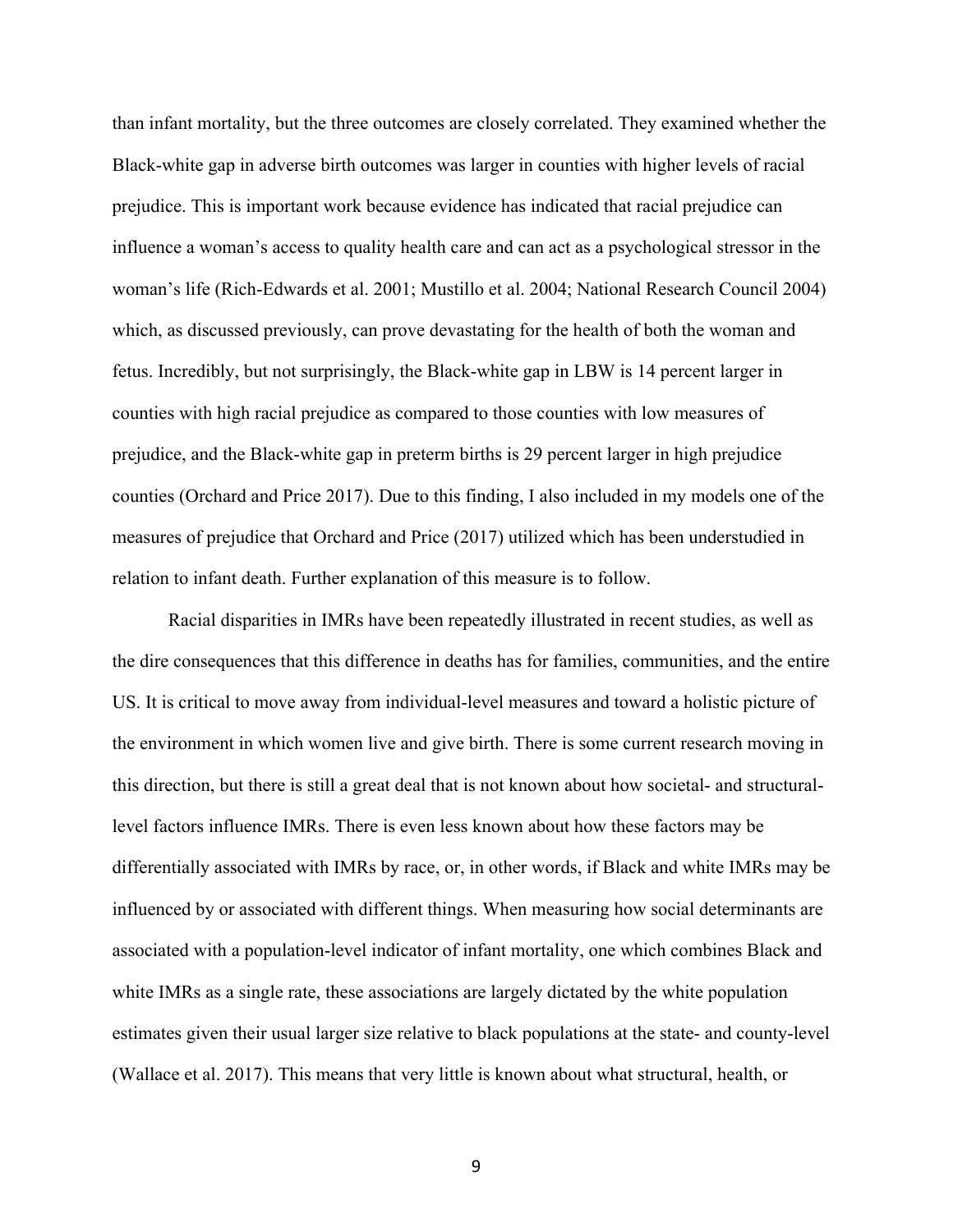economic measures may be associated with Black IMRs specifically and to this point, most of what is known about population patterns of association with IMRs is mirrored within whitespecific IMRs.

My work attempts to bridge many of the major gaps in the current infant mortality literature by analyzing social predictors of *race-specific* IMRs at the county-level unit of analysis. This project focuses on IMRs and their associations for counties with populations of 250,000 persons or more, and these largely populated areas allow an analysis of race-specific IMRs and their associations with various factors. There is a dearth of studies on infant mortality which either tackle race as a social construction in a meaningful way or interpret their results through the lens of a racialized society and what that means for the lives of those in the sample. This project is a critical contribution to the current literature and will advance the conversation on racial disparities in IMRs in important ways.

#### **METHODS**

Infant mortality rates were obtained from the Centers for Disease Control and Prevention (CDC) WONDER Online Database, specifically the Linked Birth/Infant Death Records 2007- 2015, ICD 10 Codes file.<sup>1</sup> These data are the gold standard for the accurate measurement of IMRs by race (MacDorman et al. 2013; Krieger et al. 2016; Speights et al. 2017; Wallace et al. 2017), because it links an infant's death record with its birth certificate ensuring a more accurate measurement of race/ethnicity than IMRs obtained from the CDC Compressed Mortality File (CMF). The CMF measures for race/ethnicity are based exclusively on death records, where race is known to be less accurately reported than on birth certificates (Office of Public Health and Science 2015). This is particularly important when grouping the data by race as overall

 <sup>1</sup> United Department of Health and Human Services (US DHHS), Centers of Disease Control and Prevention (CDC), National Center for Health Statistics (NCHS), Division of Vital Statistics (DVS). Linked Birth/Infant Death Records 2007-2015, as compiled from data provided by the 57 vital statistics jurisdictions through the Vital Statistics Cooperative Program, on CDC WONDER On-line Database.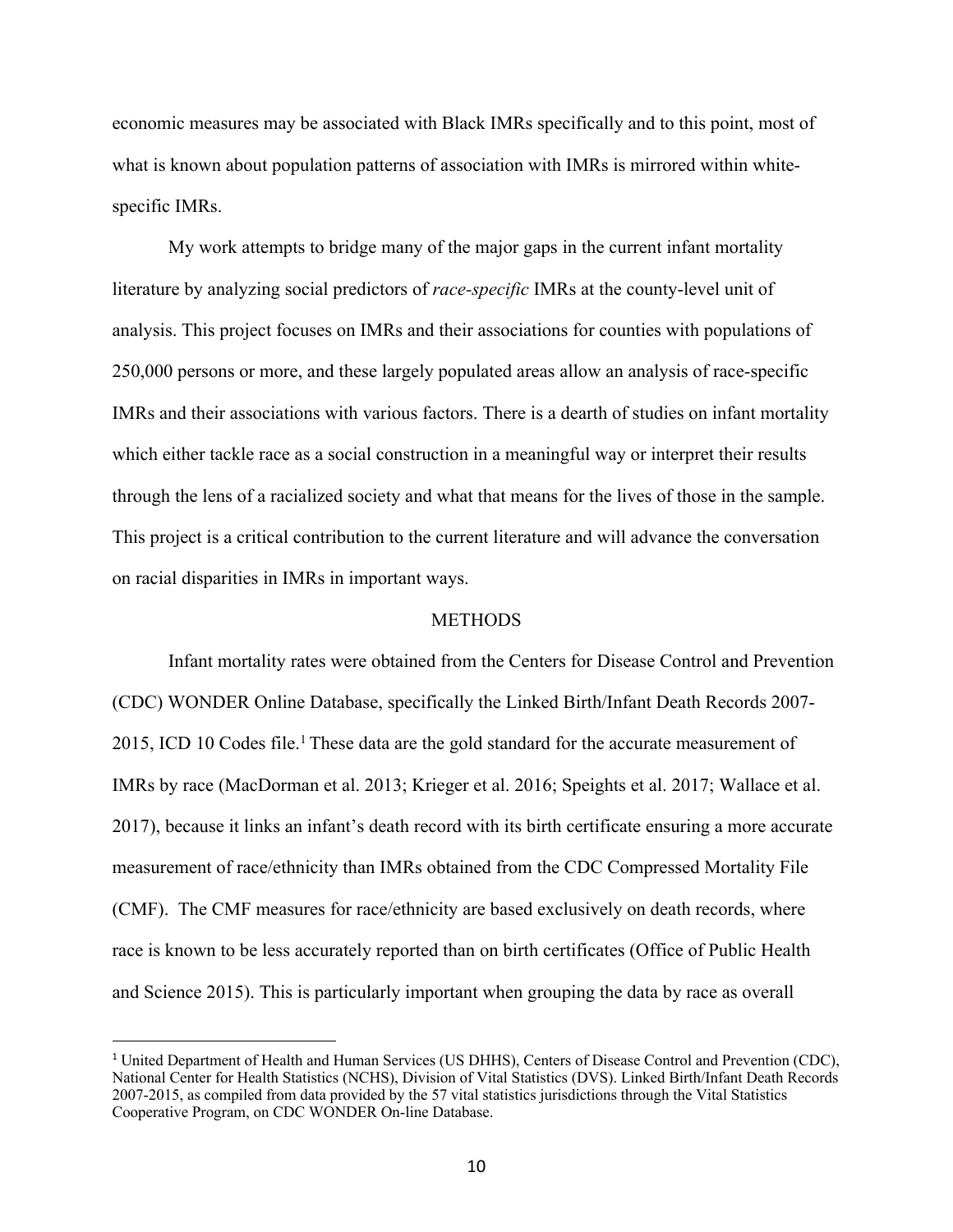trends between the two are unlikely to differ but in more nuanced statistical analyses, such as this study, any differences in the measuring of race could be critical (MacDorman et al. 2013). I chose to aggregate the data to the county level in order to capture trends that would most reflect the day-to-day environment and structural conditions and constraints in which these women lived and in which these infant deaths occurred. As mentioned, much infant mortality research has been done at the state-level, which can mask intra-state variation in physical environment and resident health. The county is the primary legal division of most states and many of them are functioning governmental units themselves. Also, county health departments are primarily responsible for health initiatives and interventions which would directly impact IMRs and could be informed by studies such as this.

The linked birth/infant death records only provide county-level data for those counties with a population of 250,000 persons or more, which means that this study is an analysis of social determinants of infant mortality in urban America. While this, of course, limits those counties which can be included in the analysis, these larger counties account for a growing proportion of the US population. It is thought by demographers that within twenty years almost half of the U.S. population will live in just eight states and approximately 200 counties **(**Bump 2018). The concept of homogenization of urban landscapes proposes that most urban centers are beginning to look alike, meaning that they have very similar structures and environments that citizens are living in regardless of their geographic location (Groffman et al. 2014), allowing for reasonable direct comparisons of these highly populated counties. There is a lack of nationwide data for IMRs across the country, especially at more granular levels such as county- or even neighborhood-level rates (Bekemeier et al. 2014). This issue is particularly heightened when attempting to look at these rates differentially by race as large populations are required.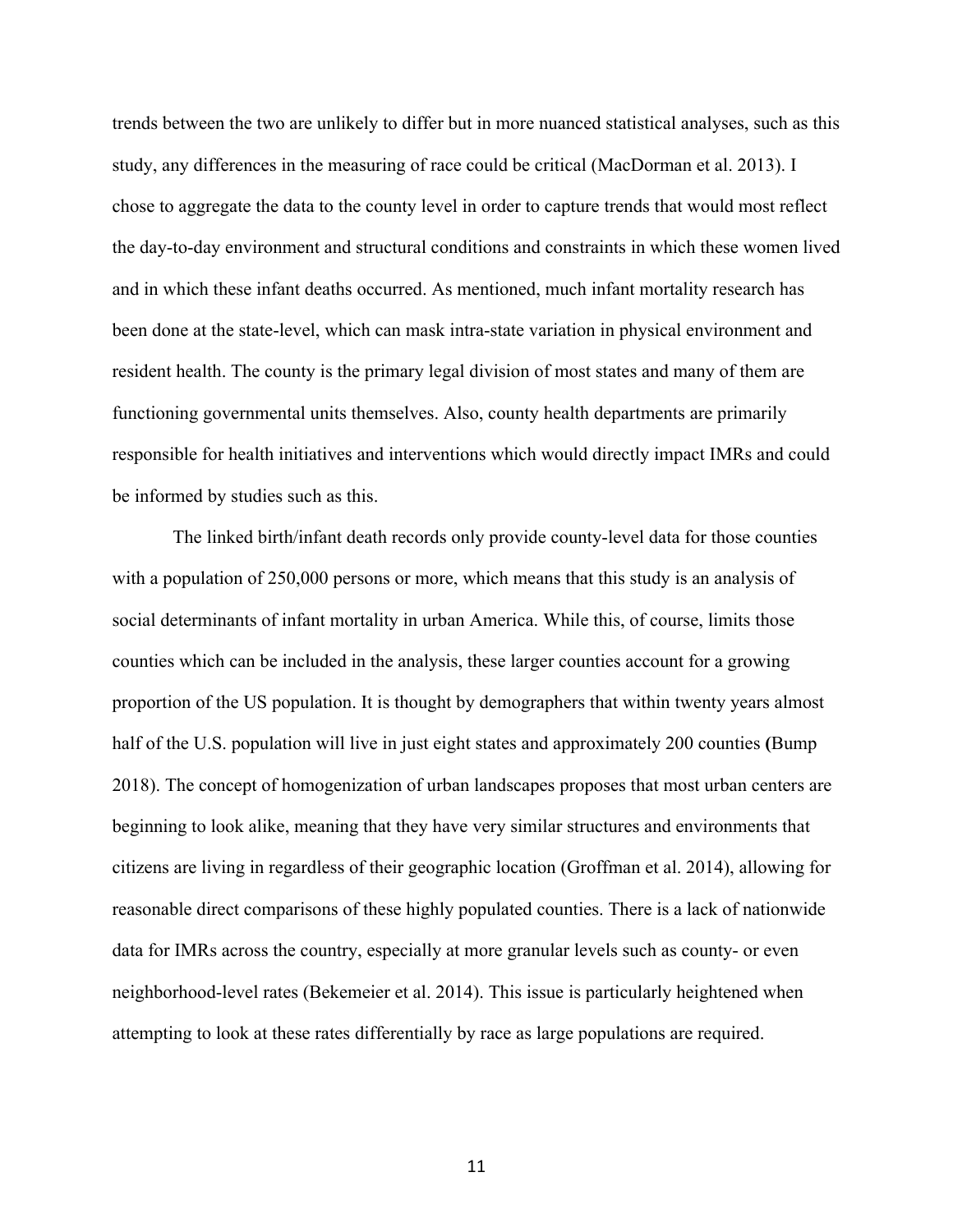The IMRs used for this paper were measured as a five-year sum (2011-2015), which is often done to increase statistical power of the measure, to provide a larger number of cases with which to work with, and to smooth out high and low spikes in the data that may occur in a single year (Scott-Wright et al. 1998; Eudy 2009; Speights et al. 2017; Wallace et al. 2017). Working with a sum of multiple years is also a method of attaining valid and reliable numbers, as infant deaths are an outcome of low incidence. There are 72,359 total deaths and 13,028,290 total births in the original data set and this number was reduced to 32,798 deaths and 5,765,475 births after eliminating counties which did not have both a Black and a white IMR, which was required to be able to determine differential association of the social determinants, and those which had unreliable rates. The final data set had 160 counties, the unit of analysis, which were distributed through 37 states.<sup>2</sup>

The county-level measurements of demographic, economic, and health variables, with the exception of the dissimilarity index and the implicit prejudice measure, came from the Area Health Resource File (AHRF) 2016. The AHRF requires that the data provided by counties be accurate, or at least generally accurate if no better data exist, and this data set is generally accepted as a valid source of measurement. <sup>3</sup> The dissimilarity index was obtained from the American Communities Project, and the indices were originally matched with the geographic identifiers of the respective metropolitan statistical area (MSA).<sup>4</sup> The MSAs were linked with their respective Federal Information Processing Standard (FIPS) codes, unique county identifiers,

<sup>&</sup>lt;sup>2</sup> States included in the data set are: AL, GA, FL, SC, NC, TN, KY, VA, MD, DE, NJ, PA, NY, MA, RI, CT, OH, IN, IL, MO, AR, LA, MI, WI, IA, MN, NE, KS, OK, TX, CO, AZ, NV, CA, OR, WA, D.C. States which are not included in the data set are: ID, MT, WY, ND, SD, NM, MS, WV, VT, NH, ME, AK, HI, UT.

<sup>&</sup>lt;sup>3</sup> Area Health Resources Files (AHRF) 2015-2016. US Department of Health and Human Services, Health Resources and Services Administration, Bureau of Health Workforce, Rockville, MD.

<sup>4</sup> American Communities Project, Brown University. "Diversity and Disparities." Retrieved from https://s4.ad.brown.edu/projects/diversity/Data/data.htm.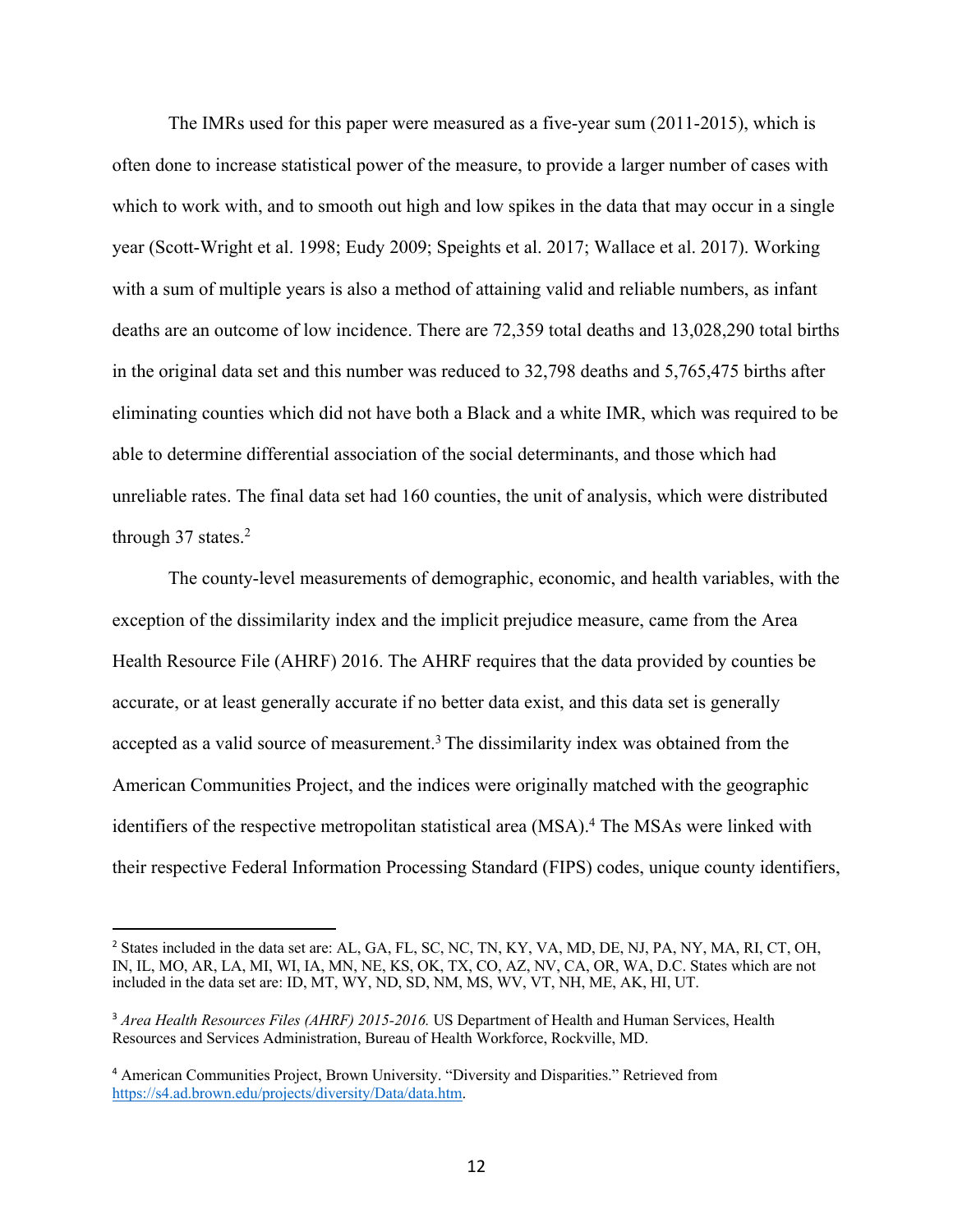by merging the two separate data sets. The geographic area of an MSA does not always line up exactly with the geographic area of a county as an MSA usually consists of a core urban area with a large population and its surrounding region, which may include several adjacent counties (Office of Management and Budget 2000). Therefore, the MSA-county match is not perfectly precise, but is a well-established methodological approach to study urban area relationships (US Census Bureau 2010). The implicit prejudice measure was obtained from the Project Implicit website, and data was collected by Xu, Nosek, and Greenwald (2014) for the year of 2010. The approximately 225,000 individual Implicit Association Test (IAT) scores were aggregated to county-level average IAT scores and matched to the 160 counties in the original data set.

#### *Measures*

The outcome or dependent variable is the county IMRs for non-Hispanic White and non-Hispanic Black infants for 160 urban counties with a population of at least 250,000. Infant mortality rates are measured as the number of infant deaths prior to their first birthday per 1,000 live births. Because the linked birth/infant death files only include measurements for counties with a quarter million population, there is some year-to-year fluctuation in counties which are eligible for inclusion as populations change over time. There are also IMRs which are suppressed by the CDC for confidentiality purposes (i.e., when the number of deaths is less than ten), and also values which are unreliable (i.e., when the number of deaths is less than twenty). The IMRs were grouped by race and county, restricted to non-Hispanic White and non-Hispanic Black infants, singleton births, and for the years of 2011 to 2015. This focus on white and Black IMRs (excluding Hispanic ethnicity) is a very common approach to the study of infant mortality, as it is difficult to get large enough numbers of deaths for other race/ethnic groups and be able to conduct comprehensive analyses (Rossen et al. 2017).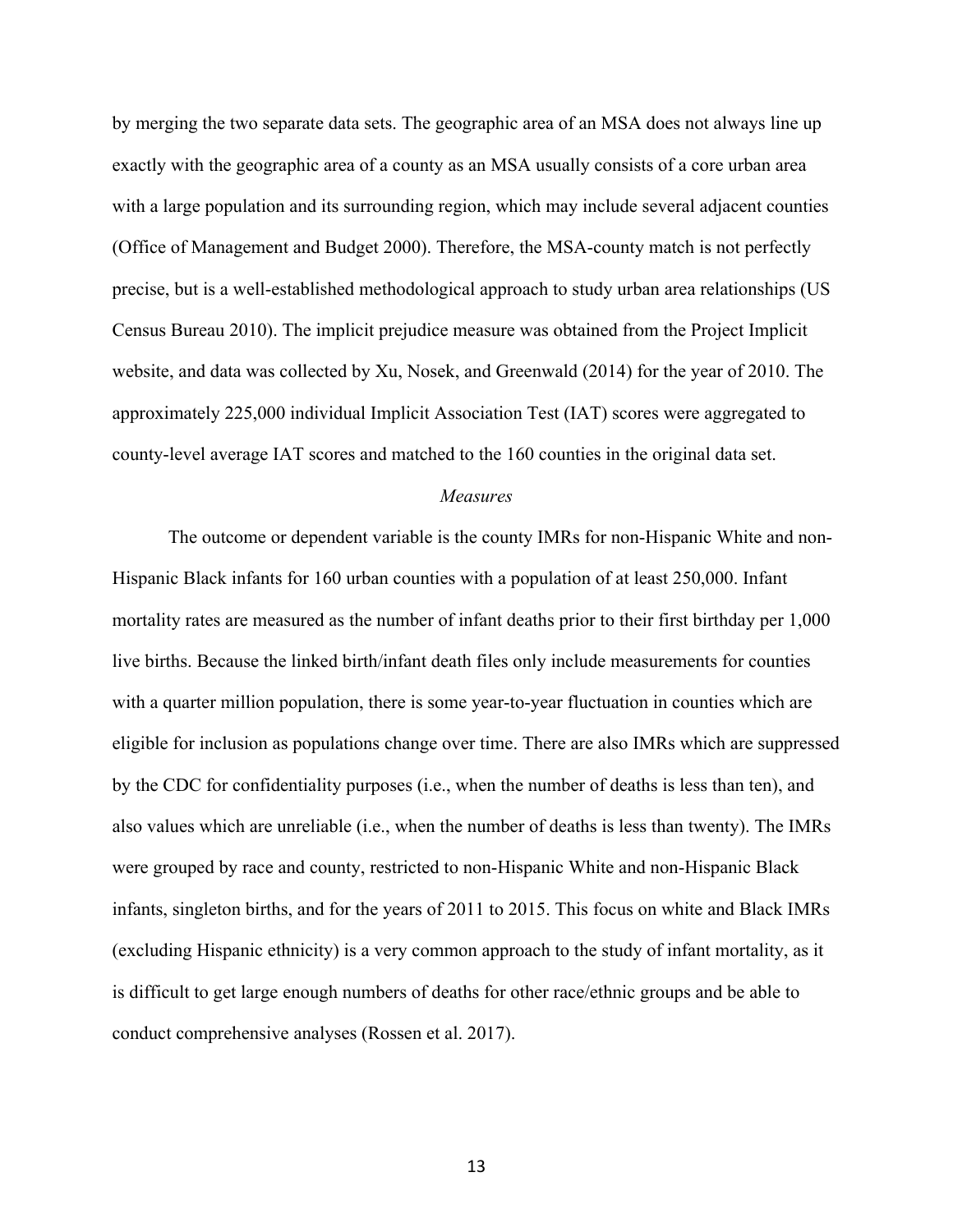The independent or predictor variables that follow are grouped by their respective analytic models and are each measured at the county level: [demographic: percent Black/African American, dissimilarity index, Implicit Association Test score, percent imprisoned, and unemployment rate of those 16 years aged and above]; [socioeconomic: percent persons 25+ years with 4+ years of college, percent under 65 years of age that are without health insurance, percent of families with a female head of household, median household income in the tens of thousands of dollars, percent persons aged 0-17 in poverty, percent persons age 18 and over in poverty, and percent of households receiving Food Stamp/SNAP]; [health: number of registered midwives, low birth weight (LBW) births, very low birth weight (VLBW) births, preterm births, teen birth rate, and number of births to unmarried women]. Due to high levels of multicollinearity between some of these measures, multiple models are sometimes used to examine the relationships within a single category.

The independent variables chosen are the usual suspects in infant mortality research, with the addition of the dissimilarity index, the Implicit Association Test score, and the midwife variable. The dissimilarity index (D) measures whether one particular group is distributed across census tracts in a metropolitan area in the same manner as another group and is considered a measure of segregation (American Communities Project 2010). Values for D range from 0 to 100. The higher the number, the more people that must move for the numbers to be even and the more segregated the area (McFarland and Smith 2011). For example, a dissimilarity index of 60 is considered to be quite high and would mean that 60% of the members of one group would need to move to a different tract in order for the two groups to be equally distributed across the census tracts. Values of 40 or 50 are considered a moderate level of segregation, and values of 30 or below are considered to be fairly low. Increased levels of segregation have been shown to lead to concentrated poverty (Massey and Fischer 2000), which then leads to a withdrawal of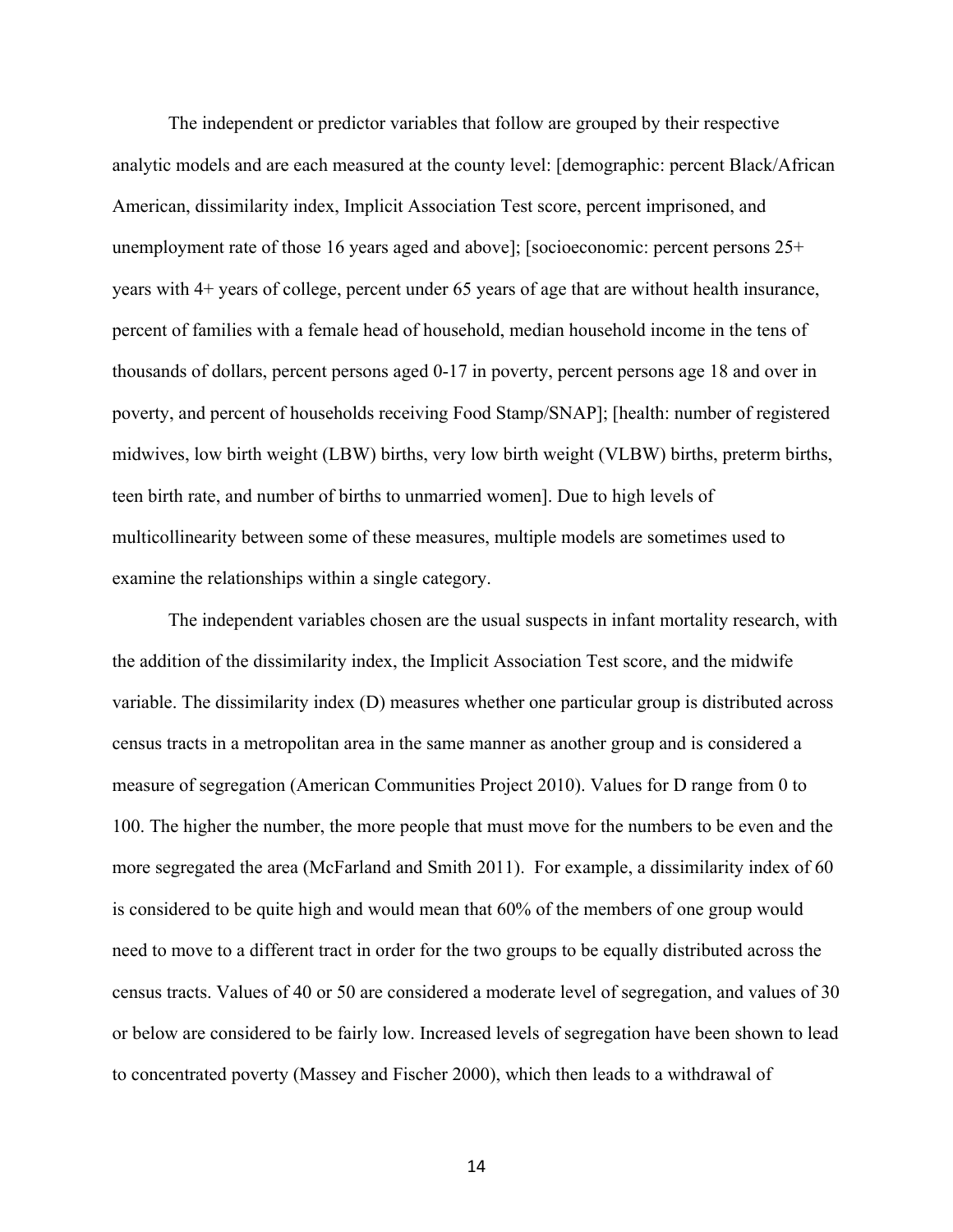resources from that area (Massey and Denton 1993). Regarding the effects on health, it was illustrated through the examination of the relationship between segregation and LBW and IMRs in MSAs that segregation had a positive relationship with low birth weight and infant mortality among Black individuals, meaning that the more segregated (i.e., the higher the dissimilarity index), the higher the rates of LBW and infant mortality were (McFarland and Smith 2011). A gap in the current literature on the relationships between infant mortality and segregation is the use of race-specific models (McFarland and Smith 2011), which this study is predicated on, and I attempt to further examine the relationships between segregation and white and Black IMRs.

Implicit prejudice is measured by the overall score on the Implicit Association Test (IAT), which is a task designed to tap into automatic associations between concepts such as Black people or gay people and evaluations (i.e., good, bad) or stereotypes (i.e., athletic, clumsy) associated with the concepts (Project Implicit 2011). This test is an important tool for measuring prejudice, as it reduces potential biases in self-reported measures of prejudice, which are susceptible to a lack of awareness of any held biases, or social desirability bias as it is often socially sanctioned to openly admit racial prejudice (Greenwald, McGhee, and Schwartz 1998). It has been used to study how measures of implicit (and explicit) prejudice affect birth outcomes (Orchard and Price 2017), the effects of gender stereotypes on nation-level sex differences in  $8<sup>th</sup>$ grade science and mathematics achievement (Nosek et al. 2009), and implicit racial and weight bias among physicians and the effects on quality of care (Sabin, Rivara, and Greenwald 2008; Sabin, Marini, and Nosek 2012) as a few examples.

The IAT asks participants to match positive and negative words, as well as images of African Americans and European Americans into categories in two different sorting conditions. In one condition, respondents match positive words and pictures of European Americans using one response key and negative words and pictures of African Americans using another response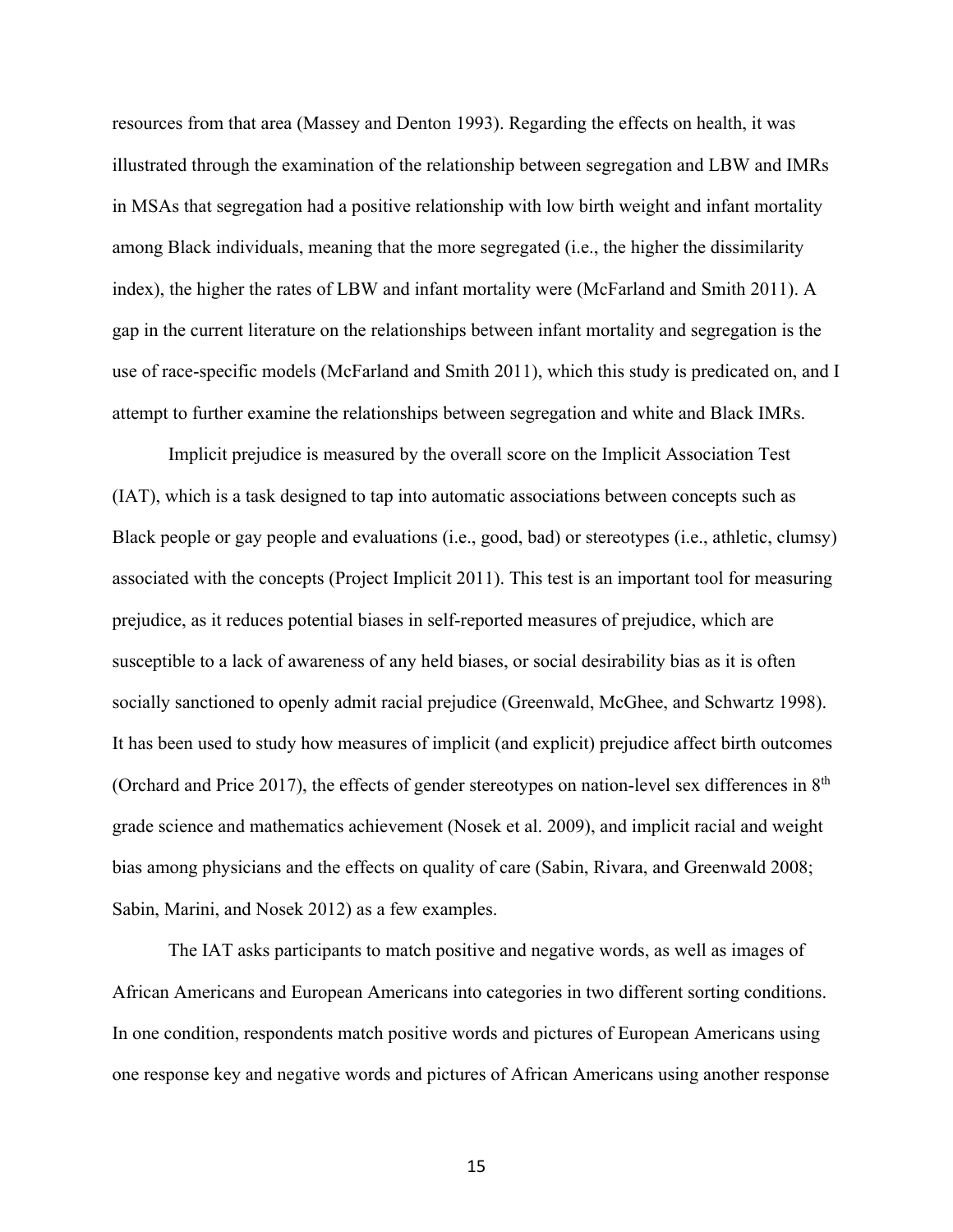key. In the other condition, the pairing is reversed with positive words associated with pictures of African Americans and negative words with those of European Americans. The order of the conditions presented to the respondent is randomly assigned. The test measures the time elapsed, or latency, between the respondent assigning a certain face to a category and then a positive or negative word to that same category. Those with more prejudiced tendencies toward African Americans will be slower to assign a positive word to that category (Greenwald et al. 1998). The scoring system for the IAT results range between -2 (extreme preference for African Americans) and 2 (extreme preference for European Americans). I hypothesize that the higher the implicit prejudice measure (i.e., the higher the preference for European Americans) the higher the infant mortality rates for Black infants will be. I expect either the implicit prejudice measure to have a negative relationship with white IMRs (i.e., the higher the preference for European Americans, the lower the white IMRs) or to have no significant relationship with white IMRs.

Regarding the midwife variable, the number of registered midwives is obtained from the Centers from Medicare and Medicaid Services (CMS) National Provider Identification (NPI) File. These include certified nurse-midwives (CNMs) and certified midwives (CMs), which are essentially the same in terms of clinical skills and required certification exam but differ by credentials. CNMs are required to hold a registered nursing license. Midwives have been associated with an increase in optimal maternal and infant childbirth outcomes, but few empirical analyses of this association exist. The practice of midwifery is within the regulatory power of individual states, therefore, laws concerning it are fragmented and vary dramatically from state to state (Yang and Kozhimannil 2015). A groundbreaking study by Vedam et al. (2018) created a Midwifery Integration Scoring System (MISS) to give scores for each state with a maximum value of 100 (i.e. midwifery most integrated) and found that states which had midwifery practice more fully integrated into their health care systems with less restrictions had some of the best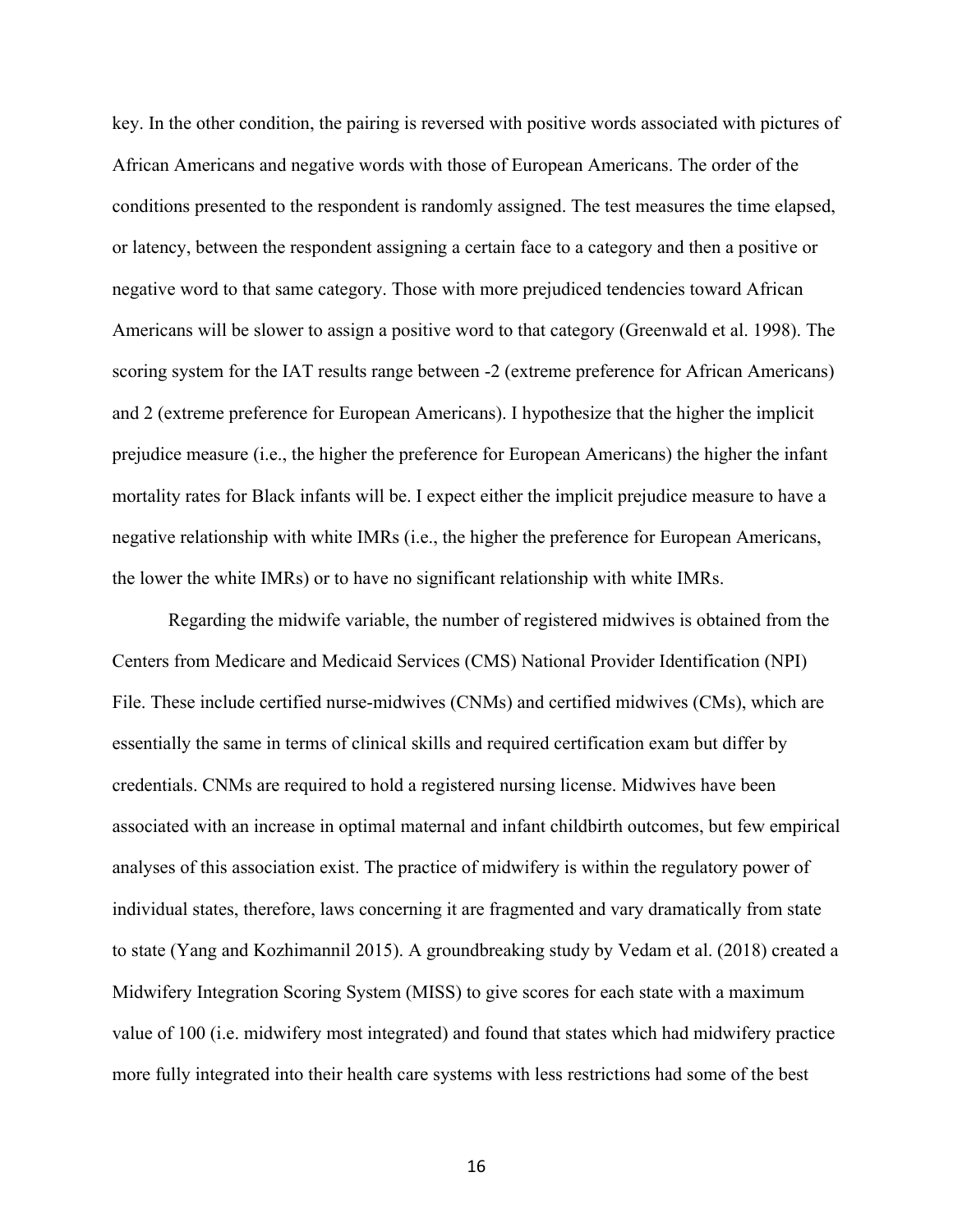maternal/infant outcomes as compared to states which had the most restrictive midwife laws and practices which tended to have significantly worse outcomes.

Vedam et al.'s (2018) work was one of the first to empirically link integrated midwifery care and health outcomes in this manner, while also raising the possibility that greater use of midwives could reduce racial disparities in pregnancy care. The integration of midwifery care is also significantly associated with the actual number of practicing midwifes, as those states with less restrictions tend to have twice as many practicing midwifes as those with stricter regulations (Yang, Attanasio, and Kozhimannil 2016). This is important to note as the variable used for this study only measures the actual number of practicing midwifes, not the integration of midwifery practice, but this integration, or lack thereof, is likely to influence the variable and perhaps its association with IMRs. The states in my sample included the lowest MISS score (NC) to the highest (WA) with the average score being 36, equaling the average for the national sample.<sup>5</sup> I hope to build on the previous work by determining how the number of registered midwives may (or may not) be associated with non-Hispanic Black and/or non-Hispanic White IMRs and move the path forward on this issue.

#### *Analytic Strategy*

The analyses to follow will summarize the dependent and independent variables using descriptive statistics. I will then employ ordinary least squares (OLS) regression analysis separately for white IMRs and Black IMRs in order to compare significant associations and unstandardized coefficients using the Clogg statistic between IVs and race-specific DV. All statistical procedures are run using the statistical software SPSS, Version 25. Linear regression is

<sup>&</sup>lt;sup>5</sup> The Midwife Integration Scoring System (MISS) values for each state in the sample in ascending order are as follows: NC: 17, AL: 18, OH: 20, KS: 22, NE: 23, OK: 24, IL: 25, IA: 25, KY:25, PA: 26, LA: 28, CT: 28, DC: 29, NV: 29, GA: 30, MA: 31, AR: 32, MI: 34, SC: 34, IN: 36, MD:39, MO: 41, TN: 41, VA: 41, CO: 41, FL: 42, DE: 42, TX: 43, WI: 43, CA: 46, MN: 50, AZ: 52, RI: 53, NY: 54, NJ: 55, OR: 58, WA: 61. These values were obtained from Vedam et al. (2018).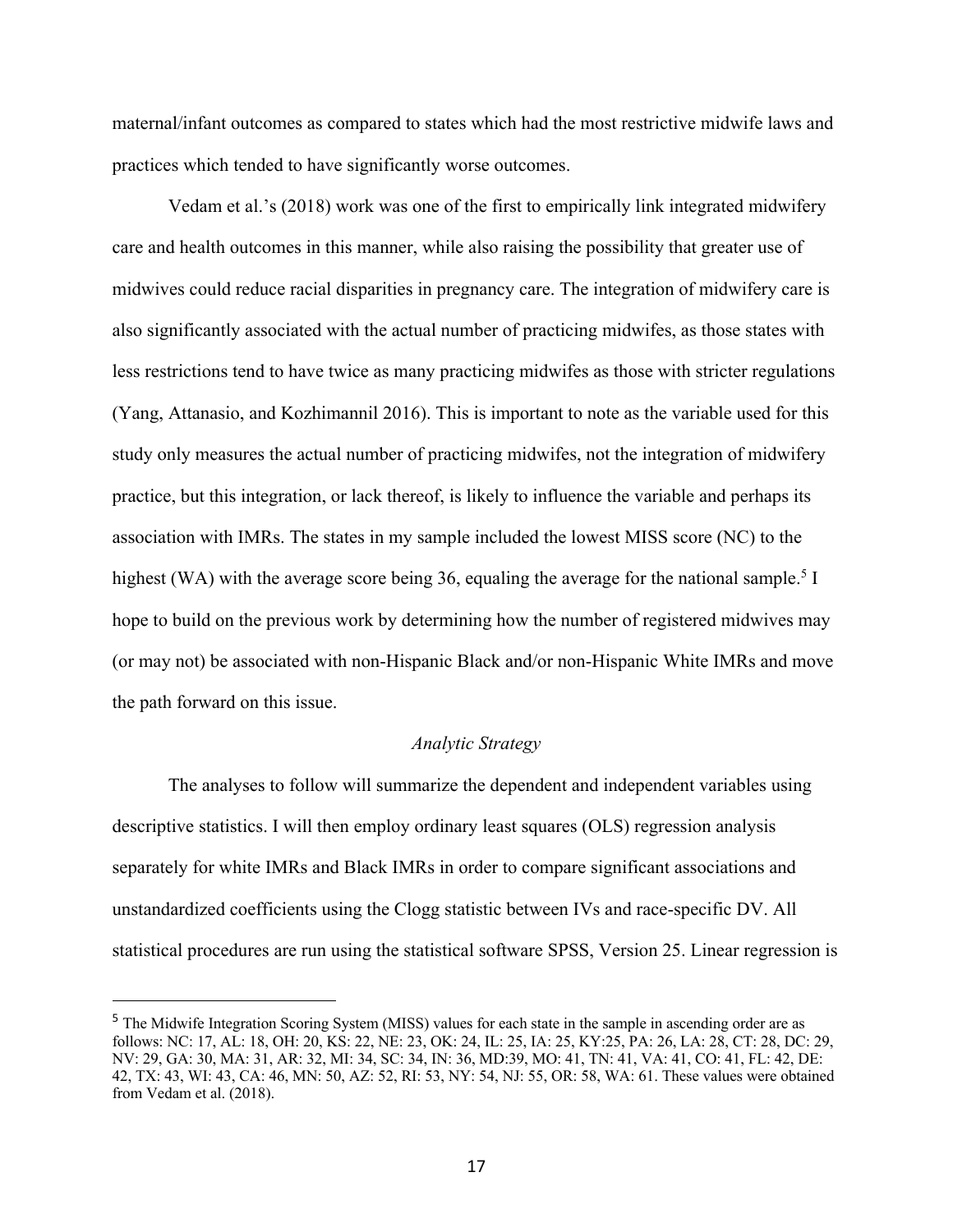an oft used methodology for infant mortality research in particular and health disparity research in general as it treats one variable, or many variables, as explanatory and one as a dependent variable and measures how one is associated with the other (Eudy 2009; Goyal et al. 2017; Speights et al. 2017). The predictor variables will be divided into three models for both Black and white IMRs for a total of six models: (1) demographic (e.g. percent Black/African American, dissimilarity index, IAT score, unemployment rate, & percent imprisoned); (2) socioeconomic (e.g. percent without health insurance, median household income in tens of thousands of dollars, adult and child poverty, percent female head of household, percent of households receiving Food Stamps/SNAP, & college education); (3) health (e.g. LBW, VLBW, midwives, preterm birth, teen birth rate, & births to unmarried mothers). A fourth model, the full model, will also be analyzed with a mixture of predictor variables for both groups from the previous three models. An example of the division of the models is displayed below in Table 1. The models and the number of the variables contained therein are drawn from Hollar (2016), who performed a regression of similar variables onto county-level IMRs but lacked race-specific models.

| raone 1. Old negrossion model Division |             |         |              |         |
|----------------------------------------|-------------|---------|--------------|---------|
| <b>Independent Variables</b>           | Model 1     | Model 2 | Model 3      | Model 4 |
| Percent African American               | X           |         |              | Χ       |
| Dissimilarity Index (D)                | X           |         |              | Χ       |
| <b>IAT</b> Score                       | X           |         |              | X       |
| Percent Imprisoned                     | X           |         |              | X       |
| <b>Unemployment Rate</b>               | X           |         |              | X       |
| <b>Percent College Educated</b>        |             | X       |              | X       |
| Percent Uninsured                      |             | X       |              | X       |
| Percent Female Head                    |             | X       |              | X       |
| Median Household Income                | ----------- | X       |              | X       |
| Percent Food Stamp/SNAP                | ----------  | Χ       | ------------ | X       |
| Percent Child Poverty                  |             | Χ       |              | X       |
| <b>Percent Poverty</b>                 |             | Χ       | -----------  | X       |
| Midwives                               |             |         | X            | X       |
| Low Birth Weight Births                |             |         | X            | X       |
| Very Low Birth Weight                  |             |         | X            | X       |
| <b>Births</b>                          |             |         |              |         |
| Preterm Births                         |             |         | Χ            | Χ       |
| Teen Birth Rate                        |             |         | Х            | Х       |

Table 1. OLS Regression Model Division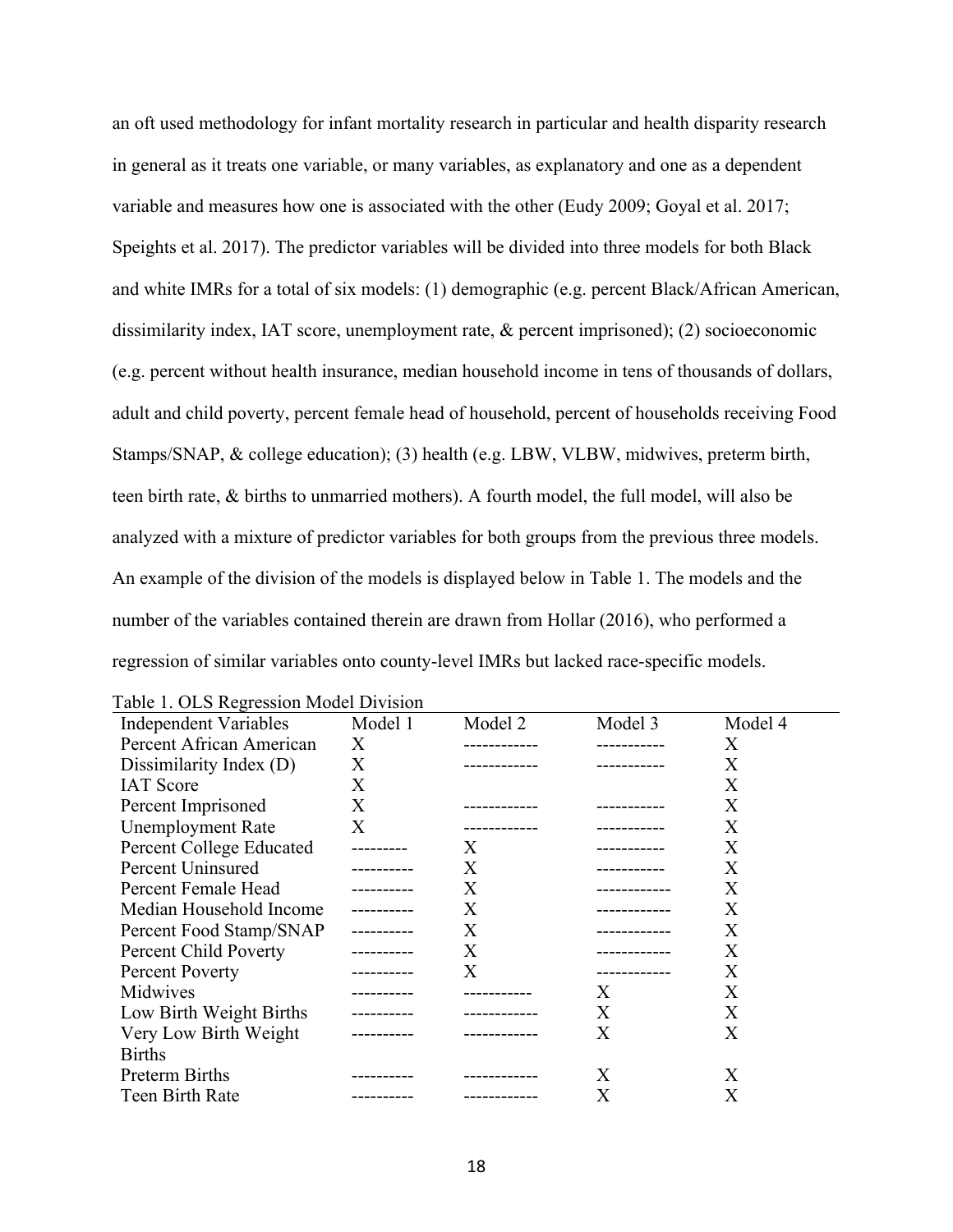| Table<br>`ontinued            |            |              |                           |                   |  |
|-------------------------------|------------|--------------|---------------------------|-------------------|--|
| Births to<br><u>Inmarried</u> | ---------- | ------------ | $\mathbf{v}$<br>$\lambda$ | $ -$<br>$\lambda$ |  |
| М<br>others                   |            |              |                           |                   |  |

The ordering of the models, from demographic determinants (i.e., distal) to health determinants (i.e., proximal) is adapted from the framework put forth by Mosley and Chin (1984), who proposed incorporating both social and biological variables into the same study. My analytic frame work here is that the distal determinants set the county context in which infant deaths occur and also help create the economic and health trajectories of the counties (i.e., the more proximal determinants). Therefore, ordering the models in this descending order, from most distal to most proximal, aids in interpreting results and makes the framework clearer, but does not examine how or in what ways variables at disparate levels may influence each other to shape outcomes. While the most proximal determinants, like low birth weight, are often outcomes in and of themselves, they are also determinants to other outcomes, namely infant death. My primary purpose in using this modified framework here is to better understand the many factors involved in determining rates of infant mortality and how those factors may differ between Black and white county populations. One of the primary tenets of this thesis is to examine differences in significant relationships between demographic, socioeconomic, and health variables and Black and white IMRs respectively. In order to compare the regression coefficients between the Black and white models, it is not so straightforward as simply assessing the apparent differences between the coefficients and drawing conclusions from that (Clogg 1995). It is necessary to determine whether the apparent differences observed in the regression coefficients *between* models are significant or not, using the Clogg statistic (Clogg 1995). I conducted this test for each variable which had significant coefficients across both Black and white models.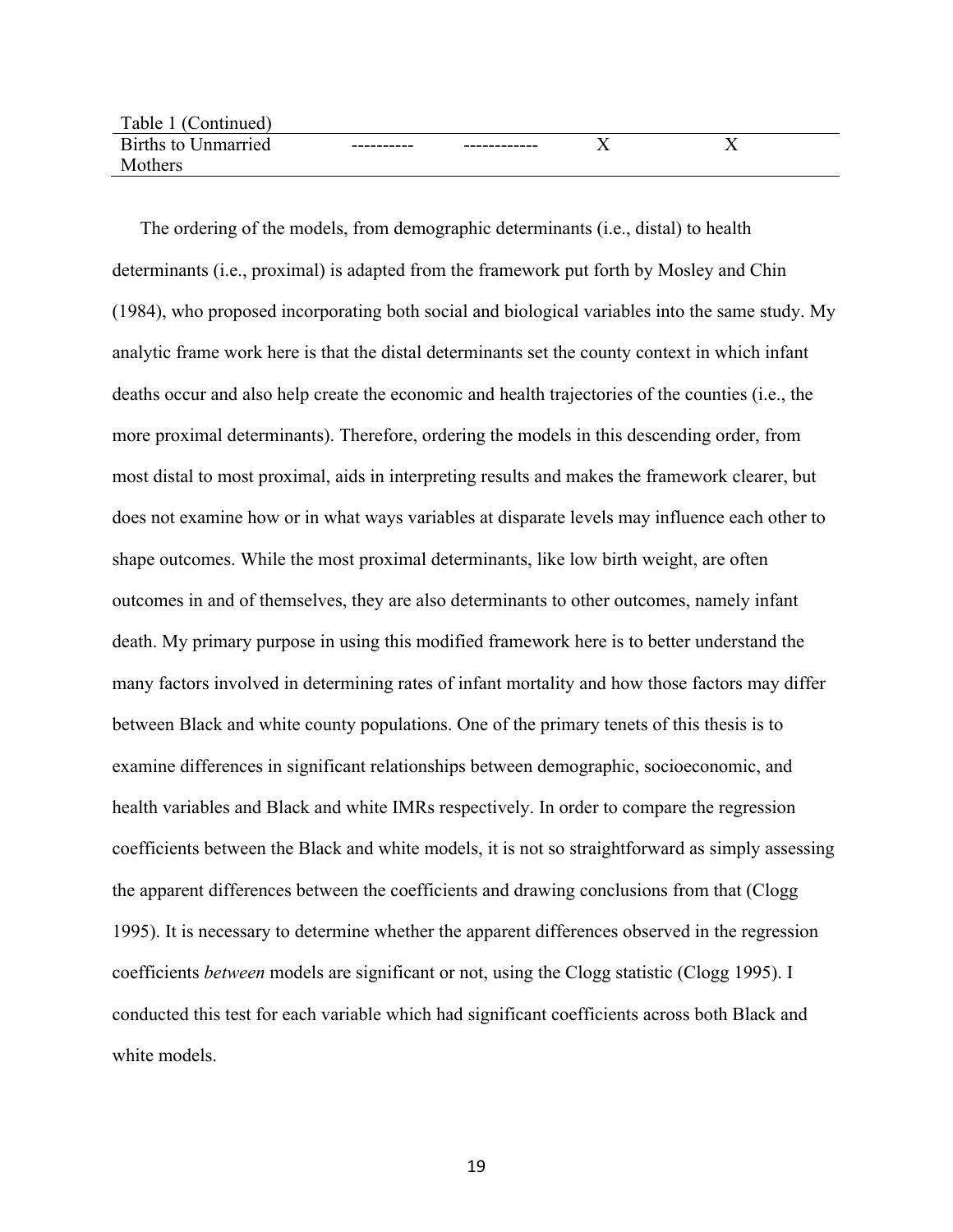#### RESULTS

First, I will examine the descriptive characteristics of the infant mortality rates for both Blacks and whites as well as the demographic, economic, and health variables, then I will turn my attention to describing the relationships displayed within the OLS regression models. The mean Black IMR is 2.5 times higher than the white IMR for this sample of infant deaths, according to Table 2. This difference within highly populated urban counties is higher than the national-level disparity of Black IMRs being 2.2 times higher than whites. The standard deviation for Black IMRs is also higher than for whites, which is due to the fact that Black IMRs are highly variant, more so than whites. The highest Black IMRs are found in counties in the Northeast and in the South regions, while the highest white IMRs are found in counties in the Midwest, South, and the West regions. The lowest Black IMR of the sample, 4.93, is for Plymouth County, MA and the highest Black IMR of the sample, 16.92, is for Berks County, PA. The lowest white IMR of 1.23 is for New York County, NY, where, notably, the Black IMR is 6.86 times higher. This incredibly large disparity is not uncommon for the New York counties included in this sample. The highest white IMR of 7.75 is for Jefferson County, TX.

| Table 2. Descriptive Statistics for 2012-15 Infant Mortality Rates per 1,000 Live Births in US |  |  |
|------------------------------------------------------------------------------------------------|--|--|
| Counties.                                                                                      |  |  |
| ___ _ _                                                                                        |  |  |

| Variable               | Mean | Std.      | Minimum | Maximum |
|------------------------|------|-----------|---------|---------|
|                        |      | Deviation |         |         |
| Non-Hispanic Black IMR | 9.86 | 2.19      | 4.93    | 16.92   |
| Non-Hispanic White IMR | 3.94 | 24. ا     | 1.23    | 7.75    |
| $N = 160$              |      |           |         |         |

According to Table 3, the average dissimilarity index (D) for this sample of counties  $(N=160)$  is a moderate to high value of 59.2, which indicates that, on average, 59.2 percent of people in these counties would have to move in order for racial groups to be evenly dispersed. The average IAT score is .30, and the scale for this measure is -2 to 2 with negative numbers indicating a preference for African Americans and positive numbers indicating a preference for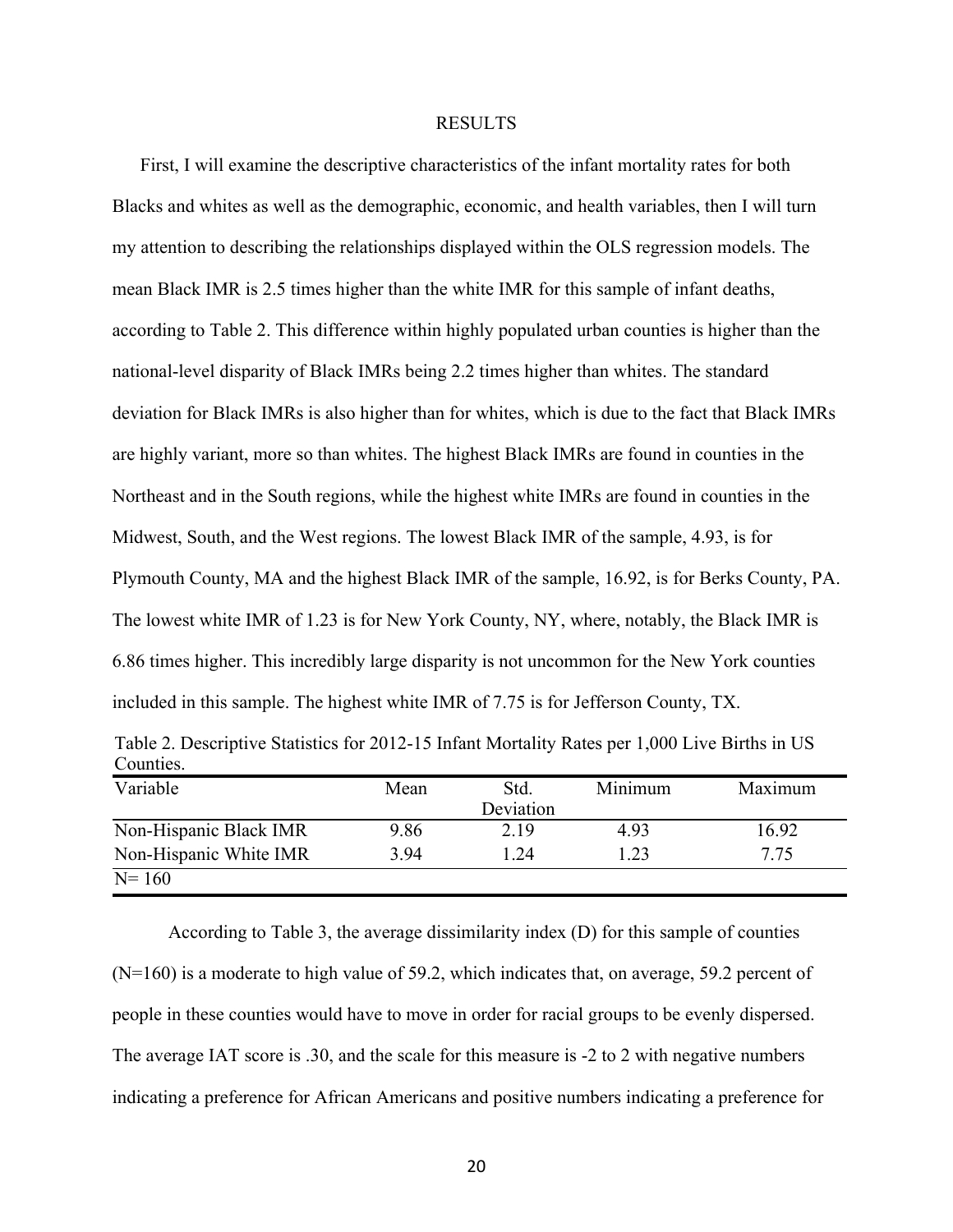European Americans. This aggregated county-level sample of scores shows that the sample, on average, exhibits a slight preference for European Americans, but closer to a neutral value than to the more extreme ends of the scale. There are a few differences between the characteristics of this sample and that of national averages. The average unemployment rate for these counties is slightly higher than the national rate of 4.0, and the average median household income is approximately \$2,000 lower than the national average. Both the percentages of poverty and child poverty are higher than national averages, and the teen birth rate is also higher. This is not unexpected considering that this sample is of exclusively largely populated counties including city centers, which could be expected to have higher concentrations of poverty, unemployment, and with that, lower incomes. The percentage of those who were college educated for the sample is quite similar to the national average, which ranges anywhere from 27 percent to 36 percent depending upon what age bracket is considered.

| Variable                 | Mean | Std.      | Minimum | Maximum |
|--------------------------|------|-----------|---------|---------|
|                          |      | Deviation |         |         |
| Dissimilarity Index      | 59.2 | 10.7      | 30.7    | 84.3    |
| (D)                      |      |           |         |         |
| <b>IAT</b> Score         | .30  | .057      | .13     | .43     |
| Percent African          | 18.4 | 12.47     | 3.5     | 64.5    |
| American                 |      |           |         |         |
| Percent Imprisoned       | 3.1  | 1.45      | 1.1     | 8.7     |
| <b>Unemployment Rate</b> | 5.3  | 1.22      | 3.2     | 10.2    |
| Percent Female Head      | 14.3 | 3.16      | 8.5     | 31.1    |
| Median Household         | 5.76 | 1.40      | 3.43    | 11.21   |
| Income *                 |      |           |         |         |
| <b>Percent Poverty</b>   | 15.3 | 4.69      | 6.6     | 31.5    |
| Percent Child Poverty    | 21.8 | 7.27      | 8.0     | 43.0    |
| <b>Percent Uninsured</b> | 12.7 | 4.45      | 3.2     | 25.0    |
| Percent SNAP             | 40.9 | 14.4      | 10.1    | 86.9    |
| Households               |      |           |         |         |
| Percent College          | 32.8 | 8.93      | 15.2    | 59.3    |
| Educated                 |      |           |         |         |
| Midwives                 | 33   | 36        | 1       | 233     |
| <b>LBW</b> Births        | 996  | 1071.07   | 250     | 9067    |

Table 3. Descriptive Statistics for Demographic, Economic, and Health Variables in US Counties.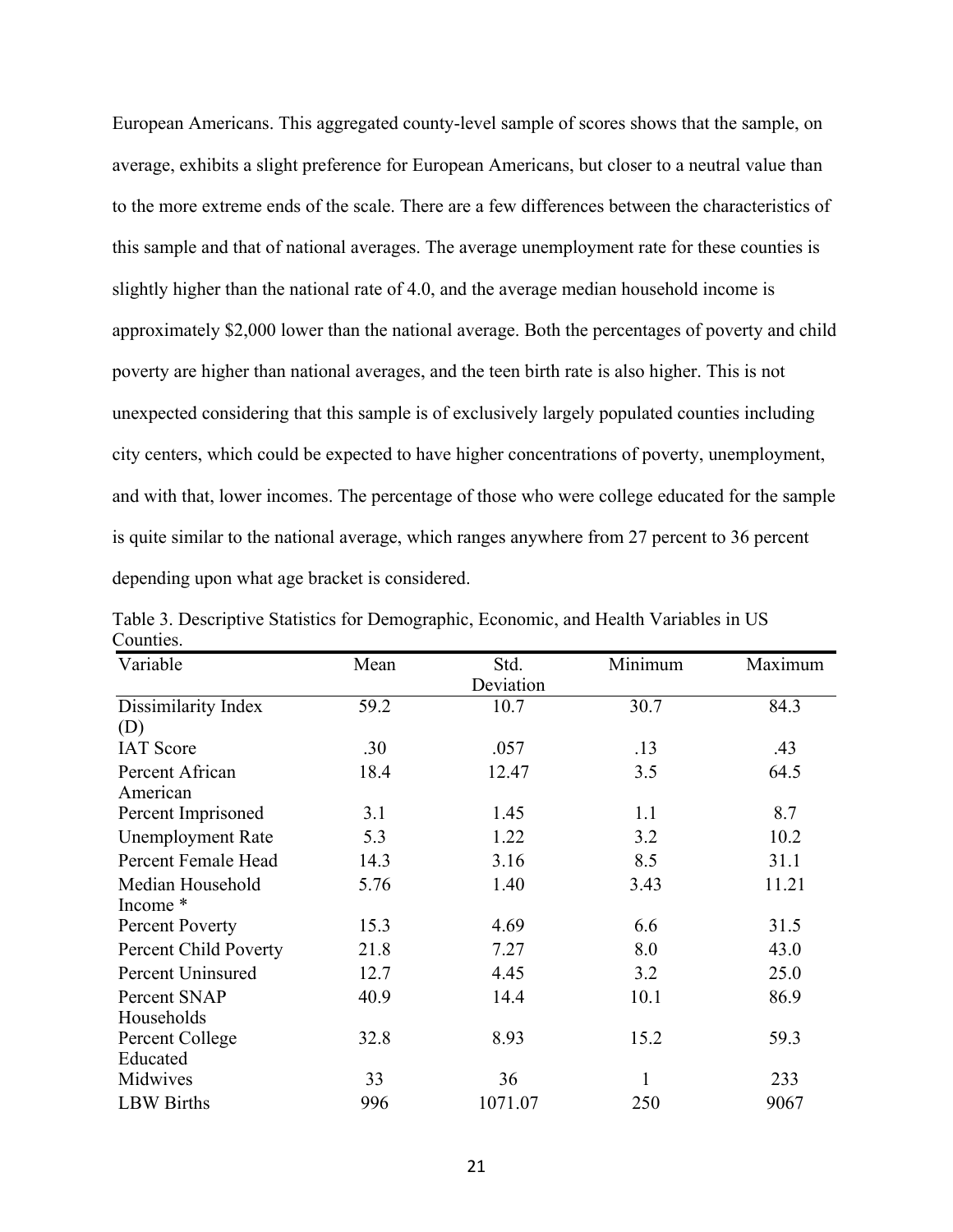| Table 3 (Continued)            |      |         |     |       |
|--------------------------------|------|---------|-----|-------|
| <b>VLBW Births</b>             | 182  | 190.11  | 41  | 1519  |
| Preterm Births                 | 1386 | 1505.84 | 315 | 12258 |
| Births to Unmarried<br>Mothers | 5047 | 6226.01 | 978 | 57129 |
| Teen Birth Rate                | 25.6 | 10.0    |     | 51    |
| $N = 160$                      |      |         |     |       |

\*Median Household Income is measured in tens of thousands of dollars.

The first regression models in Table 4 contains the demographic variables that create the social and economic context of the county in which individuals live and give birth. This model, as well as those that follow, includes the unstandardized coefficients, standard errors, the Rsquare values, and indicates significance levels of  $p<0.05$ ,  $p<0.01$ , and  $p<0.01$ . It also shows the results of two models, one for Black IMRs and one for white IMRs. For Black IMRs, the only variable which is significant is the percent of the county which is imprisoned ( $p$ <.05), measured as those that are in jail. The percent imprisoned is positively associated with Black IMRs meaning that as the percent of the county in jail rises, so too does infant mortality. This variable is also positively associated with white IMRs with a smaller, but still significant coefficient (p<.001). Knowing the deleterious effects of incarceration on families and communities, this finding is not unexpected, but the relationships between incarceration and infant death at the county-level have not been examined previously. The Clogg statistic is not significant for this variable across models, meaning that while there is a difference in the coefficients, that difference is not significant. The Clogg statistics for each independent variable coefficient change are displayed in Table 10 in the Appendix.

It is clear that more of these demographic variables are associated with white IMRs than Black IMRs, including the dissimilarity index and the unemployment rate. The dissimilarity index is negatively associated with white IMRs  $(p<0.001)$ , which means that as a county becomes *more* segregated, white IMRs decline. This provides evidence for the concentrated affluence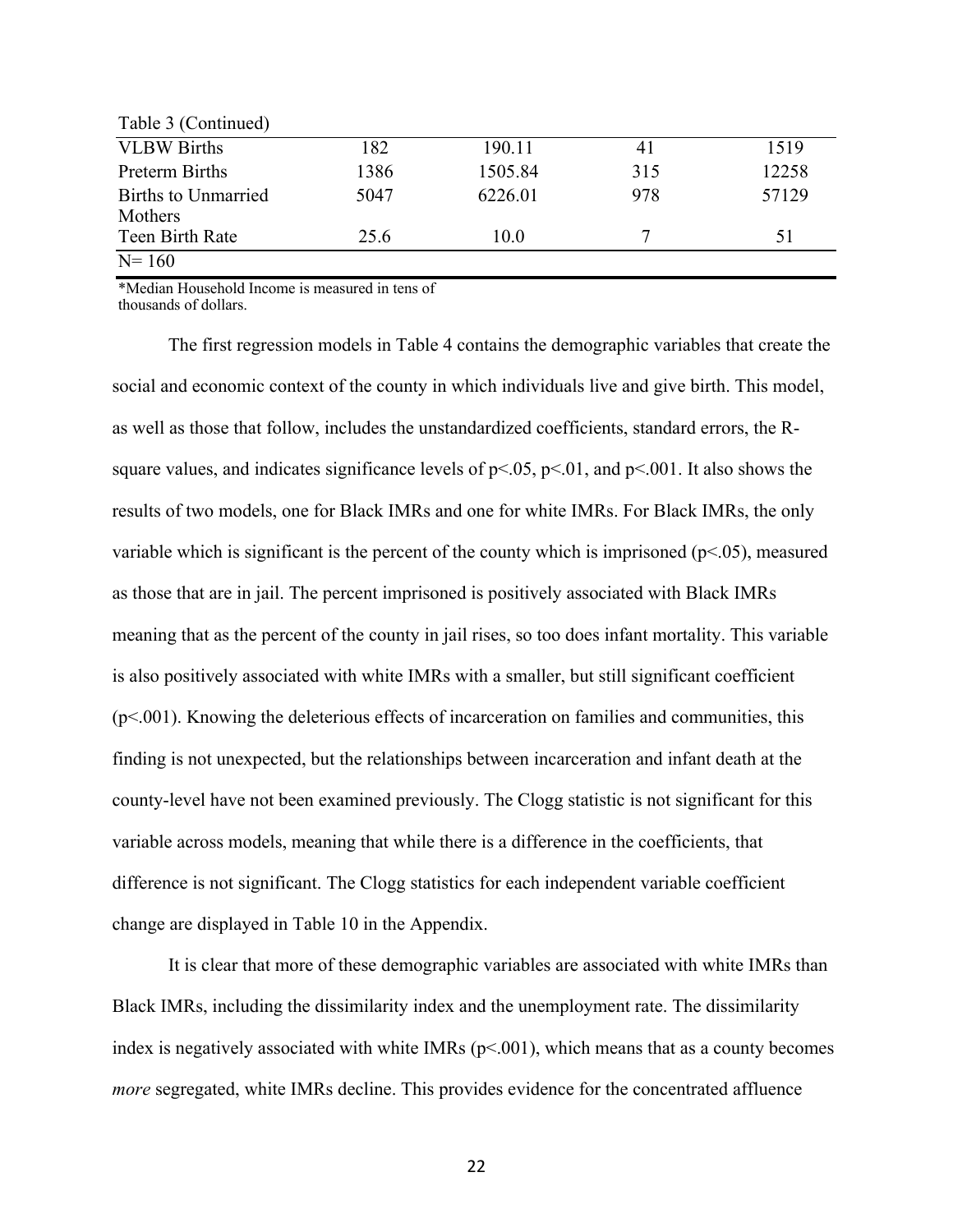theory of segregation for whites. The unemployment rate is positively associated with white IMRs  $(p<0.01)$ , so as unemployment rises, so do white IMRs, but this association is not found for Black IMRs. The IAT score, a measure of implicit prejudice, is not significantly associated with either groups' IMR. This measure has been found to be positively associated with other birth outcome variables previously but has not been measured in relation to infant death, that I know of. The lack of a significant finding here indicates that, while evidence shows that prejudice matters in health care and health outcomes, this particular measure of prejudice at this particular level of analysis is not associated with this particular infant health outcome. These variables do not explain a large degree of variation in either dependent variable, but they do explain a significantly higher percentage of the variation in white IMRs (25.4%) than Black (11.3%).

Table 4. OLS Regression of 2011-15 Infant Mortality Rates per 1,000 Regressed on Demographic Variables in US Counties.

| Variable                                    | Non-Hispanic<br><b>Black IMR</b> |       | Non-Hispanic<br>White IMR        |     |
|---------------------------------------------|----------------------------------|-------|----------------------------------|-----|
| Constant                                    | 4.954(1.805)                     | $***$ | 4.308 (.937)                     | *** |
| Dissimilarity Index (D)<br><b>IAT</b> Score | .000(.017)<br>7.267(3.903)       |       | $-.030(.009)$<br>$-1.389(2.025)$ | *** |
| Percent Imprisoned                          | .335(.132)                       | *     | .250(.068)                       | *** |
| <b>Unemployment Rate</b>                    | .197(.144)                       |       | .207(.075)                       | **  |
| Percent African American                    | .034(.020)                       |       | $-.004(.010)$                    |     |
| R-Square                                    | 0.113                            |       | 0.254                            |     |

\*.05 level, \*\*.01 level, \*\*\*.001 level

The next set of models in Table 5 and Table 6 include the economic variables and their relationships with both Black and white IMRs. Due to high levels of multicollinearity, the percent of female headed households and percent of households receiving SNAP could not be included in the same model and neither could the percent of poverty and median household income. Two different sets of models are displayed here in order to examine how the introduction of different variables changes the relationships within the models. Turning first to Table 5, the percent of the county that is college educated is negatively associated with both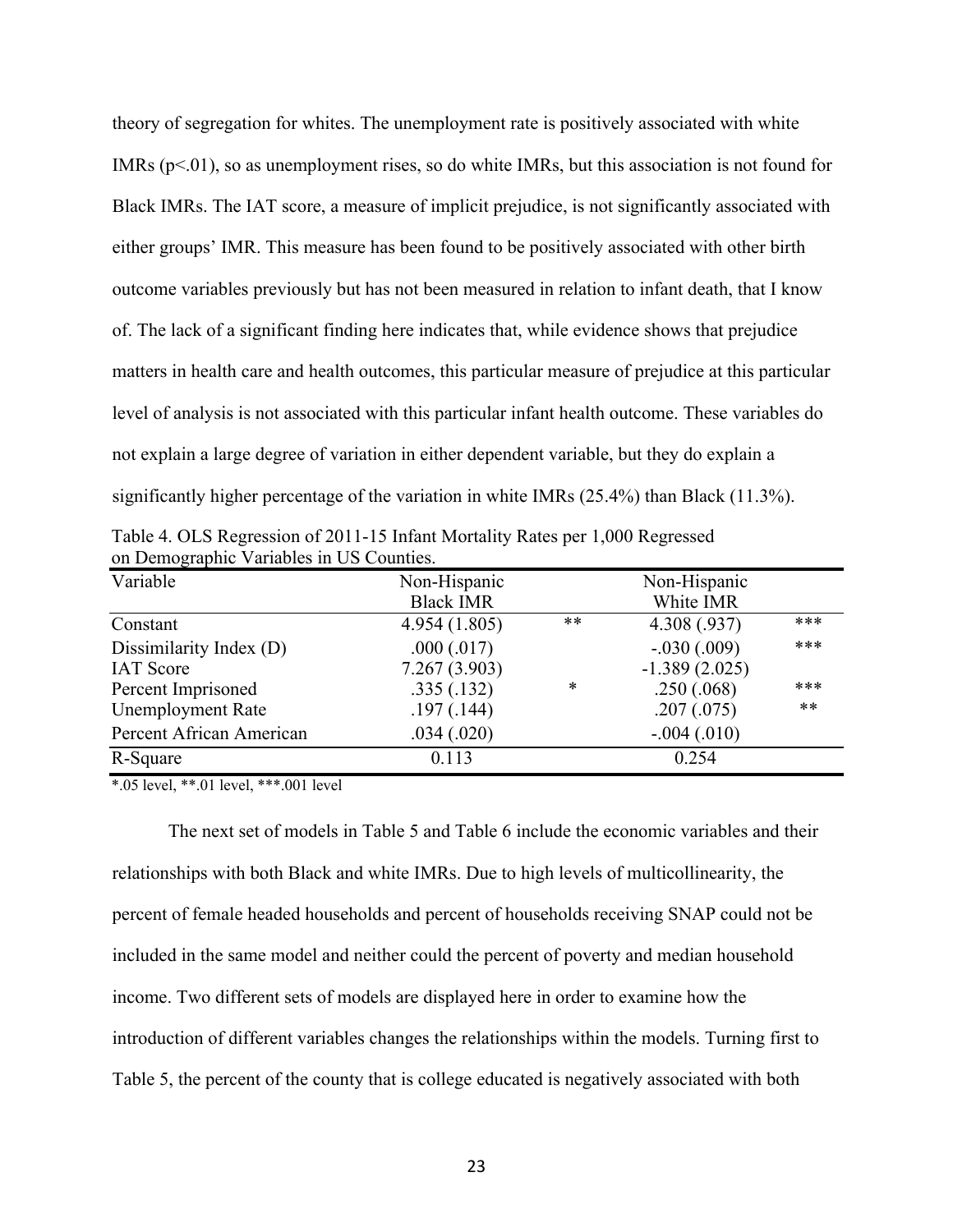Black ( $p<0.001$ ) and white IMRs ( $p<0.001$ ) and this relationship is significant for both. A one percent increase in the college education variable will result in a decrease of .076 in Black IMRs and a slightly higher decrease of .083 in white IMRs, although, according to the Clogg statistic, this difference in coefficients is not significant across models.

The percent of female headed households is negatively and significantly associated with white IMRs ( $p<001$ ) but is not associated with Black IMRs. I find that a one percentage increase in households headed by a female would result in a decrease of .121 in white IMRs. This is contradictory to the evidence which has shown that female headed households typically result in less positive outcomes for children. Potential explanations for this finding will be expanded upon later in this paper. The percent of the county in poverty is positively and significantly associated with both Black IMRs ( $p<.05$ ) and white IMRs ( $p<.001$ ). It makes intuitive sense that as poverty rises so would infant mortality. The difference in coefficients across models is not significant, so poverty does not matter more for Black IMRs than for whites, for example, but increases in poverty are similarly harmful for both groups. Other models [not shown here] substituted the percent of child poverty for percent poverty and found significant relationships between both Black and white IMRs ( $p<.01$  for both) with coefficients of .102 and .038, respectively. The coefficients are slightly lower than those for percent poverty, with a larger drop seen for white IMRs than for Black. This set of variables does a significantly better job at explaining the variation in white IMRs (43.0%) but still explains very little variation in Black IMRs (14.4%).

| Table 5. OLS Regression of 2012-15 Infant Mortality Rates per 1,000 Regressed on Economic |  |  |
|-------------------------------------------------------------------------------------------|--|--|
| Variables in US Counties.                                                                 |  |  |

| Variable                 | Non-Hispanic     |     | Non-Hispanic  |     |  |
|--------------------------|------------------|-----|---------------|-----|--|
|                          | <b>Black IMR</b> |     | White IMR     |     |  |
| Constant                 | 12.934 (1.477)   | *** | 7.084(.682)   | *** |  |
| Percent College Educated | $-.076(.022)$    | *** | $-.083(.010)$ | *** |  |
| Percent Uninsured        | $-.067(.040)$    |     | $-.004(.019)$ |     |  |
| Percent Female Head      | $-.120(.074)$    |     | $-.121(.034)$ | *** |  |
| Percent Poverty          | .130(.052)       | *   | .087(.024)    | *** |  |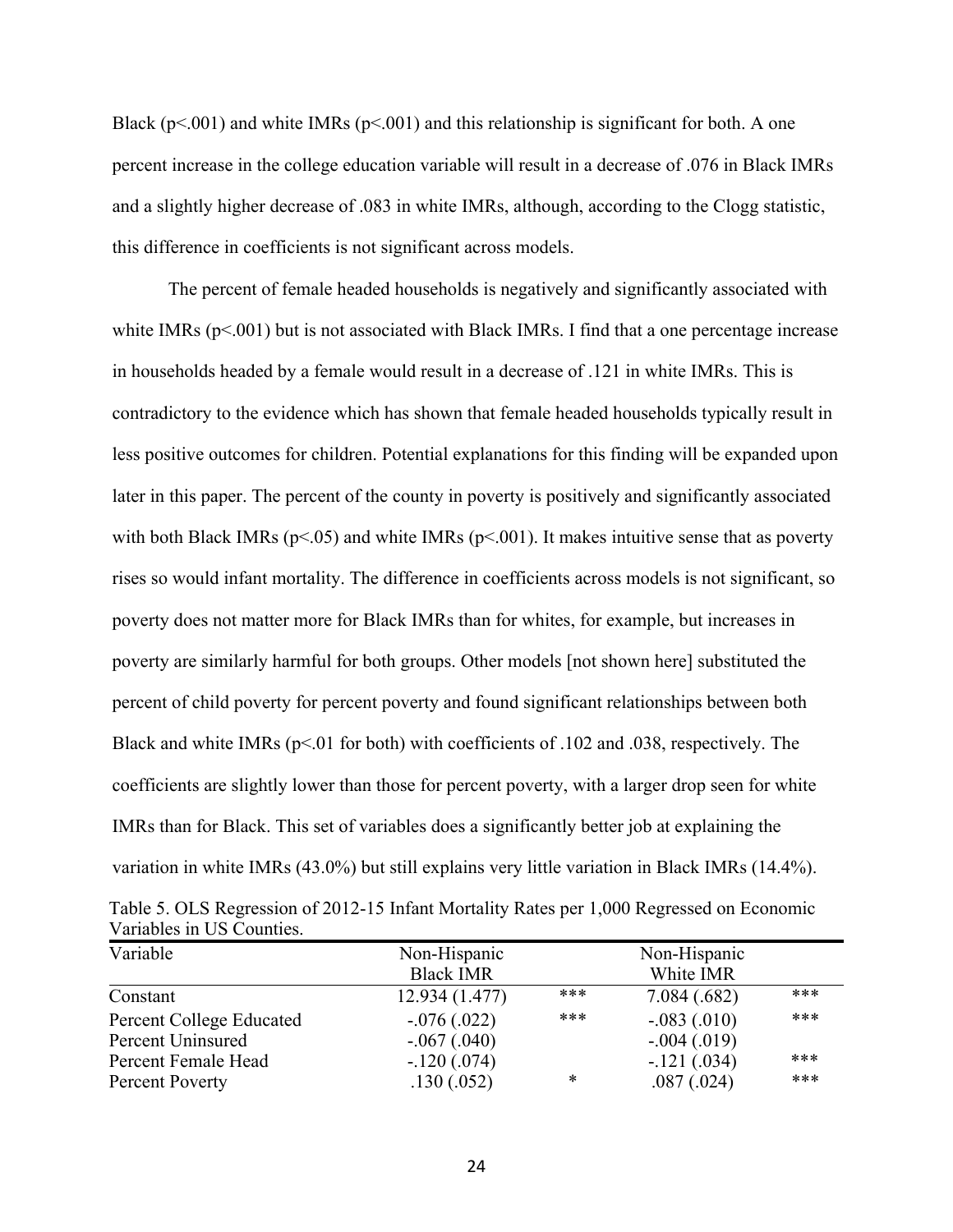R-Square 0.144 0.430

\*.05 level, \*\*.01 level, \*\*\*.001 level

In Table 6, the SNAP and income variables are added in place of the female headed households and poverty variables. An interesting change occurs when this is done in that college education becomes insignificant for Black IMRs. Higher levels of education can be assumed to mean higher levels of income, and this indicates that, perhaps, it is income, rather than education, which is actually affecting Black IMRs. The percent college educated remains significant for white IMRs  $(p<.001)$  with a negative relationship, but the coefficient does decrease in size to .056. The percent uninsured is negatively associated with Black IMRs, and this relationship is significant ( $p$ <.05). This variable is not associated with white IMRs. The percent of households receiving SNAP benefits is not significantly associated with Black IMRs but is with whites. This negative relationship between the variables means that as more households receive SNAP benefits, white IMRs decrease. Median household income remains one of the strongest predictors of both Black and white IMRs (p<.001) and is measured in tens of thousands of dollars. Income has a negative relationship with both racial groups, but the difference in coefficients across models is not significant. If the median household income of a county could be raised by \$10,000, then the IMR for Blacks would drop by .677 and .455 for whites. This is quite a significant decrease and is telling of how much actual dollars in the hands of families can affect outcomes. Including SNAP and income, rather than female head and poverty, increases the amount of variation explained in both groups' IMRs to almost 20 percent for Blacks and approaching 50 percent for whites.

Table 6. OLS Regression of 2012-15 Infant Mortality Rates per 1,000 Regressed on Different Set of Economic Variables in US Counties.

| Variable | Non-Hispanic<br><b>Black IMR</b> | Non-Hispanic<br>White IMR |             |     |
|----------|----------------------------------|---------------------------|-------------|-----|
| Constant | 16.541 (1.696)                   | ***                       | 9.325(.771) | *** |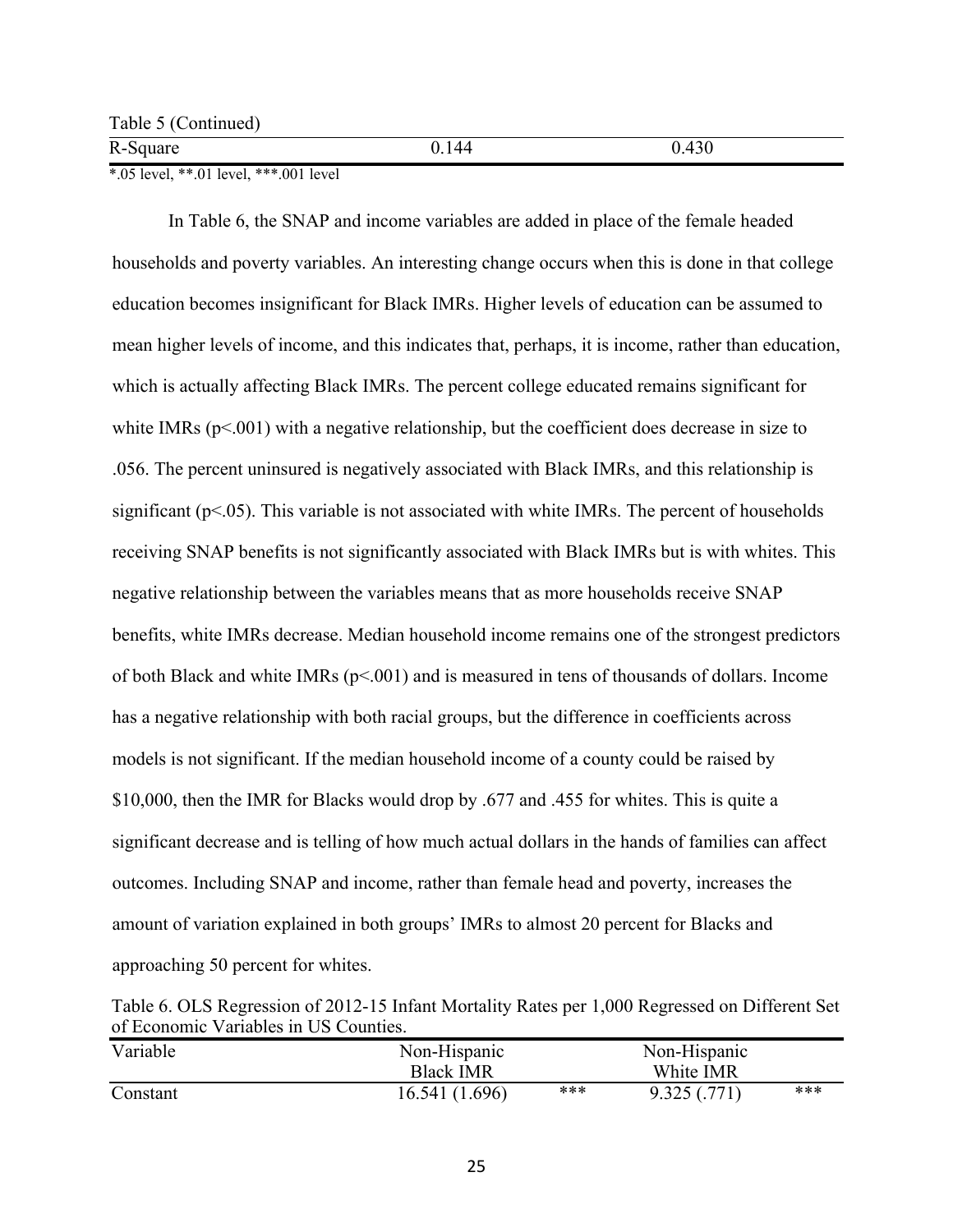| Table 6 (Continued)      |               |     |               |        |
|--------------------------|---------------|-----|---------------|--------|
| Percent College Educated | $-.036(.024)$ |     | $-.056(.011)$ | ***    |
| Percent Uninsured        | $-.083(.039)$ | *   | $-.015(.018)$ |        |
| Percent SNAP Households  | $-.013(.015)$ |     | $-.018(.007)$ | $\ast$ |
| Median Household Income  | $-.677(.176)$ | *** | $-.455(.080)$ | ***    |
| R-Square                 | 0.194         |     | 0.480         |        |

\*.05 level, \*\*.01 level, \*\*\*.001 level

 $T_1$  11  $\zeta$  (C i)  $\zeta$ 

The next set of models contain the health variables or the most proximal determinants to infant deaths, many of which are considered outcomes in and of themselves. The table I have included, Table 7, only includes two of those variables because many of these birth outcomes are highly correlated with each other. I will describe other significant relationships found when different variables were substituted in replacement of the ones shown. The number of practicing midwives in the county is significantly associated with both Black and white IMRs ( $p$ <.001) and has a negative relationship with both, but the difference in coefficients between Blacks and whites for this variable was not significant. What is most notable here is that the Midwives variable is a raw number, which means that the introduction of a single practicing midwife into a county results in a reduction in Black IMRs of .016 and a reduction in white IMRs of .010. The relationship between practicing midwives and infant death has not been examined empirically up to this point, so this is clear evidence that midwives have a significant effect on IMRs across racial groups. The teen birth rate is also significantly associated with both Black and white IMRs  $(p<.001)$  and has a positive relationship. The coefficients for both groups are remarkably similar, .068 for Blacks and 0.67 for whites, showing that rising teen birth rates have similar effects on rising IMRs for both groups. The amount of variation in Black IMRs that these two variables capture is similar to that found in Table 6, which is approaching 20 percent. The only models that capture more variation than those in Table 7 is the full models displayed in Tables 8 and 9. For white IMRs, 45 percent of the variation is captured by these variables.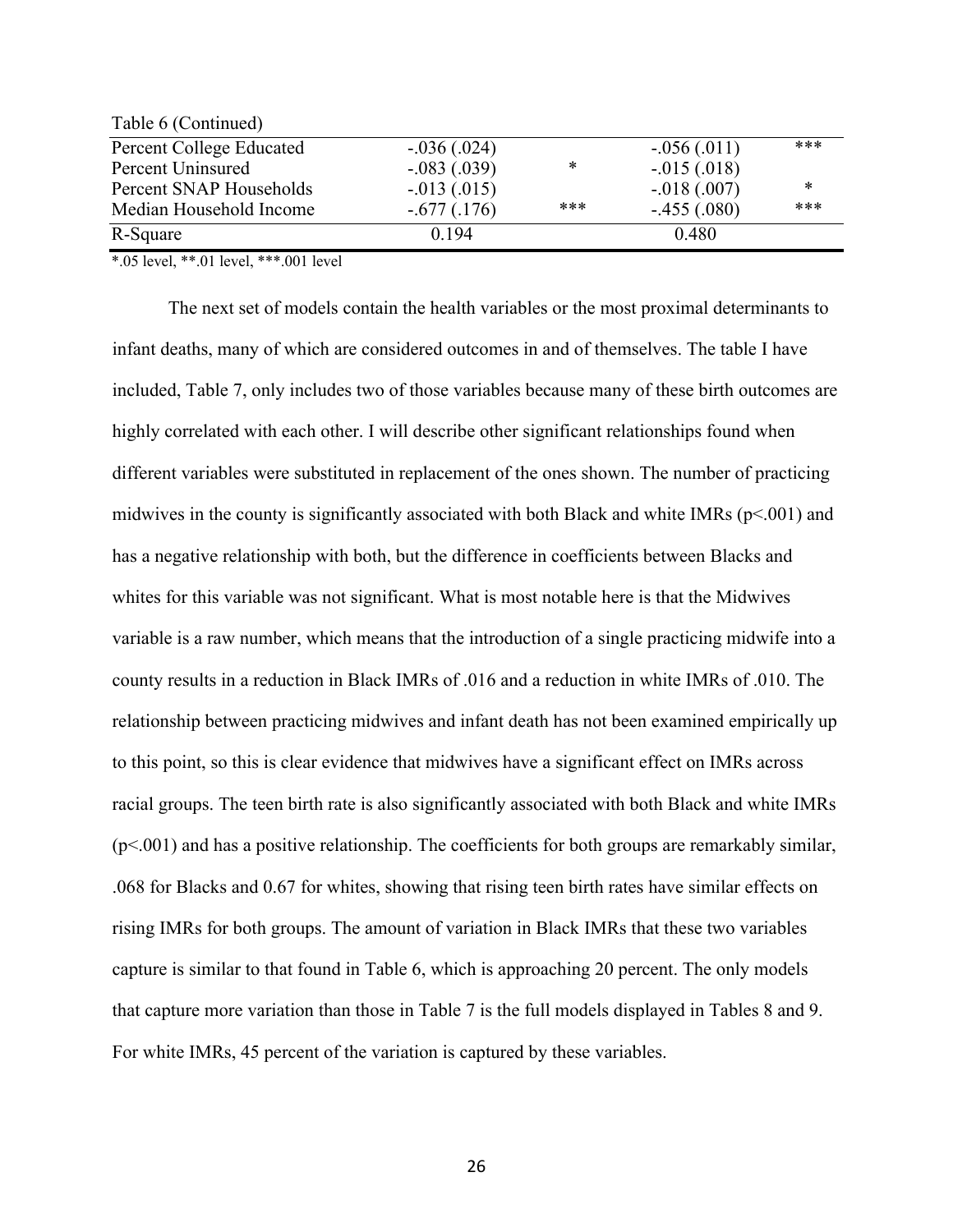| Variable        | Non-Hispanic<br><b>Black IMR</b> |     |               |     |
|-----------------|----------------------------------|-----|---------------|-----|
| Constant        | 8.646(.494)                      | *** | 2.560(.232)   | *** |
| Midwives        | $-0.016(0.004)$                  | *** | $-.010(.002)$ | *** |
| Teen Birth Rate | .068(.016)                       | *** | .067(.008)    | *** |
| R-Square        | 0.198                            |     | 0.450         |     |

Table 7. OLS Regression of 2012-15 Infant Mortality Rates per 1,000 Regressed on Health Variables in US Counties.

\*.05 level, \*\*.01 level, \*\*\*.001 level

No other health variable (i.e., LBW births, VLBW births, preterm births, births to unmarried mothers) was significant for Black IMRs. For white IMRs, the number of VLBW births was significantly associated ( $p$ <.05) with a coefficient of .001, and the number of births to unmarried mothers was also significantly associated with white IMRs ( $p$ <.05) with a coefficient of .003. These coefficients are quite small and the significance levels of these two variables are also lower than what is displayed in Table 7. It is consequential that none of the birth outcome variables, outside of teen birth rate, are significantly associated with Black IMRs because this provides more evidence that it is distal factors, rather than proximal, that can make the most significant difference in ameliorating infant mortality disparities and rates.

| Table 8. OLS Regression of 2012-15 Infant Mortality Rates per 1,000 Regressed |
|-------------------------------------------------------------------------------|
| on Demographic, Economic, and Health Variables in US Counties.                |

| Variable                        | Non-Hispanic     | Non-Hispanic |               |       |  |
|---------------------------------|------------------|--------------|---------------|-------|--|
|                                 | <b>Black IMR</b> |              | White IMR     |       |  |
| Constant                        | 11.294 (2.669)   | ***          | 8.091 (.764)  | ***   |  |
| Dissimilarity Index (D)         |                  |              | $-.012(.007)$ |       |  |
| <b>IAT</b> Score                | 4.100(3.454)     |              |               |       |  |
| Midwives                        | $-.015(.005)$    | ***          | $-.008(.002)$ | ***   |  |
| Percent Female Head             | $-.048(.070)$    |              | $-.089(.028)$ | $***$ |  |
| Median Household Income         | $-.496(.173)$    | $**$         | $-.283(.073)$ | ***   |  |
| <b>Percent College Educated</b> | .010(.026)       |              | $-.036(.010)$ | ***   |  |
| Teen Birth Rate                 |                  |              | .034(.010)    | ***   |  |
| R-Square                        | 0.255            |              | 0.599         |       |  |

\*.05 level, \*\*.01 level, \*\*\*.001 level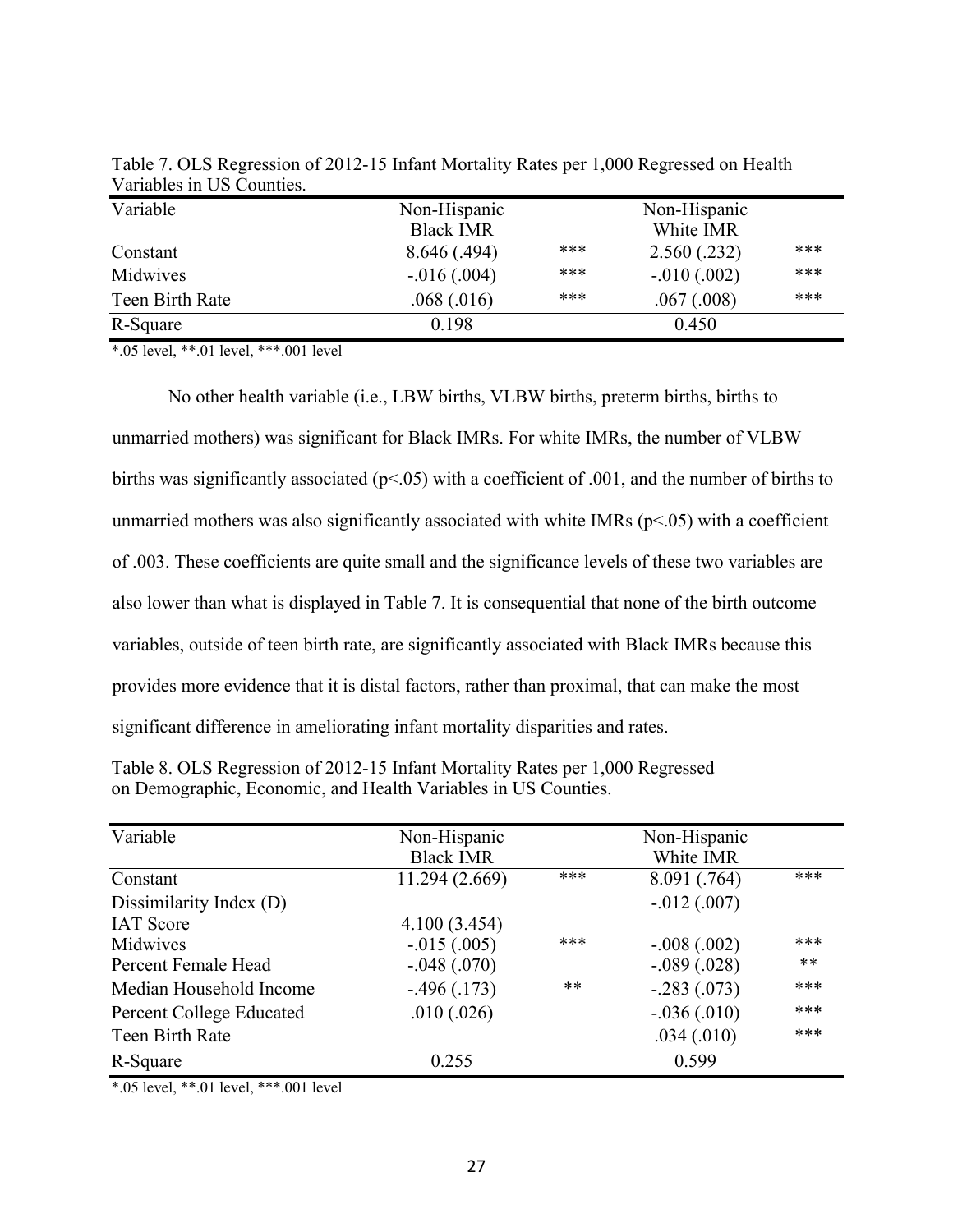The final models to examine are the full models that combine a number of variables from each of the first three sets of models. Again, I have included two tables, Table 8 and Table 9, to highlight how relationships change upon the introduction of different variables, since all variables cannot be included in a single model due to multicollinearity. Only two variables have a significant association with Black IMRs in Table 8, midwives (p<.001) and median household income  $(p<.01)$ . Both of these variables continue to be highly associated with Black, as well as white, infant mortality. There is a negative association between Black IMRs and midwives with a slightly smaller coefficient of .015 than when the Midwives variable was included in the health model above in Table 6, exhibiting a minimal decrease in effect. Median household income is also negatively associated with Black IMRs. For white IMRs, almost all the variables in the model, with the exception of the dissimilarity index, are significantly associated. Midwives are also negatively associated with white IMRs  $(p< 000)$ , and while not a significant difference, the coefficient of .008 is smaller than for Black IMRs. The percent of female headed households is negatively associated with white IMRs ( $p<010$ ), demonstrating the same seemingly contradictory relationship as in earlier models. The median household income is also negatively associated with white IMRs ( $p<0.001$ ) as it is with Blacks, and while not a significant difference, the coefficient is comparatively smaller. The percent college educated is negatively associated with white IMRs  $(p< 0.001)$ , while teen birth rate is positively associated with white IMRs (p<.001). The relationships between independent variables and IMRs in previous models mostly hold in the full model. This set of variables explains 25.5 percent of the variation in Black IMRs and approximately 60 percent of the variation in white IMRs. For each successive model, more variation in Black IMRs is explained but it continues to lag far behind the variation explained in white IMRs.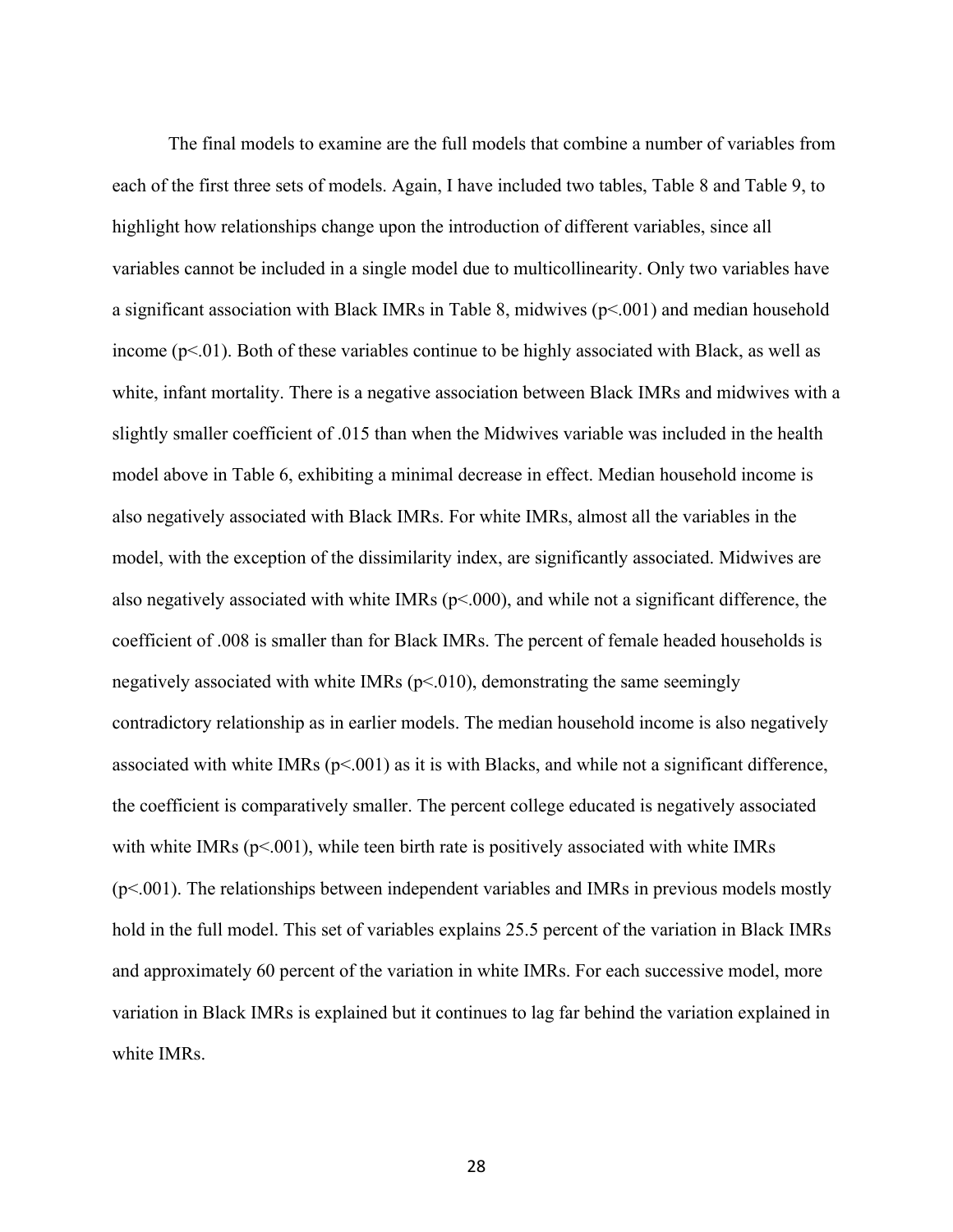| Variable                        | Non-Hispanic     |               | Non-Hispanic  |     |
|---------------------------------|------------------|---------------|---------------|-----|
|                                 | <b>Black IMR</b> |               | White IMR     |     |
| Constant                        | 9.813 (1.282)    | ***           | 6.009(.658)   | *** |
| Dissimilarity Index (D)         |                  |               | $-.022(.007)$ | *** |
| Percent African American        | .012(.015)       |               |               |     |
| Midwives                        | $-.016(.005)$    | $**$          | $-.007(.002)$ | *** |
| Percent SNAP Households         | $-.013(.024)$    |               | $-.015(.010)$ |     |
| <b>Percent Poverty</b>          | .096(.067)       | .046(.031)    |               |     |
| <b>Percent College Educated</b> | $-.033(.025)$    | $-.048(.010)$ |               | *** |
| Teen Birth Rate                 |                  |               | .039(.011)    | *** |
| Table 9. (Continued)            |                  |               |               |     |
| Percent Imprisoned              | .162(.126)       |               |               |     |
| R-Square                        | 0.203            |               | 0.553         |     |

Table 9. OLS Regression of 2012-15 Infant Mortality Rates per 1,000 Regressed on Different Set of Demographic, Economic, and Health Variables in US Counties.

\*.05 level, \*\*.01 level, \*\*\*.001 level

The final table, Table 9, demonstrates how the relationships in the full model change when percent SNAP, percent poverty, and percent African American are substituted for percent female head, median household income, and IAT Score. The percent imprisoned is also added in this final model. Here, the dissimilarity index becomes significant for whites again ( $p<.000$ ) with a negative association, similar to the first demographic model albeit with a slightly smaller coefficient of .022. The Midwives variable is significant for both Black ( $p<01$ ) and white IMRs  $(p<.001)$  with a negative association for both but no significant difference in the coefficients across models. For Black IMRs, the number of practicing midwives is the only variable that is significantly associated. The percent college educated and the teen birth rate are significantly associated with white IMRs ( $p<001$  for both). The relationship between percent college educated and white IMRs is negative, while the relationship for teen birth rate is positive. The amount of variation explained by this set of variables decreases from the models displayed in table 8 to 20.3 percent for Black IMRs and 55.3 percent for white IMRs.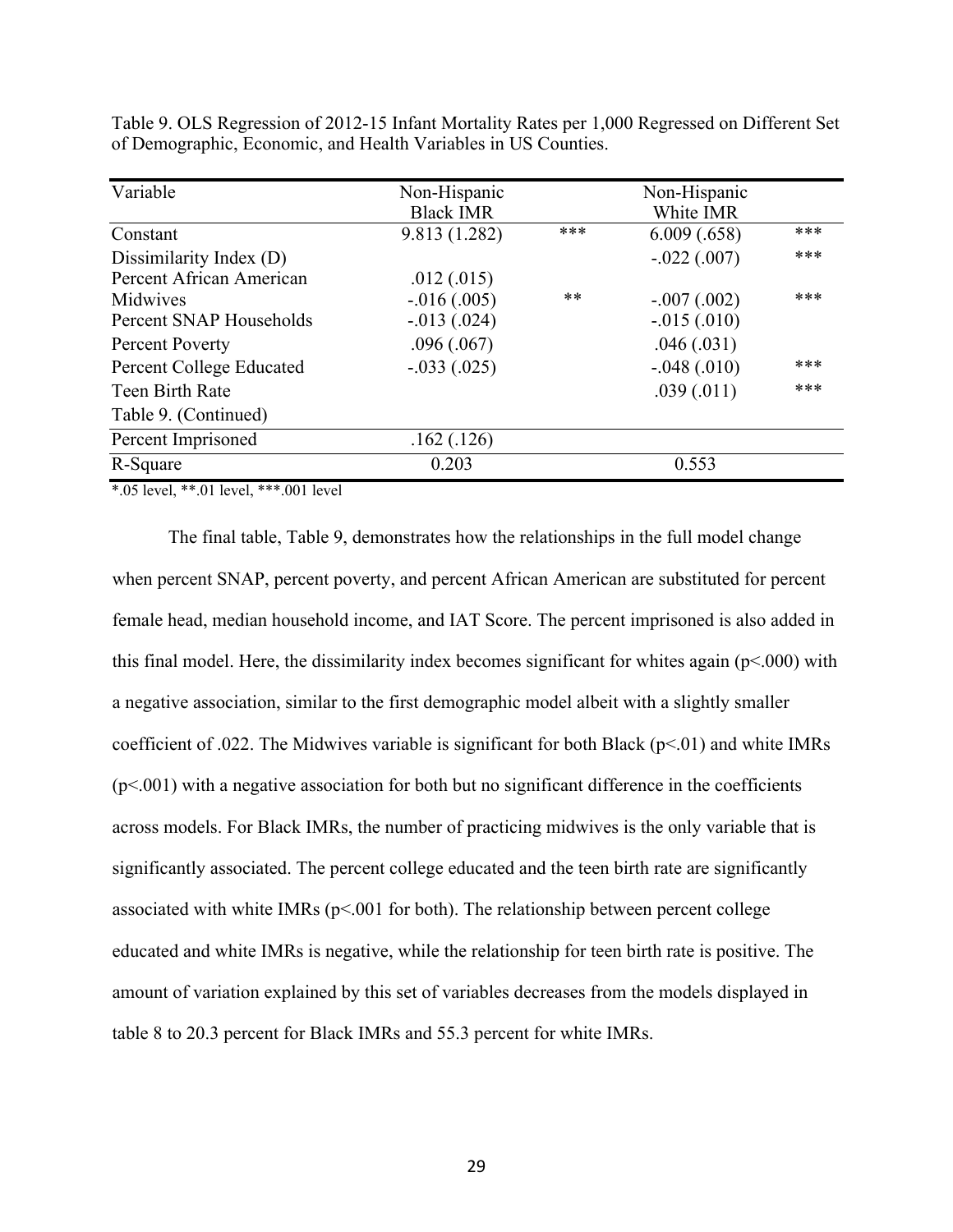#### **DISCUSSION**

This study examined whether there were significant differences in demographic, economic, and health predictors of Black and white IMRs in highly populated counties across the United States. I found that there were more variables which were predictive of white infant mortality, and which explained more of the variation in white IMRs, than for Black IMRs. There were significant differences between the groups regarding what county-level characteristics are associated with reductions or increases in their infant mortality rates. The ways in which segregation affects specific health outcomes has not always been straightforward, but within the context of this study, I found that when the level of segregation rose, as measured by the dissimilarity index, white infant mortality decreased but Black infant mortality was not affected. There have been theories put forth concerning how concentrated affluence within white communities can improve health outcomes, which is what I find here, but this is not intended to be a policy prescription to further isolate white communities in hopes of improved IMRs. This segregation, resulting from decades of mechanisms of structural racism including redlining and other forms of discrimination, does nothing to improve Black IMRs, which are significantly higher than whites and particularly so within the counties included in this sample. Increases in the percentage of those in the county which are imprisoned also results in an increase in IMRs for both groups, which lends more evidence to claims made about incarceration's effects on communities and families. It is important to consider how we can keep families together through other types of restorative justice, rather than separating them through incarceration.

An increase in the percent of households with a female head results in a small decrease in white IMRs, which appears contradictory. Households with female heads often fare worse in more rural communities as compared to urban city centers (Snyder, McLaughlin, and Findeis 2006), so it could be the case that within the counties in this sample, which include highly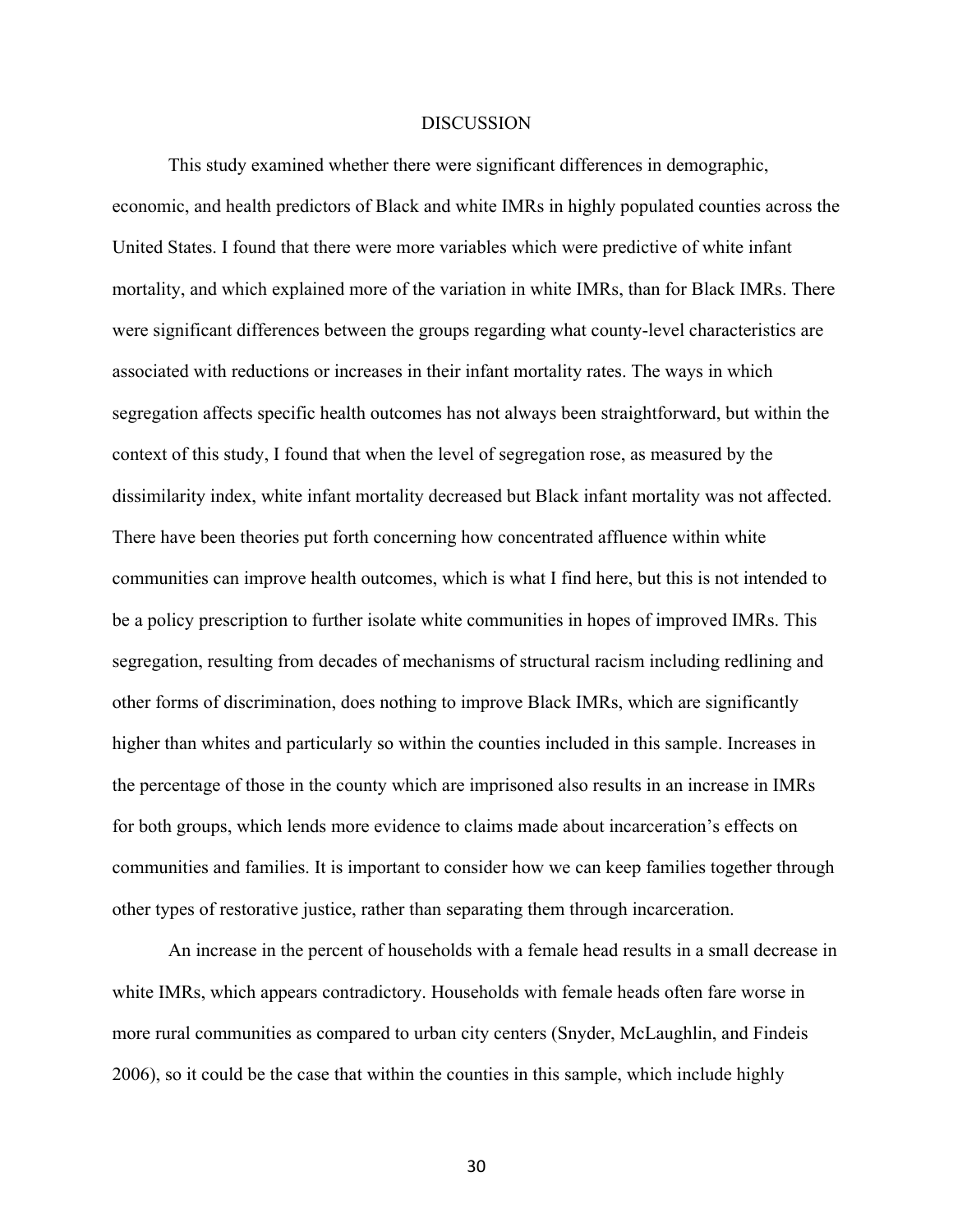populated city centers and surrounding suburbs, that female headed households have more resources than in other contexts. This does not explain why the IMRs would actually decrease for whites but speaks more to the fact that perhaps the specific resources available to and structural setting of the individuals living in these counties could play a role in this relationship. I also found in earlier models that increasing the number of households receiving SNAP benefits would decrease white IMRs, although this effect disappeared when more variables were introduced. The SNAP program has been found to be a critical component in reducing poverty and improving health (Tiehen, Jolliffe, and Smeeding 2016), but its disappearing relationship illustrates that it is not enough to solely increase the number of households eligible for benefits, but to do this in conjunction with other policy changes and initiatives.

The median household income of counties was one of the largest predictors of infant mortality rates for both Blacks and whites with significant decreases in IMRs possible. The quite simple idea of paying people more money has been put forth as a solution for poverty, and the myriad problems which arise from high levels of poverty including infant mortality, by community activists and journalists (Thomas 2017). I find this prescription to be quite true in the current study. The introduction of median household income into the models actually caused other variables that were significant to no longer be, particularly for Black IMRs, and contributed to explaining the most variation in IMRs across the country. For Black IMRs, the introduction of median household income into the model caused the effects of college education to disappear, insinuating that if communities had access to more money, then education ceases to matter to the same degree that it did previously. This relationship was not found with white IMRs, where college education remained significant even with the introduction of median household incomes.

A college degree is a known pathway to a higher-paying job than those jobs that are available to persons without a college degree, so by increasing incomes overall, education plays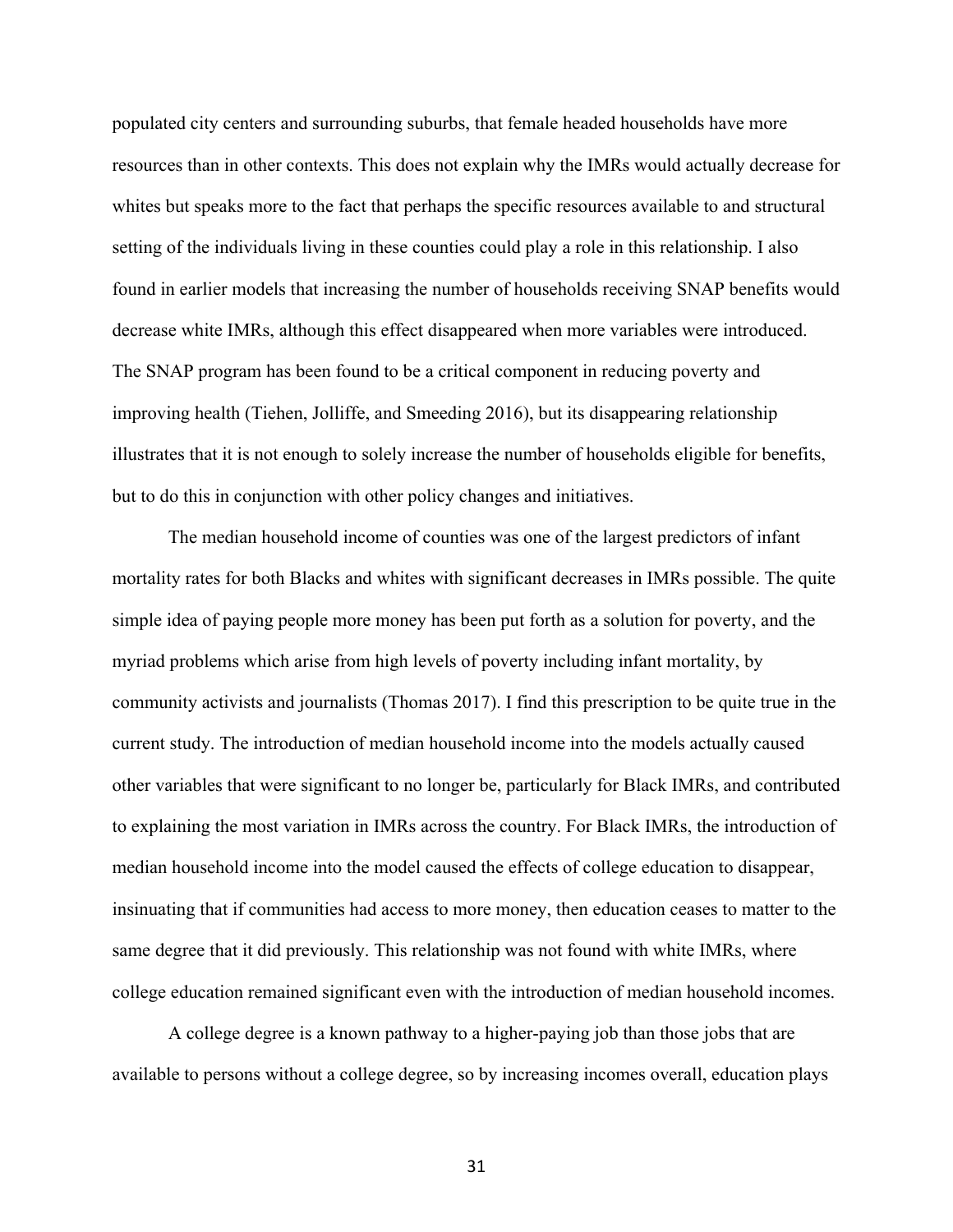less of a role. Black communities across the U.S. have stunningly lower levels of income relative to other racial groups, for example a recent study by the Color of Wealth in Boston reported that the household median net worth in Boston, a county area included in this study, was \$247,500 for whites and \$8 for Blacks (Johnson 2017). Many were sure that this was a mistake, but it was not. This is just one of many examples of these kinds of incredible disparities in wealth and income between Blacks and whites, which structural racism mechanisms are in large part responsible for. This calls for an upstream look at the inequalities which perpetuate racial inequities in health. City and county governments should push for minimum wage increases, which would put more money in the hands of workers and families. Basic income experiments are another way that communities could aim to test the effects of rising incomes on health outcomes as well as a number of other measures. While this idea has not gained mainstream acceptance or political will just yet, perhaps, it is becoming a part of a larger conversation being had in the US. Stockton, CA is the nation's first city-led guaranteed basic income experiment, and researchers from Stanford University have disseminated a toolkit to help city leaders who are considering piloting universal basic income experiments (Bidadanure et al. 2018). More research is needed to determine the efficacy of these programs in reducing poverty, but in order to conduct research there must first be cities and counties which are willing to experiment with basic earned income for a portion of their residents. Raising the minimum wage is a more visible and nationwide movement that has been and is being implemented in many areas across the country, with San Francisco being the first city to reach a \$15 minimum wage. Although these large-scale interventions are often implemented at a state-level, it is clear that large cities, like the ones contained within the counties in this study, can have a great deal of political power in leading the charge for these movements and pushing state governments in the right direction. Increases in poverty were also associated with increases in IMRs for both groups, and these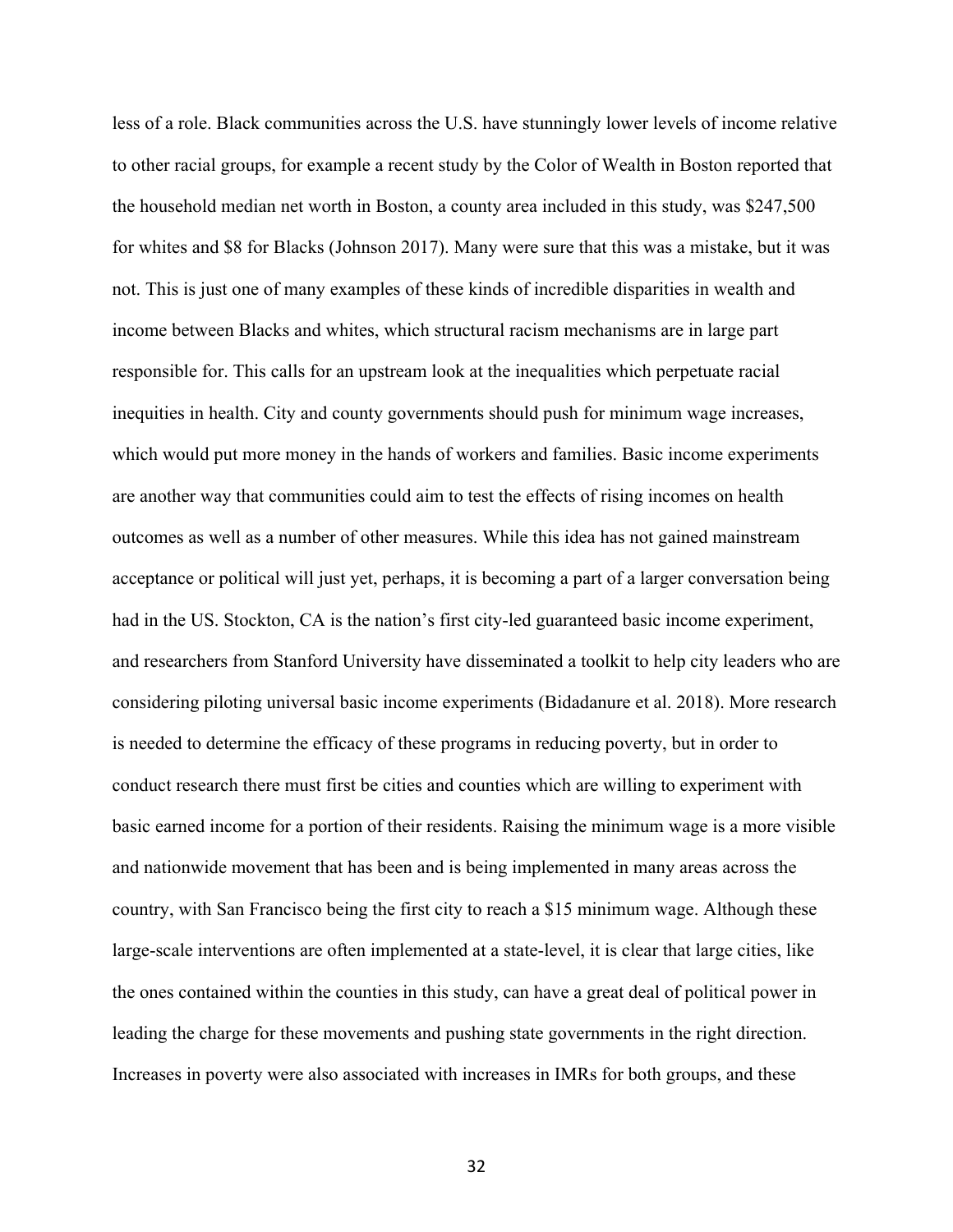policies would be methods in which poverty could potentially be decreased, leading to better health outcomes as well.

The other most significant predictor of infant mortality rates for both Blacks and whites was the number of practicing midwives in a county. I had expected to see a larger effect on Black IMRs than whites due to a number of reasons, but a primary one being that one of the goals of the midwifery model is to provide more culturally competent care to women and their infants. This would seem to be particularly important for Black women as it is no secret that institutional racism pervades medical establishments and physicians have been found to have biases against African American patients (Sabin et al. 2008), but I did not find the effects between Black and white women to be significantly different. This demonstrates that midwives are a powerful tool in reducing IMRs across racial groups and that the addition of just a single practicing midwife into a county can make a difference in birth outcomes. There are numerous challenges to achieving a goal of increasing practicing midwives including regulatory barriers on midwives' practice, insurance reimbursement, and rising costs of midwifery education accompanied by decreases in financial aid funding (Walker, Lannen, and Rossie 2014). This latter challenge is particularly problematic for diversifying practicing midwives in terms of race but also class backgrounds. If midwives are indeed going to be able to practice more culturally competent medicine, then culturally diverse midwives are needed, and significant financial burdens make this more difficult. Educating lawmakers and medical administrators on the impressive benefits of midwives on IMRs could result in changes of policy allowing midwives to practice more autonomously with less restrictions as well as increasing financial aid opportunities for midwifery education, particularly among underrepresented groups. County health departments could be a key agent in disseminating information regarding midwifery care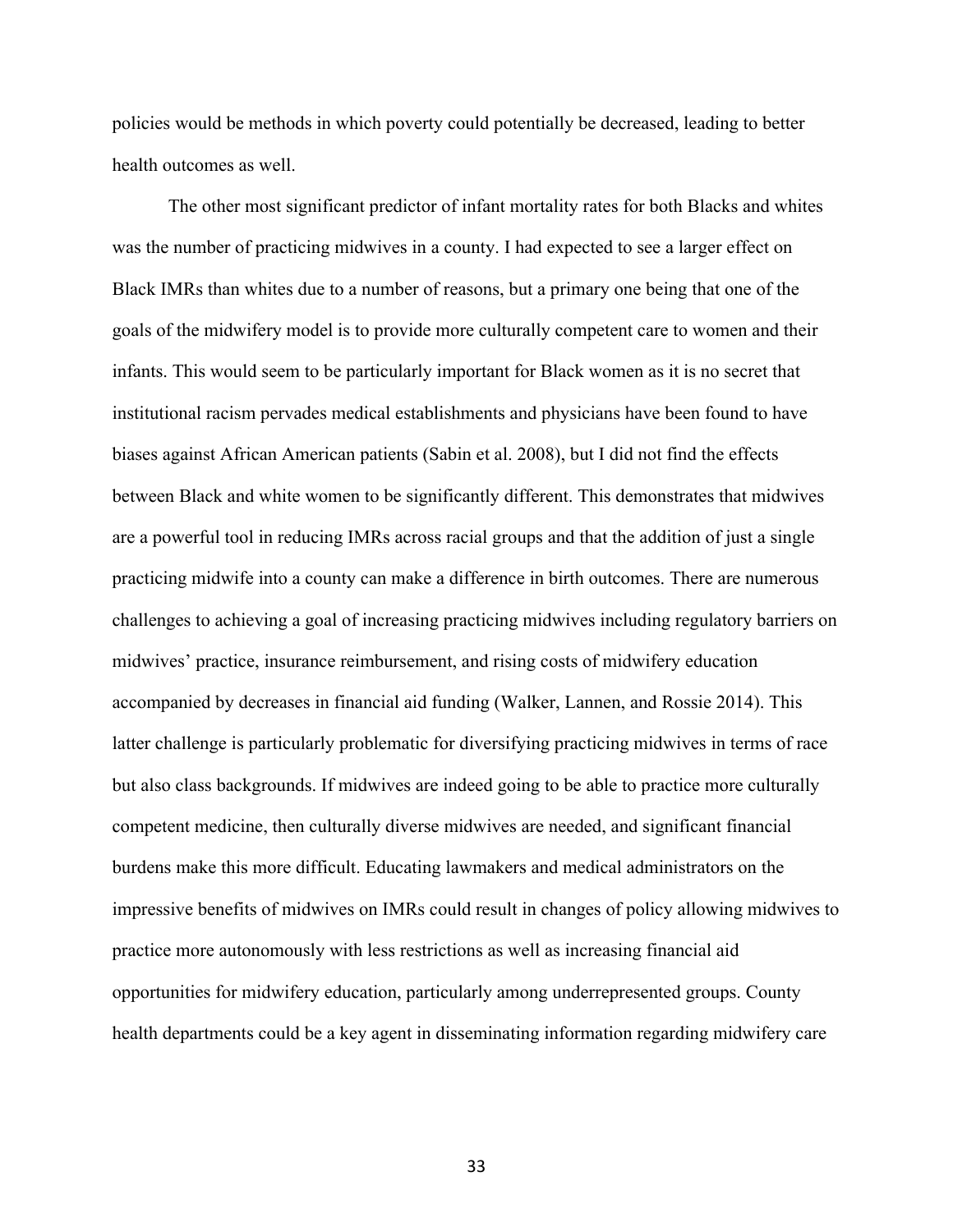to residents as well as lobbying local hospitals and state legislative bodies to implement larger policy changes in midwifery practice.

As for the more proximal determinants to infant mortality included among the health variables, the only one outside of midwives that was significant for Black IMRs was the teen birth rate, which was also significant for white IMRs. For white IMRs, VLBW births and births to unmarried mothers were also significant. Increases in teen birth rates resulted in increases in IMRs for both groups in this study, in part due to the fact that teenagers are most likely to be unmarried, have lower educational attainment, and lower income which are all components of adverse birth outcomes. The effects of teenage birth rates on IMRs were similar for both groups, which does not support the idea that the weathering of Black women's bodies caused in large part by systemic racism would play a role in worse birth outcomes in later life, not early life, while whites would not be affected by this. This is not meant to suggest that systemic racism plays no role in the relationships between infant mortality and other social determinants, but I do not find evidence of that for this specific case. These findings highlight the necessity of increased social supports for teenage women already pregnant and comprehensive sex education programs for teenagers across the board in order to prevent further teenage pregnancies, which county health departments are particularly well-situated to do. County health departments know the needs of residents more intimately and are better equipped to put forth interventions which will address the particular needs of their communities. The fact that no other proximal determinants of infant mortality were significant for Black IMRs, while some were for white IMRs, shows that the more distal and structural determinants are those which matter the most for Black infant death. Band-aid approaches that focus on infants who have already been born into disadvantaged circumstances preterm or at a low birth weight should not be disregarded in their efficacy, but it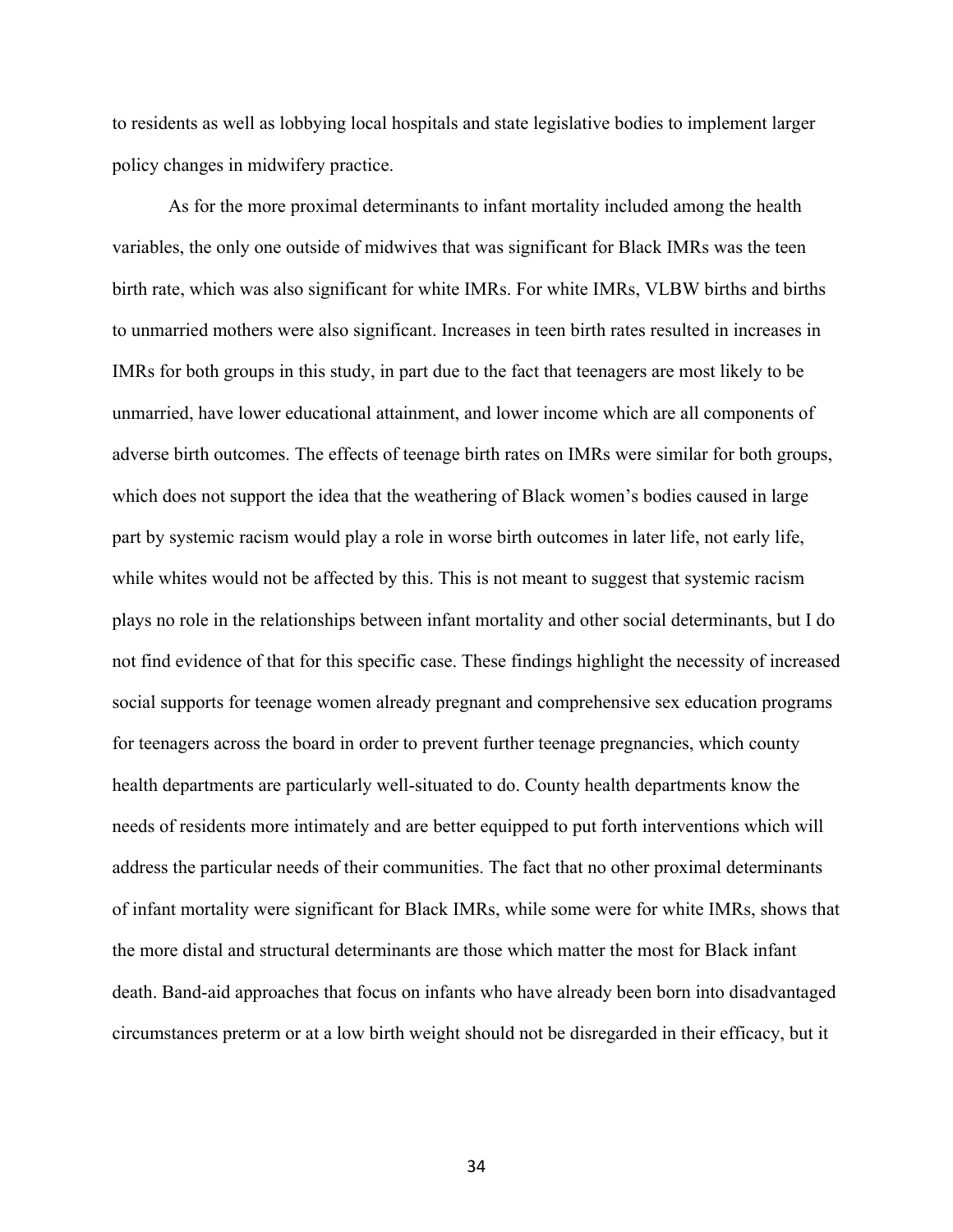should be made clear that these are not sufficient in and of themselves to address high rates of Black infant mortality and ever-present racial disparities.

Focusing on the racial differences in this sample is quite important and one of the key tenets of this study, but I do not wish to overlook those things which are the same. One other critical finding of this study is the striking similarity in those variables which are significantly associated with both Black and white IMRs. There is not an appreciable difference between the effects of certain determinants on Black and white IMRs meaning that targeting these areas for improvement has the potential to greatly influence infant outcomes across both groups. Median household income and midwives, two of the variables with the strongest effects, as well as teen birth rates all have similar effects on Black and white IMRs. While there are many more determinants which are associated with white IMRs over Black IMRs and there are differences between the two, the determinants that truly matter the most for infant mortality matter similarly for both racial groups. The kinds of interventions and policy changes which I have suggested above, such as raising minimum wages, reducing regulatory and financial burdens on midwives, and increasing access to comprehensive sex education, could result in substantial decreases in infant mortality rates for all.

#### *Limitations*

One of the most evident limitations of this study is the sample size of 160 counties with the accompanying exclusion of large swaths of the United States, most notably rural America. The counties in this sample are the most largely populated in the country and tend to have more infrastructure and resources than lesser populated counties, leading to the higher possibility that interventions and policies could be empirically tested here. Also, in order to include race-specific models in the research, large sample sizes were needed which are more easily obtained from largely populated counties. However, the relationships elucidated here only apply to this sample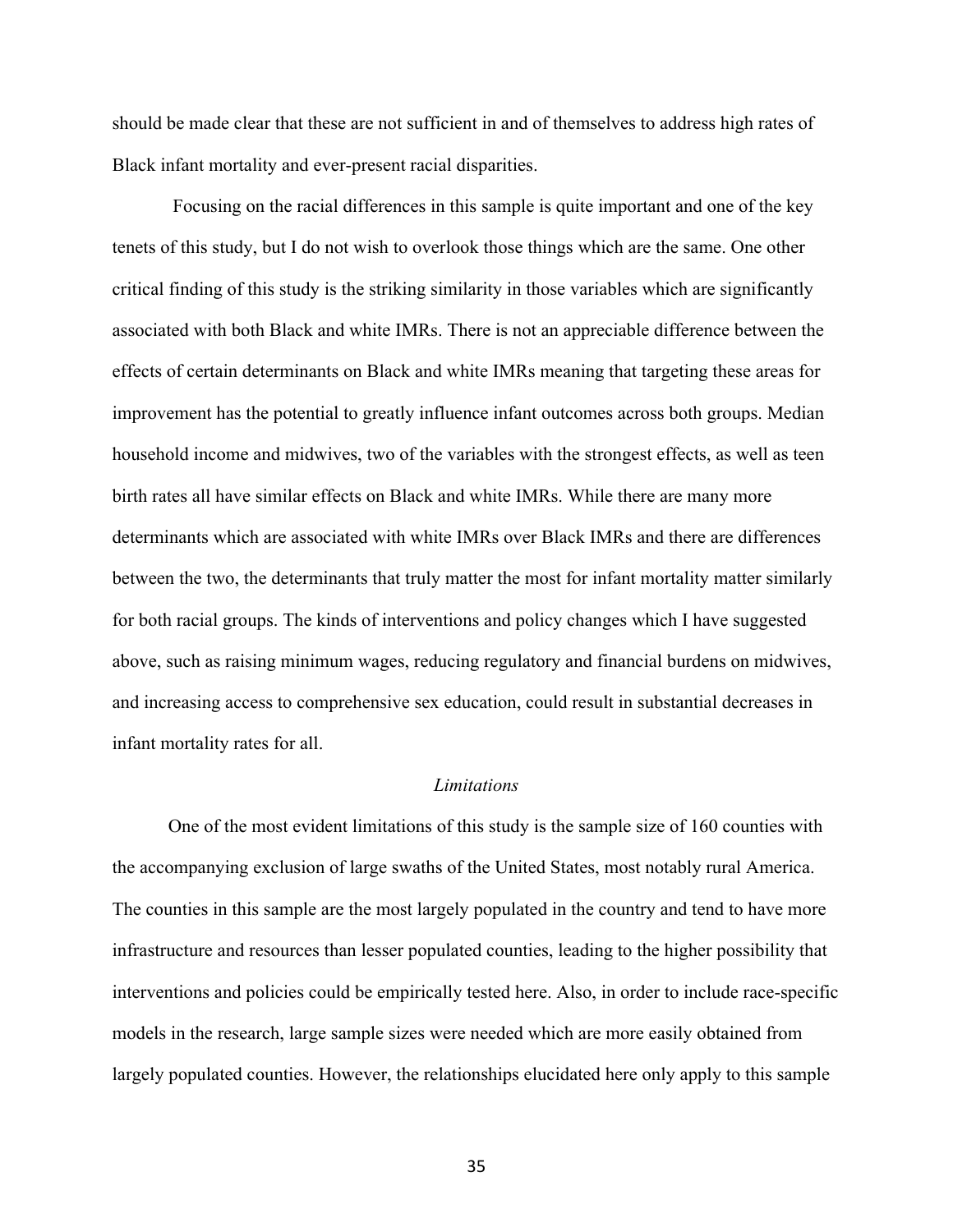and cannot be assumed to explain relationships between infant mortality and these variables in areas outside of these counties. Data limitations often inhibit these types of empirical investigations in rural areas, but they are possible and future research should work towards producing race-specific studies on infant mortality in those places. Because different states have varying percentages of their counties classified as urban, there is an increased likelihood that states which contain more urban counties would be included in this data set over those states with less urban counties. Specifically, due to low population numbers the Mountain region is excluded, and the Northeast region had states excluded due to low numbers of Black individuals. Other states outside of these regions which had no counties included were West Virginia and Mississippi.Because of the regional nature of the omitted counties, any bias this may introduce in terms of regional effects would be more likely towards the null (Goyal et al. 2017).

This study captures the relationships between demographic, economic, and health variables and IMRs for two racial groups, non-Hispanic Whites and non-Hispanic Blacks. This over simplifies the variation within those two groups as well as excludes multiple other racial and ethnic groups from analysis. Much of infant mortality research, as well as mortality research more generally, has been done in respect to a Black-white binary due mostly to the availability of data and larger sample sizes therein. As the US becomes a more and more diverse place, where over-simplified racial groups become less and less meaningful, how we measure race and ethnicity and how we study disparities between these groups will have to adjust as well. Other studies should seek to explore how variables such as the ones examined here affect infant mortality outcomes for other groups in the US.

All of this data is measured at the aggregate level leaving us with no information about the specific women whose births are included in the sample. This was done intentionally in an effort to move away from individual-level determinants of infant death and towards a contextual,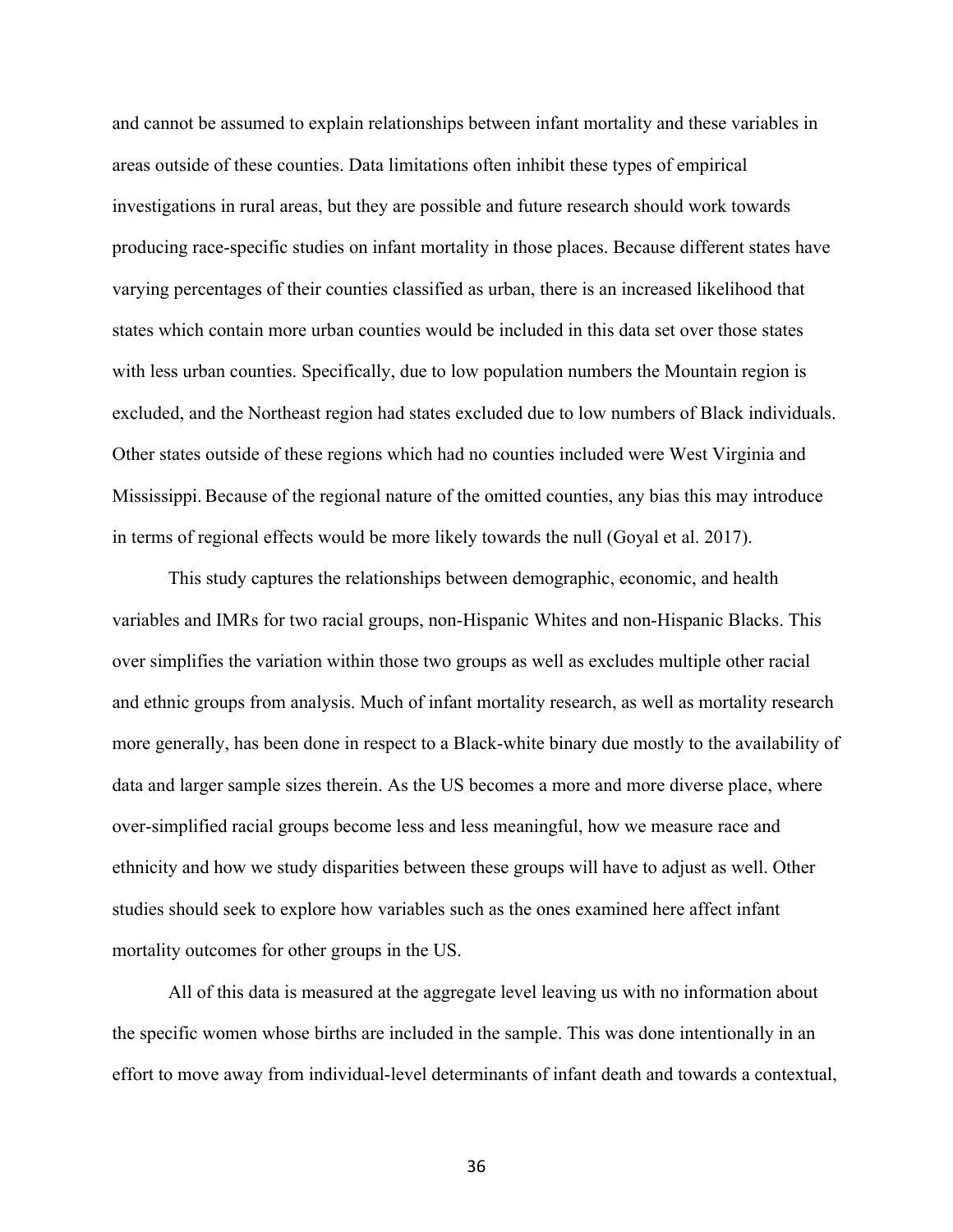county-level study, but, nonetheless, there are things that we cannot know about the sample, such as age ranges, education levels, or parity of the women. Multicollinearity limited the variables that could be included in the models, particularly among the health determinants, which forced me to create two separate models for some groups of variables in order to highlight relationships among all variables and the IMRs. While this did allow me to analyze how relationships changed with the introduction and removal of certain variables, it did not allow me to test how all of the variables together may have been related to Black and/or white IMRs. Many of the models and sets of variables therein did not capture significant percentages of the variation in Black IMRs in general or as compared to the variation in white IMRs. This is part of a larger research limitation, where variation in mortality among Black populations in general has been more difficult to capture in statistical models. Nevertheless, this does not provide researchers with a "pass," but, rather, should spark a commitment to continue to work towards collecting different data and operationalizing variables in differing ways in order to uncover those determinants which will assist in explaining more variation in Black IMRs. Also, the pathways through which these variables may affect infant mortality rates, or may affect each other from distal to proximal, cannot be clearly elucidated from this work but future research could employ a structural equation modeling analysis in order to determine these sorts of relationships.

#### *Conclusion*

I find that there are differences in the social determinants of infant mortality for the Black and white populations in this sample. It is clear that more of the variables included in this analysis are associated with white IMRs than with Black IMRs, and they explain more of the variation in white IMRs as well. For Black IMRs, it is critical to concentrate efforts on distal and structural determinants of infant mortality as it is here that we see the largest and most significant effects for potential decreases in IMRs. Structural racism, the idea that structures and institutions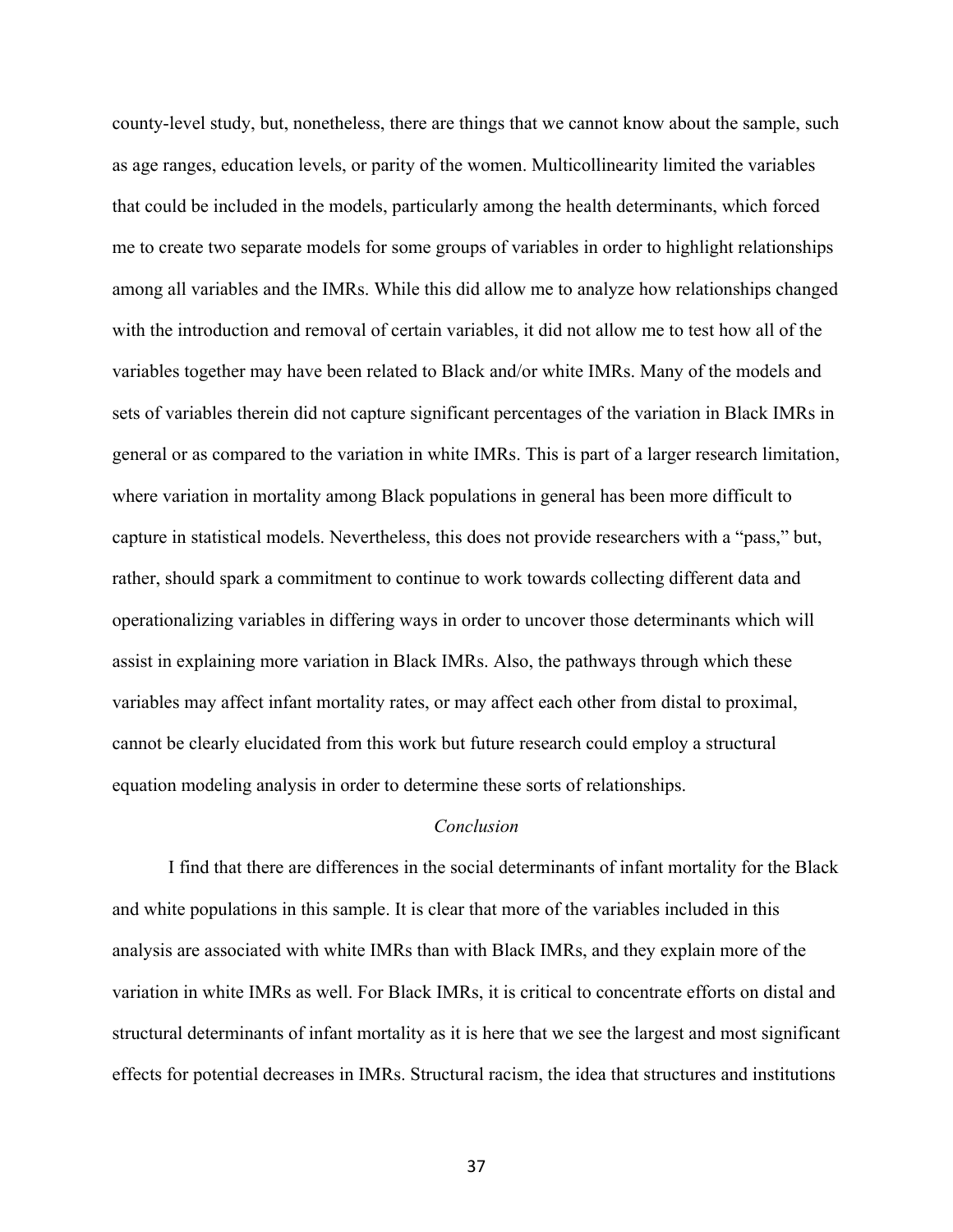in and of themselves are racist and facilitate racial discrimination, is key in explaining why *structural* determinants matter greatly to the goal of reducing Black infant mortality, rather than more proximal health determinants. Increasing household incomes and the number of practicing midwives are two ways in which IMRs for both groups can be improved significantly, and there are clear methods that can be utilized to do both, such as increasing minimum wages and increasing financial aid availability for midwives in-training. If we are serious about reducing IMRs in general, and decreasing the racial disparity in IMRs, then we will have to look upstream to distal causes of inequality which set the context in which infants are born and die and will need to produce further knowledge and the political will to address large and systemic issues in US society.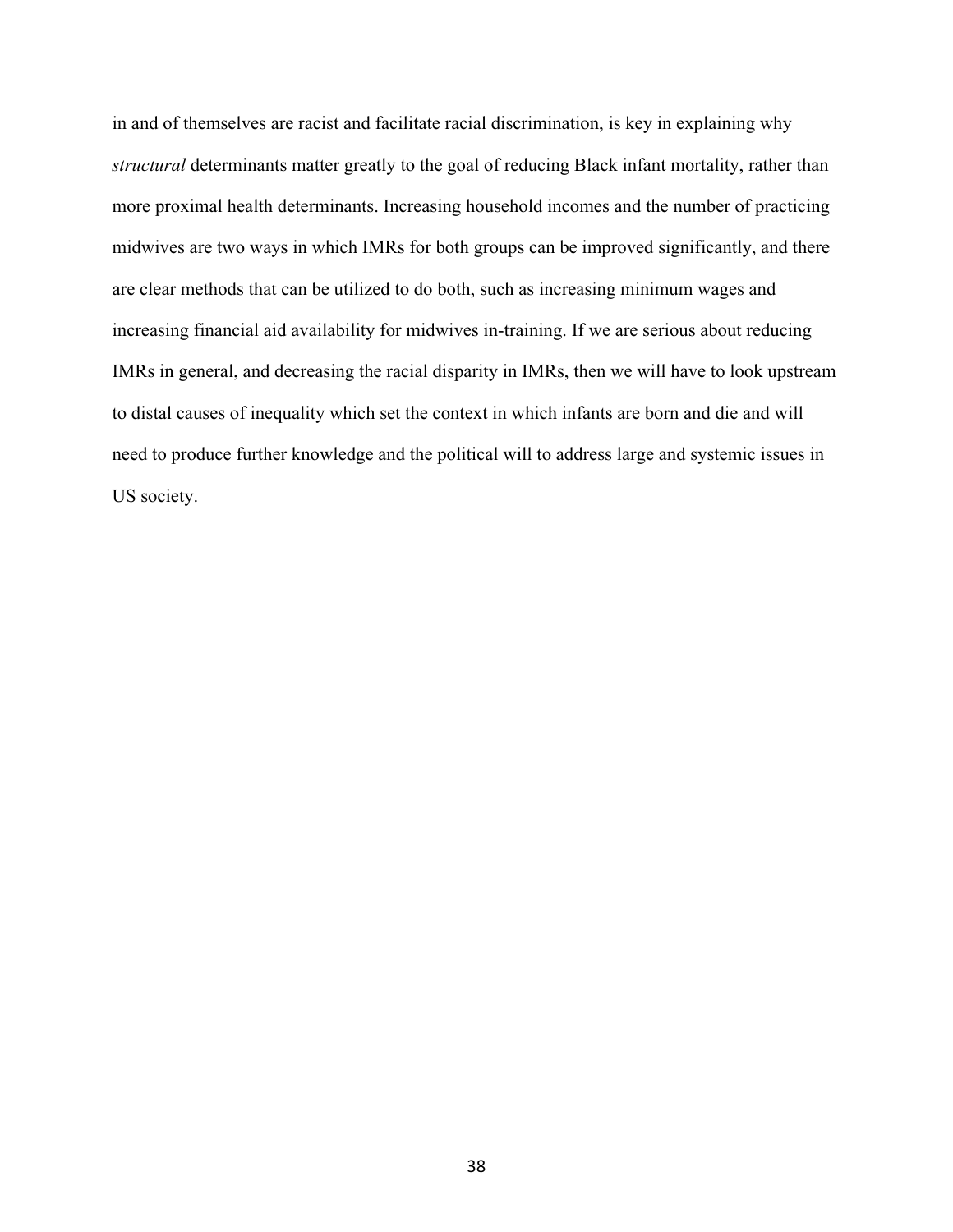#### REFERENCES

- American Communities Project, Brown University. 2010. "Residential Segregation." Retrieved February 15, 2019 (https://s4.ad.brown.edu/projects/diversity/segregation2010/Default.aspx).
- Arcaya, Mariana C., Alyssa L. Arcaya, S. V. Subramanian. 2015. "Inequalities in health: definitions, concepts, and theories." *Global Health Action* 8:27106. Doi: 10.3402/gha.v8.27106.
- Bekemeier, Betty, Youngran Yang, Matthew D. Dunbar, Athena Pantazis, David E. Grembowski. 2014. "Targeted Health Department Expenditures Benefit Birth Outcomes at the County Level." *American Journal of Preventive Medicine* 4(6):569-577. http://dx.doi.org/10.1016/j.amepre.2014.01.023.
- Bidadanure, Juliana, Sean Kline, Camile Moore, Brooks Rainwater, Catherine Thomas. 2018. *Basic Income In Cities: A guide to city experiments and pilot projects.* Stanford Basic Income Lab. National League of Cities. 1-40. Retrieved March 5, 2019 (https://basicincome.stanford.edu/sites/g/files/sbiybj7921/f/basic\_income\_in\_cities\_toolki tshareable\_11-2-18.pdf).
- Bonilla-Silva, Eduardo. 1997. "Rethinking Racism: Toward a Structural Interpretation." *American Sociological Review* 62(3):465-480. Doi: 10.2307/2657316.
- Bonilla-Silva, Eduardo. 1999. "The Essential Social Fact of Race." *American Sociological Review* 64(6):899-906. Doi: 10.2307/2657410.
- Braveman, Paula A., Shiriki Kumanyika, Jonathan Fielding, Thomas LaVeist, Luisa N. Borrell, Ron Manderscheid, Adewale Troutman. 2011. "Health Disparities and Health Equity: The Issue is Justice." *American Journal of Public Health* 101(Suppl 1):S149-S155. Doi: 10.2105/AJPH.2010.300062.
- Buescher, Paul A. and Manjoo Mittal. 2010. "Racial disparities in birth outcomes increase with maternal age: recent data from North Carolina." *North Carolina Medical Journal* 67(1):16-20. Retrieved January 5, 2019 (https://www.ncbi.nlm.nih.gov/pubmed/16550987).
- Bump, Philip. 2018. "In about 20 years, half the population will live in eight states." *The Washington Post,* July 12. Retrieved July 21, 2018 (https://www.washingtonpost.com/news/politics/wp/2018/07/12/in-about-20-yearshalf-the-population-will-live-in-eightstates/?noredirect+on&utm\_term=.7550271eae35).
- Clogg, Clifford C., Eva Petkova, Adamantios Haritou. 1995. "Statistical Methods for Comparing Regression Coefficients between Models." *American Journal of Sociology*  100(5):1261-1293.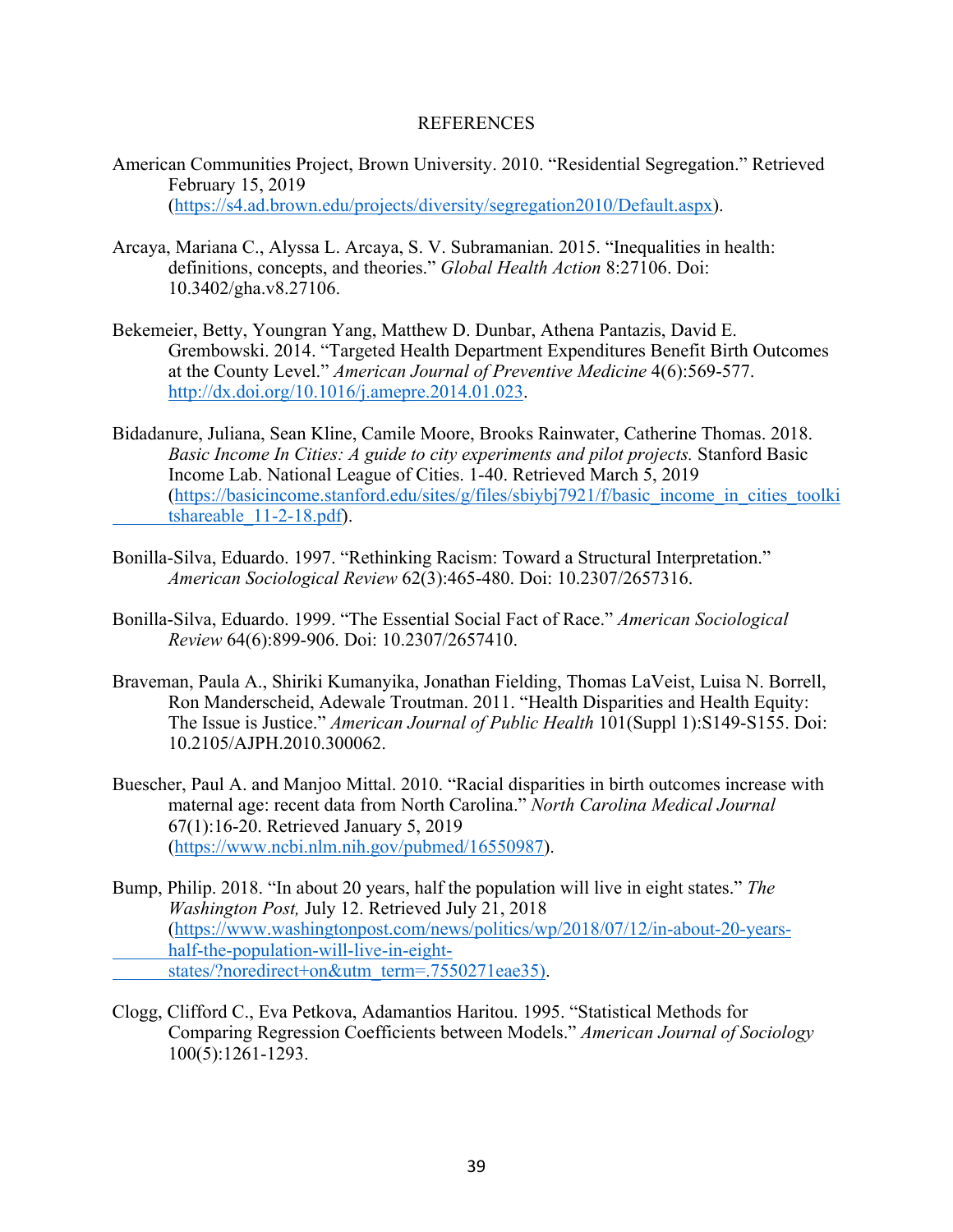- Cox, Robynn. 2018. "Mass Incarceration, Racial Disparities in Health, and Successful Aging." *Journal of the American Society on Aging* 42(2):48-55.
- Davis, Regina R., Sandra L. Hofferth, Edmond D. Shenassa. 2014. "Gestational Weight Gain and Risk of Infant Death in the United States." *American Journal of Public Health*  104(S1):S90-S95. Doi: 10.2105/AJPH.2013.301425.
- Du Bois, William E.B. 1899. *The Philadelphia Negro: A Social Study.* New York, NY: Schocken Books.
- El-Sayed, Abdulrahman M., Darryl W. Finkton Jr., Magdalena Paczkowski, Katherine M. Keyes, Sandro Galea. 2015. "Socioeconomic position, health behaviors, and racial disparities in cause-specific infant mortality in Michigan USA." *Preventive Medicine* 76:8-13. http://dx.doi.org/10.1016/j.ypmed.2015.03.021.
- Eudy, Ruth L. 2009. "Infant mortality in the Lower Mississippi Delta: Geography, Poverty, and Race." *Maternal Child Health Journal* 13:806-813. Doi: 10.1007/s10995-008-0311-y.
- Geronimus, Arline T. 1992. "The weathering hypothesis and the health of African-American women and infants: evidence and speculations." *Ethnicity & Disease* 2(3):207-221.
- Gotanda, Neil. 1991. "A Critique of "Our Constitution Is Color-Blind."" *Stanford Law Review* 44(1):1-68.).
- Goyal, Neera K., Emily DeFranco, Beena D. Kamath-Rayne, Andrew F. Beck, Eric S. Hall. 2017. "County-level Variation in Infant Mortality Reporting at Early Previable Gestational Ages." *Paediatric and Perinatal Epidemiology* 31:385-391. Doi; 10.1111/ppe.12376.
- Greenwald, Anthony G., Debbie E. McGhee, Jordan L. Schwartz. 1998. "Measuring individual differences in implicit cognition: The implicit association test." *Journal of Personality and Social Pscyhology* 74(6):1464-1480. http://dx.doi.org/10.1037/0022- 3514.74.6.1464.
- Groffman, Peter M., Jeannine Cavender-Bares, Neil D. Bettez, J. Morgan Grove, Sharon J. Hall, James B. Heffernan, Sarah E. Hobbie, Kelli L. Larson, Jennifer L. Morse, Christopher Neill, Kristen Nelson, Jarlath O'Neil-Dunne, Laura Ogden, Diane E. Pataki, Colin Polsky, Rinku Roy Chowdhury, Meredith K. Steele. 2014. "Ecological homogenization of urban USA." *Frontiers in Ecology and the Environment* 12(1):74-81. https://doi.org/10.1890/120374.
- Hauck, Fern R., Kawai O. Tanabe, Rachel Y. Moon. 2011. "Racial and Ethnic Disparities in Infant Mortality." *Seminars in Perinatology* 35:209-220. Doi:10.1053/j.semperi.2011.02.-18.
- Hill, Shirley A. 2016. *Inequalities and African American Health: How racial disparities cause sickness.* Chicago, IL: Policy Press.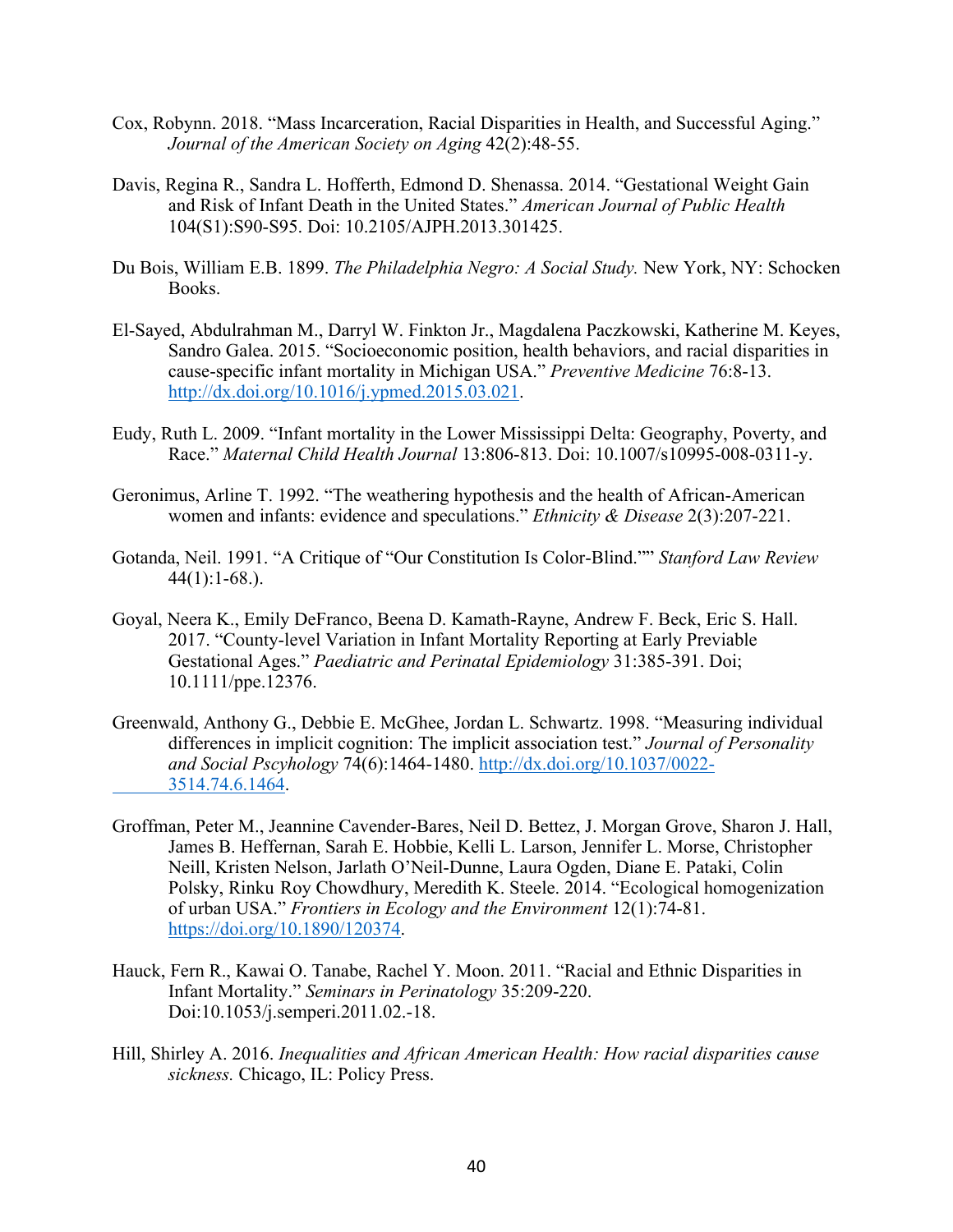- Hogue, Carol J. Rowland and J. Douglas Bremner. 2005. "Stress model for research into preterm delivery among black women." *American Journal of Obstetrics & Gynecology*  192(5):S47-S55. https://doi.org/10.1016/j.ajog.2005.01.073.
- Hollar, David W. Jr. 2016. "Evaluating the interface of health data and policy: Applications of geospatial analysis to county-level national data." *Children's Health Care* 45(3):266- 285. http://dx.doi.org/10.1080/02739615.2014.996884.
- Hummer, Robert A. 1993. "Racial Differentials in Infant Mortality in the U.S.: An Examination of Social and Health Determinants." *Social Forces* 72(2):529-554.
- Institute of Medicine (US) Committee on Assuring the Health of the Public in the 21st Century. 2002. *The Future of the Public's Health in the 21st Century.* Washington, DC: National Academies Press.
- Johnson, Akilah. 2017. "That was no typo: The median net worth of black Bostonians really is \$8." *The Boston Globe,* December 11. Retrieved March 1, 2019 (https://www.bostonglobe.com/metro/2017/12/11/that-was-typo-the-median-net-worthblack-bostonians-really/ze5kxC1Jelx24M3pugFFN/story.html).
- Komro, Kelli A., Melvin D. Livingston, Sara Markowitz, Alexander C. Wagenaar. 2016. "The Effect of an Increased Minimum Wage on Infant Mortality and Birth Weight." *American Journal of Public Health* 106:1514-1516. Doi: 10.2105/AJPH.2016.303268.
- Krieger, Nancy, Sofia Gruskin, Nakul Singh, Matthew V. Kiang, Jarvis T. Chen, Pamela D. Waterman, Jason Beckfiled, Brent A. Coull. 2016. "Reproductive justice & preventable deaths: State funding, family planning, abortion and infant mortality, US 1980-2010." *SSM-Population Health* 2:277-293. http://dx.doi.org/10.1016.j.ssmph.2016.03.007.
- Link, Bruce G. and Jo C. Phelan. 1995. "Social conditions as fundamental causes of disease." *Journal of Health and Social Behavior* 35:80-94.
- MacDorman, Marian F. 2011. "Race and Ethnic Disparities in Fetal Mortality, Preterm Birth, and Infant Mortality in the United States: An Overview." *Seminars in Perinatology* 35:200-208. Doi: 10.1053/j.semperi.2011.02.017.
- MacDorman, Marian F., Donna L. Hoyert, T.J. Matthews. 2013. *Recent Declines in Infant Mortality in the United States, 2005-2011.* NCHS Data Brief, No. 120. Hyattsville, MD: National Center for Health Statistics.
- MacDorman, Marian F., T.J. Matthews, Ashna D. Mohangoo, Jennifer Zeitlin. 2014. *International Comparisons of Infant Mortality and Related Factors: United States and Europe, 2010.* National Vital Statistics Reports 63(5). Hyattsville, MD: National Center for Health Statistics.
- Massey, Douglas S. and Nancy A. Denton. 1993. *American Apartheid: Segregation and the making of the underclass.* Cambridge, MA: Harvard University Press.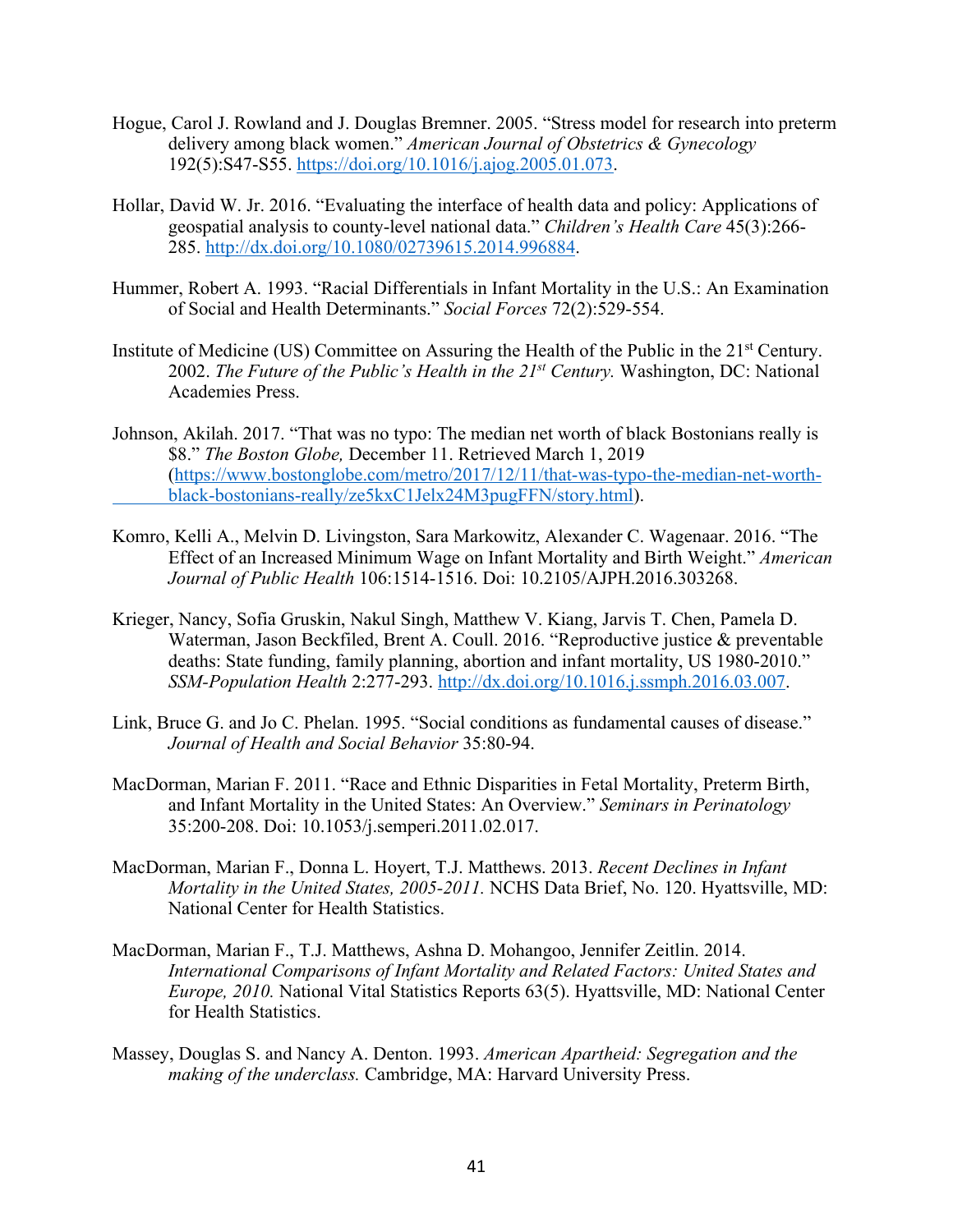- Massey, Douglas S. and Mary J. Fischer. 2000. "How segregation concentrates poverty." *Ethnic and Racial Studies* 23(4):670-691.
- Massoglia, Michael and William Alex Pridemore. 2015. "Incarceration and Health." *Annual Review of Sociology* 41:291-310. https://doi.org/10.1146/annurev-soc-073014-112326.
- McFarland, Michael and Cheryl A. Smith. 2011. "Segregation, Race, and Infant Well-Being." *Population Research and Policy Review* 30(3):467-493. https://doi.org/10.1007/s11113-010-9197-7.
- Montez, Jennifer Kras, Anna Zajacova, Mark D. Hayward. 2016. "Explaining inequalities in women's mortality between U.S. States." *SSM-Population Health* 2:561-571. http://dx.doi.org/10.1016/jssmph.2016.07.004.
- Mosley, W. Henry and Lincoln C. Chen. 1984. "An Analytical Framework for the Study of Child Survival in Developing Countries." *Population and Development Review* 10(Supplement):25-45. Doi: 10.2307/2807954.
- Murphy, Sherry L. Jiaquan Xu, Kenneth D. Kochanek, Sally C. Curtin, Elizabeth Arias. 2017. *Deaths: Final Data for 2015.* National Vital Statistics Report 66(6). Hyattsville, MD: National Center for Health Statistics.
- Mustillo, Sarah, Nancy Krieger, Erica P. Gunderson, Stephen Sidney, Heather McCreath, Catarina I. Kiefe. 2004. "Self-Reported Experiences of Racial Discrimination and Black-White Differences in Preterm and Low-Birthweight Deliveries: The CARDIA Study." *American Journal of Public Health* 94(12):2125-2131. Doi: 10.2105/AJPH.94.12.2125.
- National Research Council (US) Panel on Race, Ethnicity, and Health in Later Life. 2004. *Understanding Racial and Ethnic Differences in Health in Late Life: A Research Agenda.*  2004. Edited by RA Bulatao and NB Anderson. Washington DC: National Academies Press. Retrieved January 15, 2019 (https://www.ncbi.nlm.nih.gov/books/NBK24680/).
- Nosek, Brian A. Frederick L. Smyth, N. Siriam, Nicole M. Lindner, Thierry Devos, Alfonso Ayala, Yoav Bar-Anan, Robin Bergh, Huajian Cai, Karen Gonsalkorale, Selin Kesebir, Norbert Maliszewski, Felix Neto, Eero Olli, Jaihyun Park, Konrad Schnabel, Kimihiro Shiomura, Bogdan Tudor Tulbure, Reinout W. Wiers, Monika Somogyi, Nazar Akrami, Bo Ekehammar, Michelangelo Vianello, Mahzarin R. Banaji, and Anthony G. Greenwald. 2009. "National differences in gender-science stereotypes predict national sex differences in science and math achievement." *PNAS* 106(26):10593-10597. www.pnas.org/cgi/doi.10.1073/pnas.0809921106.
- Office of Public Health and Science, Health and Human Services. 2015. *Health, United States: 2014, with Special Feature on Adults Ages 55 to 64; Health Statistics in Brief.* United States: Government Printing Office.
- Office of Management and Budget. 2000. "Standards for defining metropolitan and micropolitan statistical areas." Retrieved February 20, 2019 (http://www.census.gov/population/www/metroareas/metroarea.html).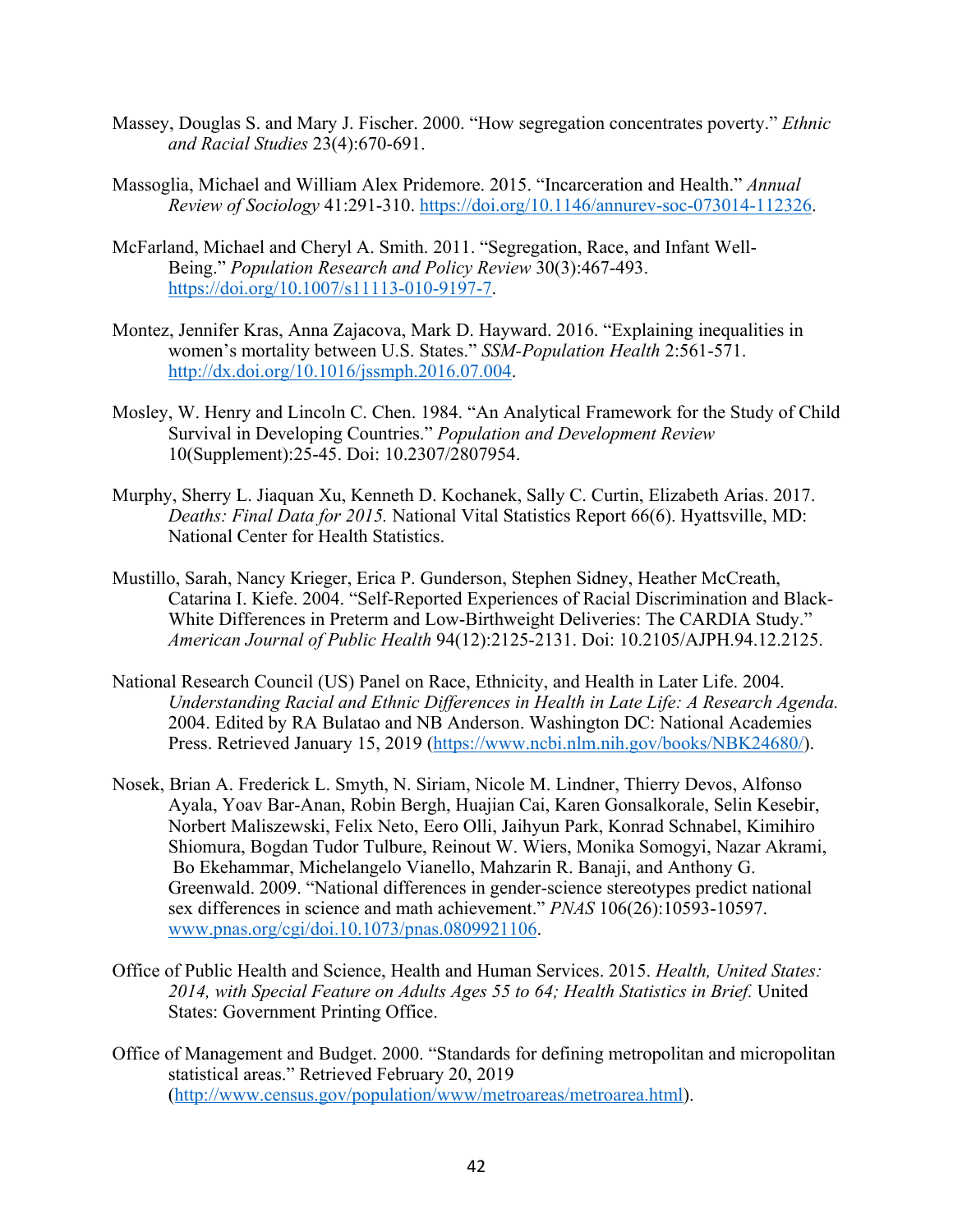- Orchard, Jacob and Joseph Price. 2017. "County-level racial prejudice and the black-white gap in infant health outcomes." *Social Science & Medicine* 181:191-198. https://doi.org/10.1016/j.socscimed.2017.03.036.
- Project Implicit. 2011. "About the IAT." Retrieved February 20, 2019 (https://implicit.harvard.edu/implicit/iatdetails.html).
- Rich-Edwards, Janet, Nancy Krieger, Joseph Majzoub, Sally Zierler, Ellice Lieberman, Matthew Gillman. 2001. "Maternal experiences of racism and violence as predictors of preterm birth: rationale and study design." *Paediatric and Perinatal Epidemiology* 15(s2):124- 135. https://doi.org/10.1046/j.1365-3016.2001.00013.x.
- Rossen, Lauren M., Diba Khan, Kenneth C. Schoendorf. 2016. "Mapping Geographic Variation in Infant Mortality and Related Black-White Disparities in the US." *Epidemiology* 27(5):690-696, doi: 10.1097/EDE.000000000000059.
- Sabin, Janice A., Frederick P. Rivara, Anthony G. Greenwald. 2008. "Physician Implicit Attitudes and Stereotypes about Race and Quality of Medical Care." *Medical Care*  46(7):678-685.
- Sabin, Janice A. Maddalena Marini, Brian A. Nosek. 2012. "Implicit and Explicit Anti-Fat Bias among a Large Sample of Medical Doctors by BMI, Race/Ethnicity and Gender." *PloS ONE* 7(11):e48448. https://doi.org/10.1371/journal.pone.0048448.
- Scott-Wright, Alicia O., Ronald Matthew Wrona, Tiffany Monique Flanagan. 1998. "Predictors of Infant Mortality Among College-Educated Black and White Women, Davidson County, Tennessee, 1990-1994." *Journal of the National Medical Association* 90:477- 483.
- Singh, Gopal K., Michael D. Kogan, Rebecca T. Slifkin. 2017. "Widening Disparities in Infant Mortality and Life Expectancy Between Appalachia and the Rest of the United States, 1990-2013." *Health Affairs* 36(8):1423-1432. Doi: 10.1377/hlthaff.2016.1517.
- Smith, Imari Z., Keisha L. Bentley-Edwards, Salimah El-Amin, William Darity, Jr. 2018. "Fighting at Birth: Eradicating the Black-White Infant Mortality Gap." *The Samuel Dubois Cook Center on Social Equity.* 1-17. Retrieved January 25, 2019 (https://socialequity.duke.edu/sites/socialequity.duke.edu/files/siteimages/EradicatingBlackInfantMortality-March2018%20FINAL.pdf).
- Snyder, Anastasia R., Diane K. McLaughlin, Jill Findeis. 2006. "Household Composition and Poverty among Female-Headed Households with Children: Differences by Race and Residence." *Rural Sociology* 71(4):597-624.
- Speights Brown, Jodrecka S., Samantha Sittig Goldfarb, Brittney A. Wells, Leslie Beitsch, Robert S. Levine, George Rust. 2017. "State-Level Progress in Reducing the Black-White Infant Mortality Gap, United States, 1999-2013." *American Journal of Public Health* 107(5):775-782. Doi: 10.2105/AJPH.2017.303689.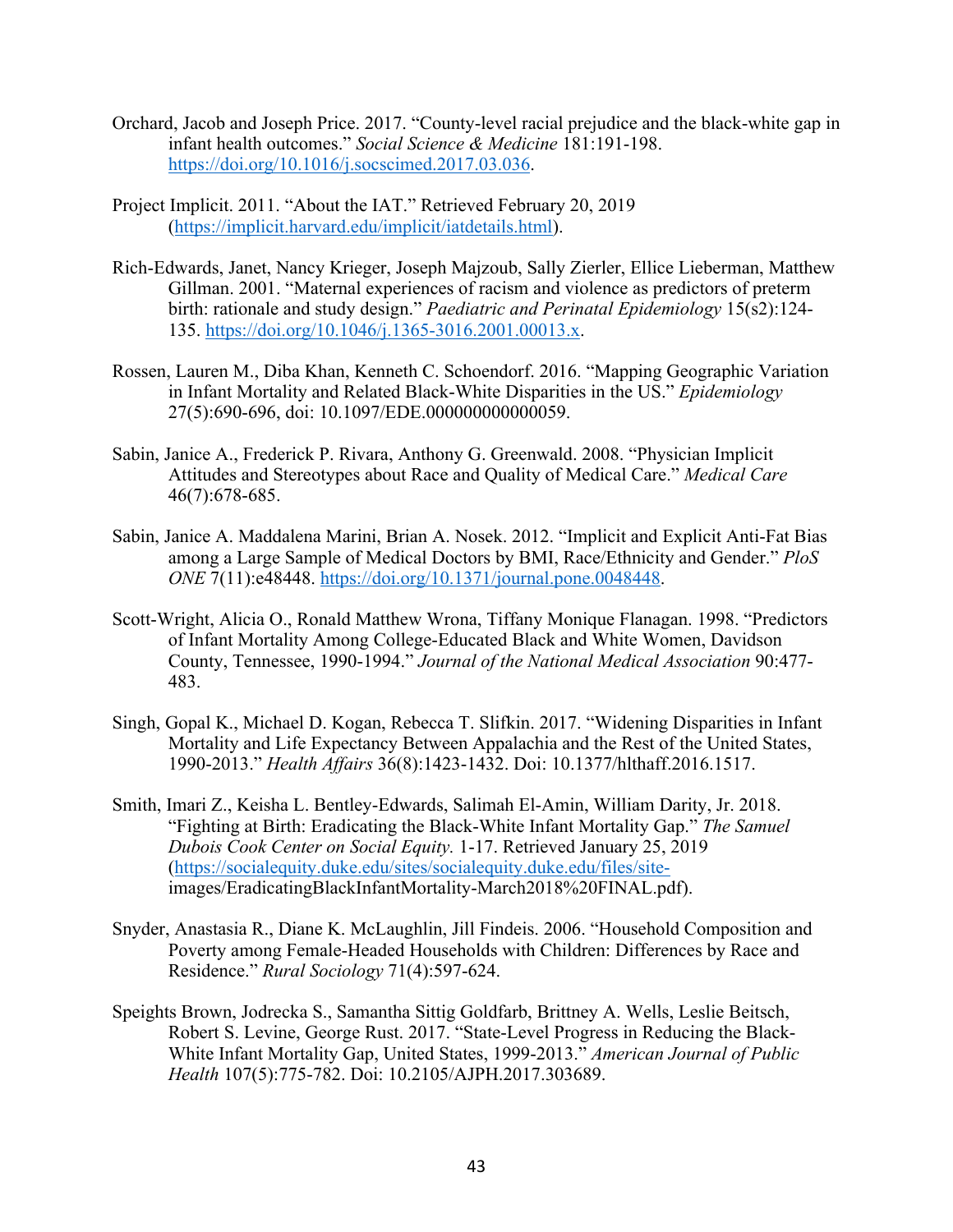- Tharps, Lori L. 2014. "The Case for Black With a Capital B." *The New York Times,* November 18. Retrieved September 5, 2018 (https://www.nytimes.com/2014/11/19/opinion/thecase-for-black-with-a-capital-b.html).
- Thomas, Wendi C. 2017. "Universal pre-K won't solve poverty. Better jobs will." *MLK50: Justice Through Journalism,* December 4. Retrieved March 1, 2019 (https://mlk50.com/universal-pre-k-wont-solve-poverty-better-jobs-will-3281a17e7e8f).
- Tiehen, Laura, Dean Jolliffe, Timothy M. Smeeding. 2016. "The Effect of SNAP on Poverty." Pp. 49-73 in *SNAP Matters: How Food Stamps Affect Health and Well-Being,* edited by Judith Bartfeld, Craig Gundersen, Timothy M. Smeeding, James P. Ziliak. Stanford, CA: Stanford University Press.
- Tyler, Elizabeth Tobin and Bradley Brockmann. 2017. "Returning Home: Incarceration, Reentry, Stigma and the Perpetuation of Racial and Socioeconomic Health Inequity." *The Journal of Law, Medicine, & Ethics* 45:545-557. Doi: 10.1177/1073110517750595.
- United States Census Bureau. 2010. "2010 Urban Area to Metropolitan and Micropolitan Statistical Areas Relationship File." Retrieved January 25, 2019 (https://census.gov/geo/maps-data/data/ua\_rel\_download.html).
- Vedam, Saraswathi, Kathrin Stoll, Marian MacDorman, Eugene Declercq, Renee Cramer, Melissa Cheyney, Timothy Fisher, Emma Butt, Y. Tony Yang, Holly Powell Kennedy. 2018. "Mapping integration of midwives across the United States: Impact on access, equity, and outcomes." *PloS ONE* 13(2):e0192523. https://doi.org/10.1371/journal.pone.019523.
- Waggoner, Miranda R. 2017. *The Zero Trimester: Pre-Pregnancy Care and the Politics of Reproductive Risk.* University of California Press.
- Walker, Deborah, Barbara Lannen, Debra Rossie. 2014. "Midwifery Practice and Education: Current Challenges and Opportunities." *OJIN: The Online Journal of Issues in Nursing*  19(2):4. Doi: 10.3912/OJIN.Vol19No02Man04.
- Wallace, Maeve, Joia Crear-Perry, Lisa Richardson, Meshawn Tarver, Katherine Theall. 2017. "Separate and unequal: Structural racism and infant mortality in the US." *Health & Place* 45:140-144. http://dx.doi.org/10.1016.j.healthplace.2017.03.012.
- Williams, David R. 2013. "Miles to Go Before We Sleep: Racial Inequalities in Health." *Journal of Health and Social Behavior* 53(3):279-295. Doi: 10.1177/0022146512455804.
- Williams, David R. and Michelle Sternthal. 2010. "Understanding Racial/ethnic Disparities in Health: Sociological Contributions." *Journal of Health and Social Behavior* 51(Suppl):S15-S27. Doi: 10.1177/0022146510383838.
- Williams, Kimberlé Crenshaw. 1994. "Mapping the Margins: Intersectionality, Identity Politics, and Violence Against Women of Color." Pp. 93-118 in *The Public Nature of Private*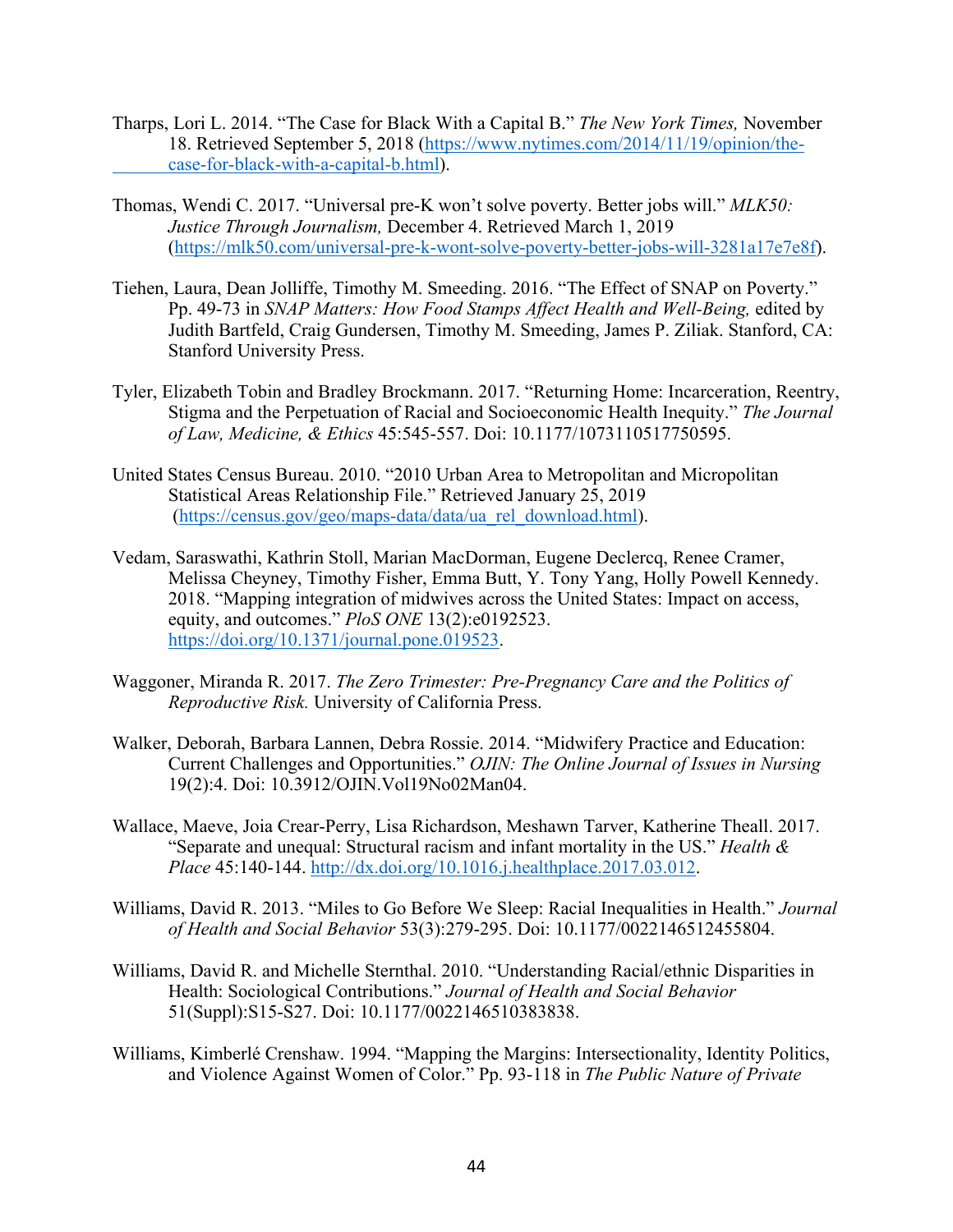*Violence,* edited by Martha Albertson Fineman and Rixanne Mykitiuk. New York: Routledge.

- Xu, Kaiyuan, Brian Nosek, Anthony G. Greenwald. 2014. "Psychology data from the Race Implicit Association Test on the Project Implicit Demo website." *Journal of Open Psychology Data* 2(1):e3. http://doi.org/10.5334/jopd.ac.
- Yang, Y. Tony and Katy B. Kozhimannil. 2015. "Making a Case to Reduce Legal Impediments to Midwifery Practice in the United States." *Women's Health Issue* 24(4):314-317. http://dx.doi.org/10.1016/j.whi.2015.03.006.
- Yang, Y. Tony, Laura B. Attanasio, Katy B. Kozhimannil. 2016. "State Scope of Practice Laws, Nurse-Midwifery Workforce, and Childbirth Procedures and Outcomes." *Women's Health Issues* 26(3):262-267. http://dx.doi.org/10.1016/j.whi.2016.02.003.